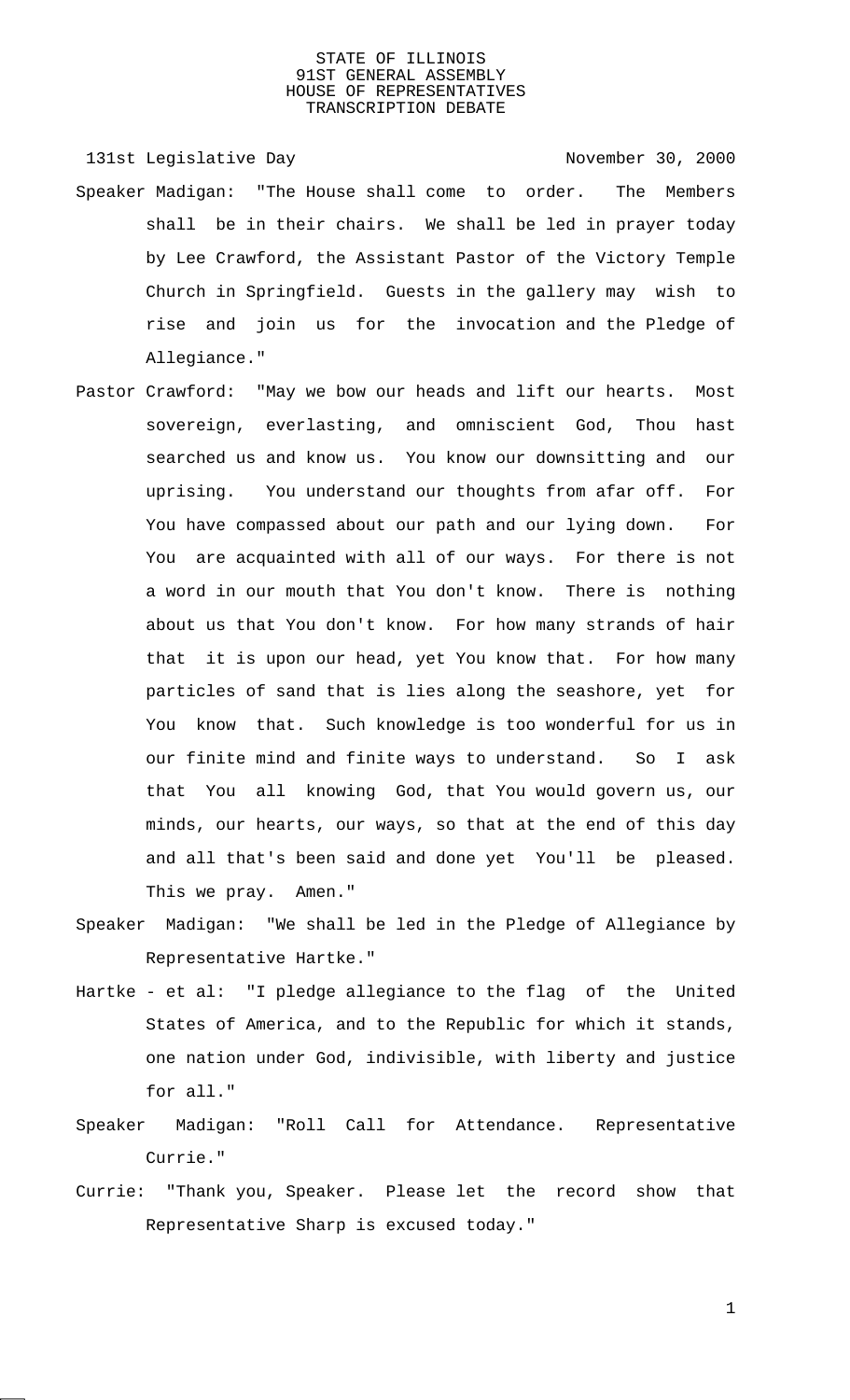131st Legislative Day 131st Company 131st Legislative Day

Speaker Madigan: "Mr. Poe."

- Poe: "Mr. Speaker, let the record show that Representative Eileen Lyons is excused today."
- Speaker Madigan: "Shall take the record. There being 116 people responding to the Attendance Roll Call there is a quorum present. Mr. Clerk."
- Clerk Rossi: "Committee Reports. Representative Currie, Chairperson from the Committee on Rules, to which the following measure/s was/were referred, action taken on November 30, 2000, reported the same back with the following recommendation/s: 'to the floor for consideration' House Amendment #1 to Senate Bill 368, Senate Joint Resolution 74, House Bill 557; to the Order of Concurrence, 'approved for consideration' a Motion to Concur with Senate Amendment #1 on House Joint Resolution 19. House Bill 1580, House Bill 1581 and House Bill 1598 'approved for consideration' on the Order of Concurrence. Introduction of Resolutions. House Resolution 942, offered by Representative Novak, is assigned to the Rules Committee."
- Speaker Madigan: "Mr. Saviano, on page 2 of the Calendar, Senate Bills-Second Reading, there appears Senate Bill 368. Mr. Clerk, what is the status of the Bill?"
- Clerk Bolin: "Senate Bill 368, the Bill's been read a second time, previously. No Committee Amendments. Floor Amendment #1, offered by Representative Saviano, has been approved for consideration."

Speaker Madigan: "Mr. Saviano."

Saviano: "Thank you, Mr. Speaker, Members of the House. Floor Amendment #1 to Senate Bill 368 is an Amendment which is brought to me by the Department of Professional Regulation as it pertains to audiologists. It's somewhat of a cleanup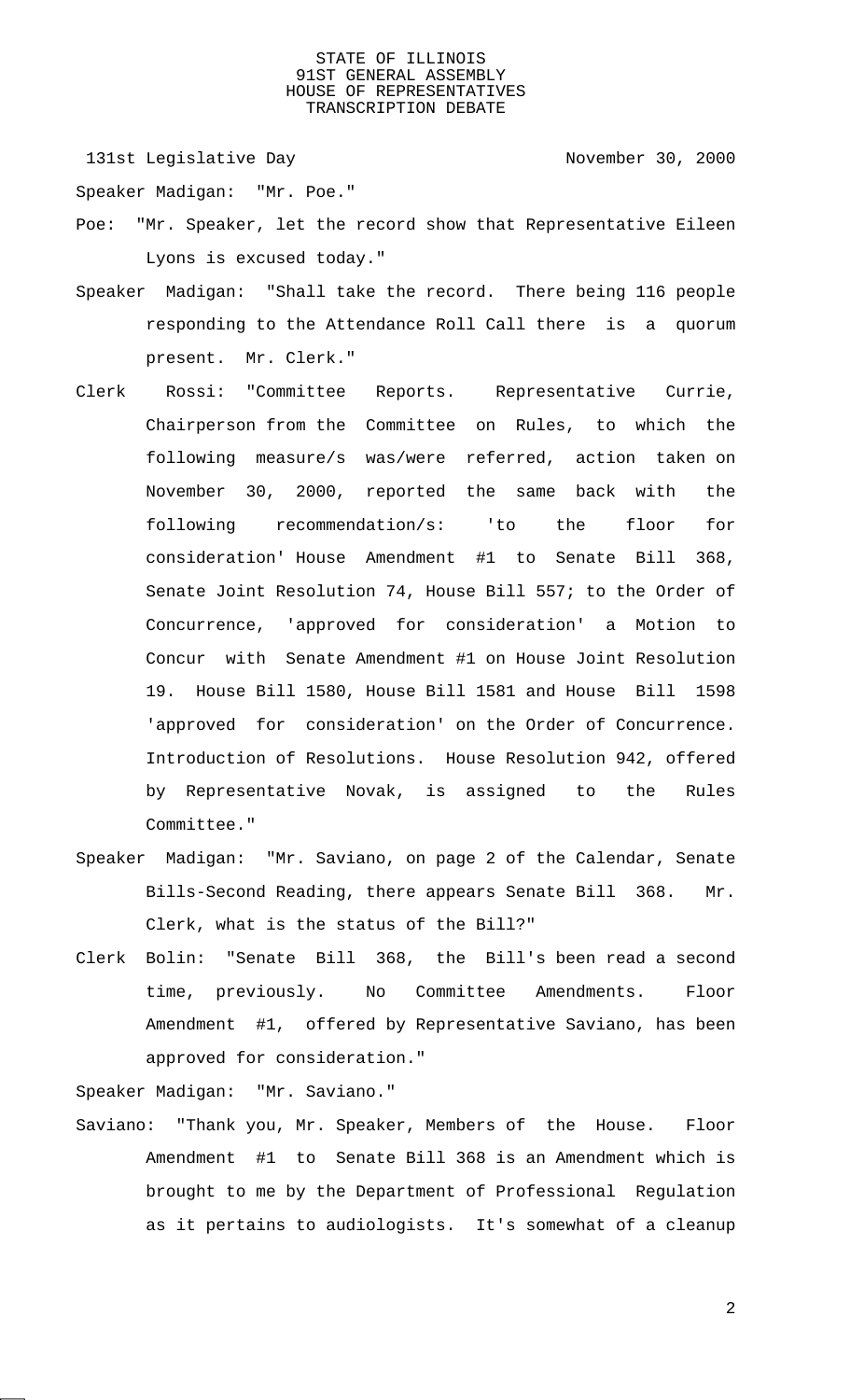131st Legislative Day 131st Company 131st Legislative Day Amendment which has two components. One, it affects the makeup of the Board of Audiologists. They're faced with a problem that needs to be addressed. The second thing is also requested by the Department of Professional Regulation regarding the enforcement language in the Act which would give the Board of Audiologists the... What it does is it takes out the enforcing language out of DPR so the Department of Public Health, who oversees the licensure will be the enforcing agency under the Act. And I would ask that Floor Amendment #1 to Senate Bill 368 be adopted." Speaker Madigan: "The Gentleman moves for the adoption of the Amendment. The Chair recognizes Mr. Parke."

Parke: "Thank you, Mr. Speaker. Will the Sponsor yield?" Speaker Madigan: "Sponsor yields."

Parke: "Representative, do you know if anybody was in opposition in the Rules Committee or where this Amendment was heard?"

Saviano: "No, there is no opposition. It's a totally Agreed Bill. It's brought to our attention by the audiologist and the Department of Professional Regulation. It's simply some cleanup language that they needed. If you remember, we did the audiologist rewrite and this was some of the... it's really a trailer Amendment to clear some of the problems that the rewrite created."

Parke: "Thank you very much."

Speaker Madigan: "The Gentleman moves for the adoption of the Amendment. Those in favor say 'aye'; those opposed say 'no'. The 'ayes' have it, the Amendment is adopted. Are there any further Amendments?"

Clerk Bolin: "No further Amendments."

Speaker Madigan: "Are there any notes filed?"

Clerk Bolin: "No notes are pending."

Speaker Madigan: "Put the Bill on the Order of Third Reading and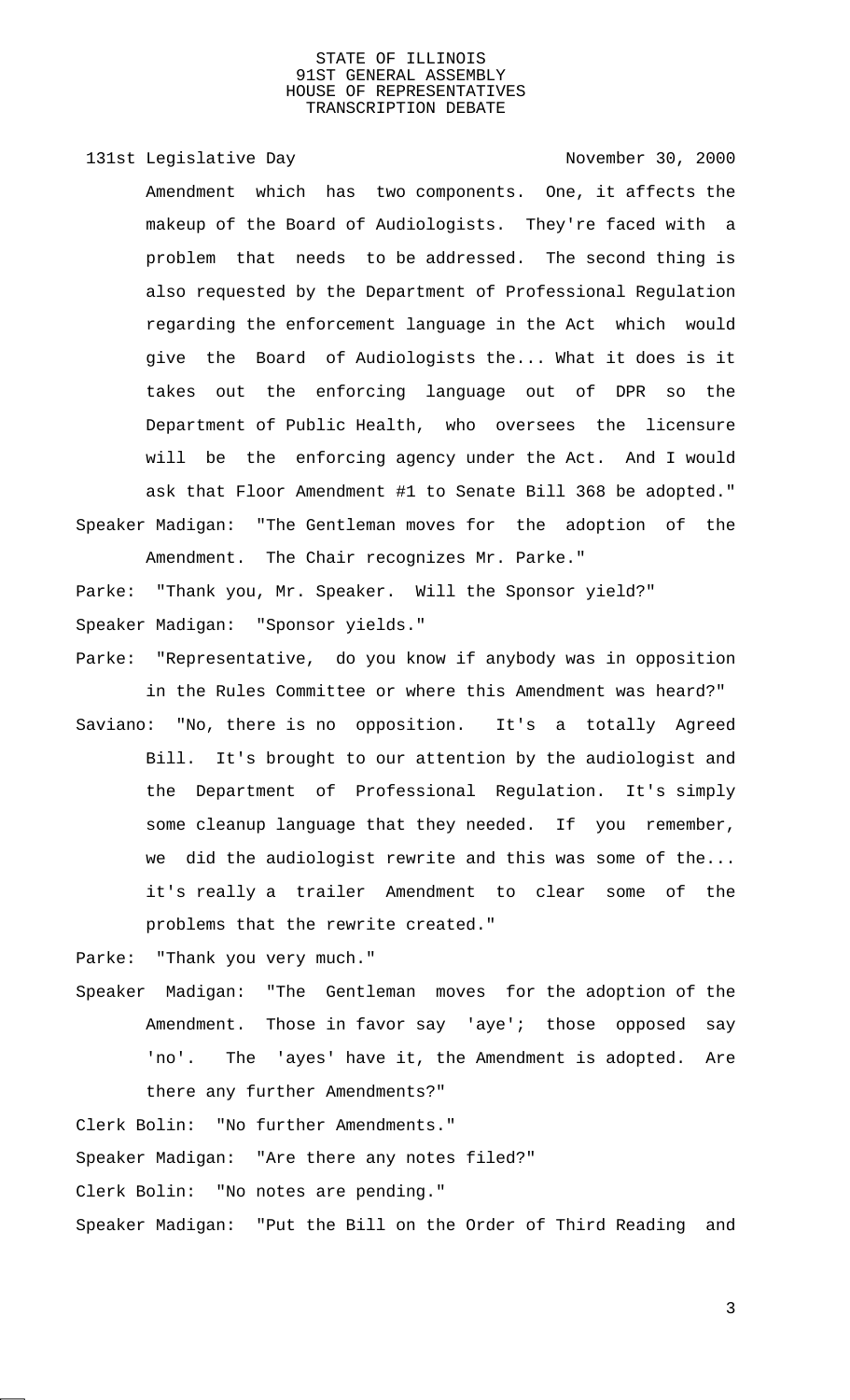- 131st Legislative Day 131st November 30, 2000 read the Bill for a third time."
- Clerk Bolin: "Senate Bill 368, a Bill for an Act concerning contact lenses. Third reading of this Senate Bill."

Speaker Madigan: "Mr. Saviano."

- Saviano: "Yes, Mr. Speaker, the Amendment I just described becomes the Bill. I would ask a favorable vote on Senate Bill 368 as amended. Thank you."
- Speaker Madigan: "The Gentleman moves for the passage of the Bill. Those in favor signify by voting 'yes'; those opposed by voting 'no'. This is a Third Reading Roll Call. Have all voted who wish? Have all voted who wish? Have all voted who wish? Have all voted who wish? Representative O'Brien, please vote. Mr. Brunsvold, please vote. Brunsvold, would Mr. Brunsvold please vote. Mr. Black."
- Black: "Mr. Speaker, an inquiry of the Chair. With the new sound system it's easier to hear. Those of us who work the floor box are not sure you adopted the Amendment. Perhaps we just didn't hear you. I know that your throat may be sore. I just want to make sure we've adopted the Amendment. We certainly have no problem with what's going on. But we just didn't hear you say the Amendment had been adopted."
- Speaker Madigan: "The Clerk advises that we adopted the Amendment."
- Black: "All right well, I know that your throat is sore and your voice is a softer, gentler tone than often we're used to, so we'll adjust our hearing apparatus over here and pay more attention. Thank you."
- Speaker Madigan: "The Clerk shall take the record. On this question, there are 116 people voting 'yes', 0 voting 'no'. This Bill, having received a Constitutional Majority, is hereby declared passed. The Supplemental Calendar #1 on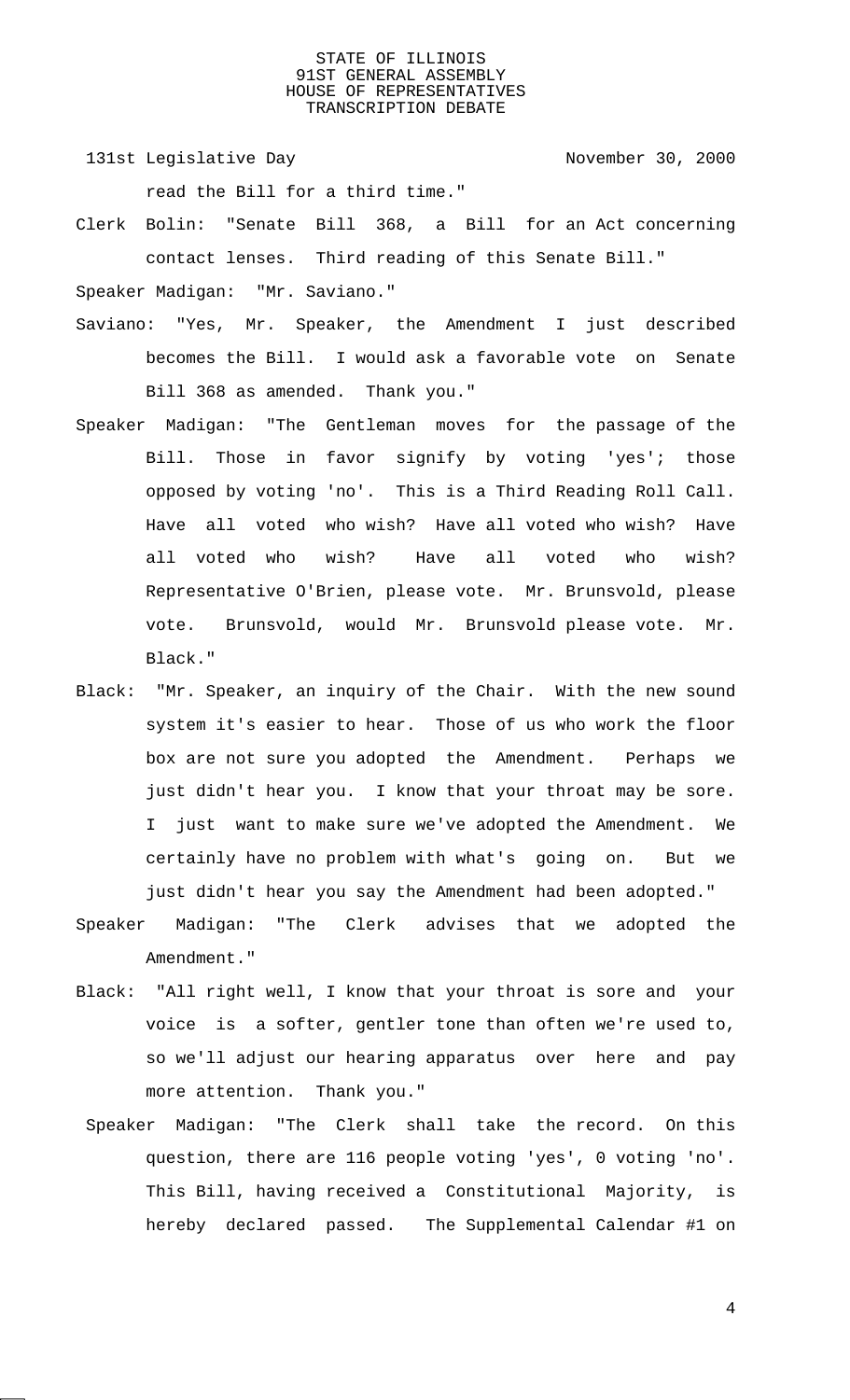131st Legislative Day 131st November 30, 2000 the Order of Resolutions there appears SJR 74. Mr. Woolard."

- Woolard: "Thank you, Mr. Speaker, Ladies and Gentlemen of the House. I think that every year that we go through the process of trying to determine which of the waivers that are presented to us are right and which are not necessarily those that we would like to have. The Senate has sent a group of Resolutions to us and SJR 74 which are allowing various waivers, but disallowing a certain specific number. And I think in just a few minutes I'm going to have the specifics of this in my hand which I would encourage us to trust. Okay, the specifics are that the Medina District #11 is requesting to allow the district to schedule an additional parent teacher conference to count that as one of the 176 days of pupil attendance. Robian District #85 requests to allow a three day... three full day school improvement days to count these days toward the required attendance and North Pekin Marquette Heights District 102 is requesting to change nonresident pupil tuition in an amount less than 110% of its costs in an effort to attract students from neighboring districts. This passed the Senate 58 to 0. I would encourage support from this Body in the same fashion."
- Speaker Madigan: "The Gentleman has moved to adopt SJR 74. Is there any discussion? There being no discussion the question is, 'Shall SJR 74 be adopted?' Those in favor signify by voting 'yes'; those opposed by voting 'no'. Have all voted who wish? Have all voted who wish? Have all voted who wish? The Clerk shall take the record. On this question, there are 103 people voting 'yes', 12 people voting 'no'. And SJR 74 is adopted. For what purpose does Representative Crotty seek recognition?"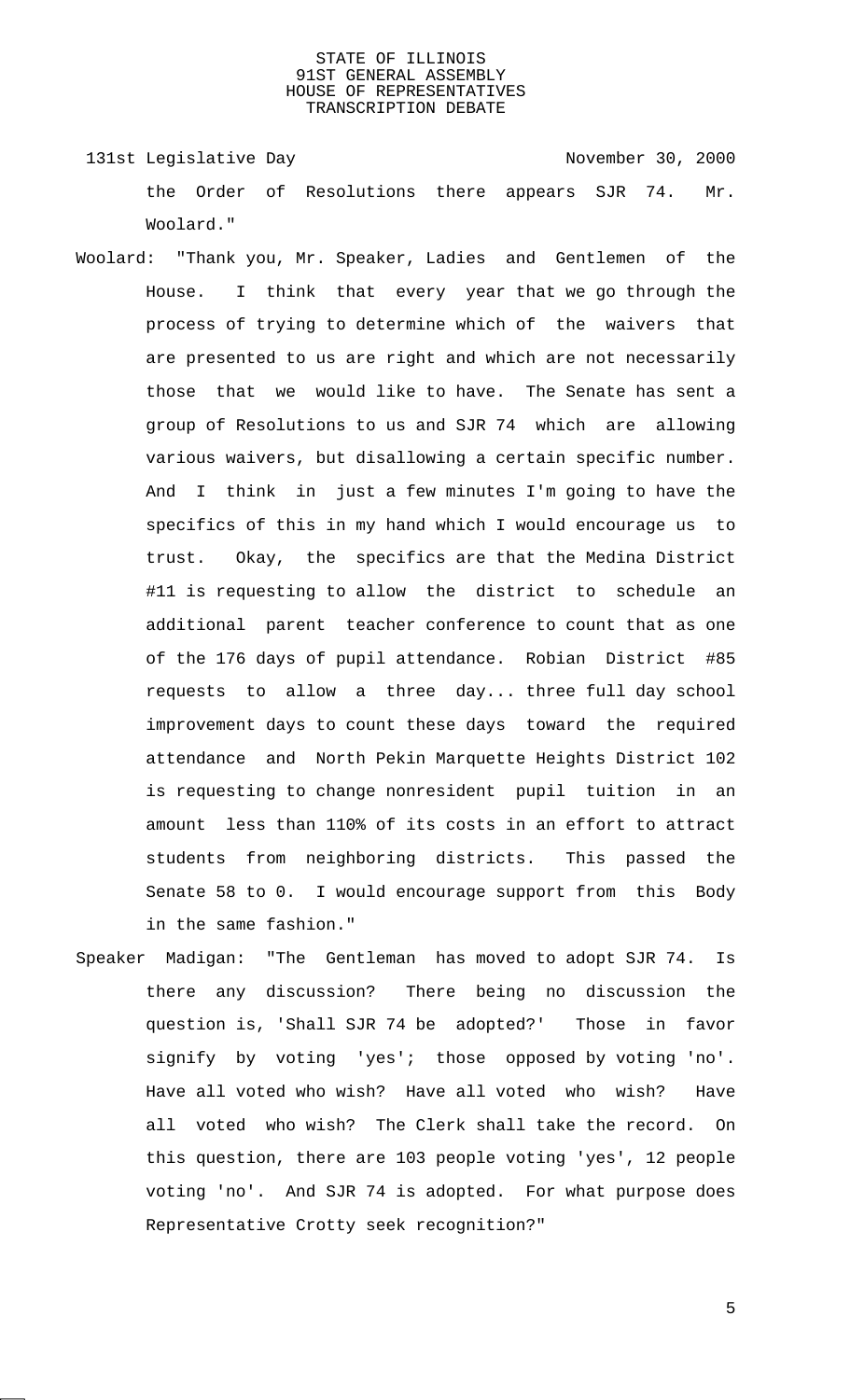131st Legislative Day 131st Company 131st Legislative Day

Crotty: "Thank you, Mr. Speaker. I rise on a point of personal privilege."

Speaker Madigan: "State your point."

- Crotty: "I ask that the House join with me in wishing Representative Kevin McCarthy a happy birthday. Although he looks as if he's been over the hill for quite some time, he won't be officially, until December 5th. So, we also have a cake that Jim Brosnahan and I have baked, and so we'll have it down here for all of you. Thanks."
- Speaker Madigan: "On Supplemental Calendar #1 there appears HJR 19. Representative Howard."
- Howard: "Thank you, Mr. Speaker. I move concurrence of the Senate Amendment #1 to House Joint Resolution 19. This Resolution urges the Board of Higher Education to review the dependence on part-time and nontenured-track faculty in Illinois colleges and universities and requires each university and college to provide a report to the Board of Higher Education regarding those matters. And subsequently, such a report would be given to the General Assembly. This particular Amendment would make date appropriate changes. Any date that refers to 1999 would now become the year 2001."
- Speaker Madigan: "The Lady moves for the adoption of the Resolution. Is there any discussion? The Chair recognizes Mr. Black."
- Black: "Thank you very much, Mr. Speaker. Will the Sponsor yield?"

Speaker Madigan: "The Sponsor yields."

Black: "Representative, I want to make certain that there is no underlying purpose behind the Resolution other than the study. It is not your intent that at some point the General Assembly mandate, legislate, whatever the word may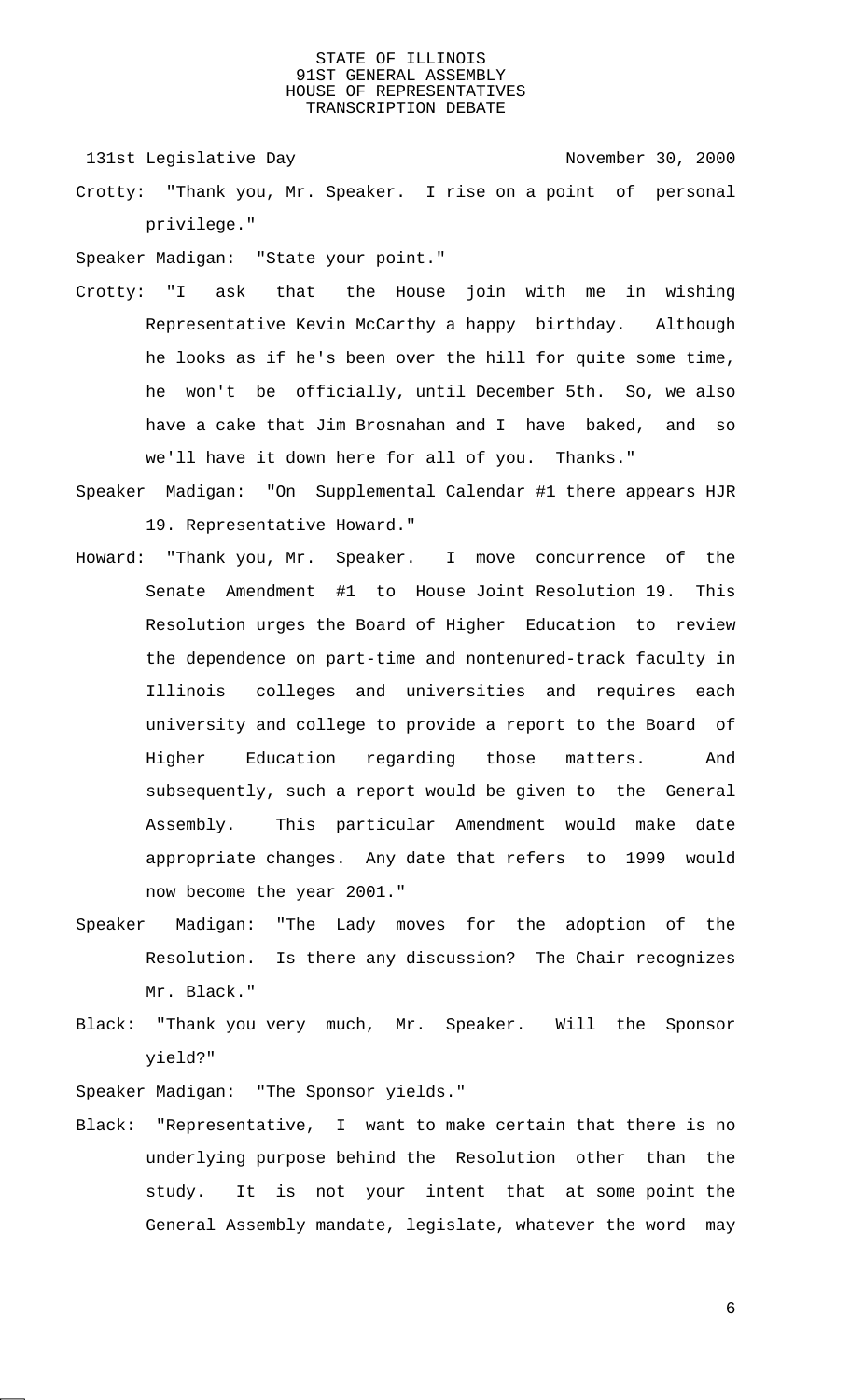131st Legislative Day 131st Company 131st Legislative Day be, that institutions of higher education rely only on tenured-track professors. I mean, surely you want the university to retain some measure of independence on that. Your Resolution requires and calls for a study. But I want to make sure for purposes of legislative intent, that's all you're after, is the study. And the study may then move you to legislation. I'm not asking you to do any conjecture on legislation you may pursue. But for the purposes of legislative intent on the Resolution, it is simply for the study, not to indicate to them or predispose the universities to say, 'Oh yes, at some point we will hire and work only with tenure-track professors."

- Howard: "You are absolutely correct in your assessment. Thank you."
- Black: "Fine. Thank you very much."
- Speaker Madigan: "Mr. Parke. Mr..."
- Parke: "Thank you, Mr. Speaker. Will the Sponsor yield?"
- Speaker Madigan: "Sponsor yields."
- Parke: "Representative, why do you want to do the study?"
- Howard: "Why do I want this legislation, this Resolution? Because I am concerned about the reliance upon nontenured part-time persons that it seems our universities and community colleges are now involved with. And I would like to be able to have us all look at that issue in order to perhaps at some point in the future decide that maybe we would want to make some suggestions or at least in some kind of way influence that process."
- Parke: "Mr. Speaker, I cannot hear the Sponsor's response."
- Speaker Madigan: "Ladies and Gentlemen if you could please lower the noise level and give your attention to Mr. Parke and Representative Howard."
- Parke: "Thank you. I heard up until the last sentence."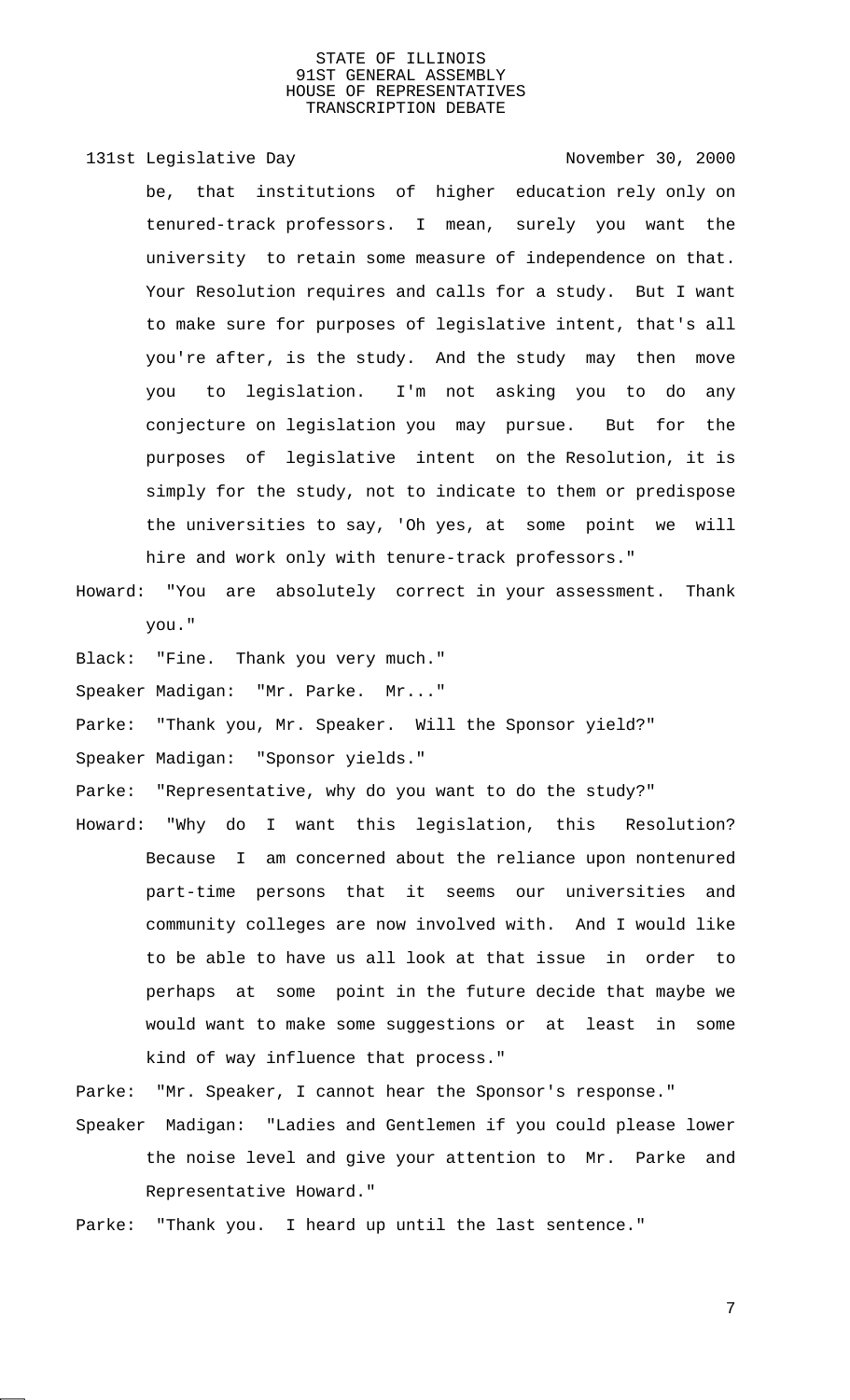131st Legislative Day 131st Company 131st Legislative Day Howard: "Okay. I'm not sure I remember what the last sentence was, but let me just say that I would like this Body to look at the practice that is currently the prevailing manner in which the universities are using nontenured, nonfull-time faculty. We certainly would expect that at some point, there might be some thought given to the importance of full-time persons. We are certainly not trying to say that there is no need to use nontenured persons and nonfull-time persons in some manners. But we certainly hope that the university systems are not going to begin to rely more heavily on those individuals because we understand that our undergraduates need to have a quality education as well."

- Parke: "You're saying that... well, but you answered Representative Black's question by saying that you were not going to move towards recommending that you use only full-time faculty for track programs, but you just now said that they wanted to have the proper education that would allude to full-time faculty."
- Howard: "I answered Representative Black's question and he has certainly helped me to answer it by saying that my intention at this point in time is only to make certain that there is a study and that's what he asked me. He also said and I agree that, who knows what might happen down the line? At this point we just want the General Assembly to look at the current situation. And who knows what might happen as far as legislation at some point in the future? And that's the way I answered him."
- Parke: "Thank you. Mr. Speaker, to the Resolution. I'm gonna oppose this Resolution. This is way open-ended. We have in Labor and Commerce Committee a legislation to make part-time faculty, part-time teachers' aids and full-time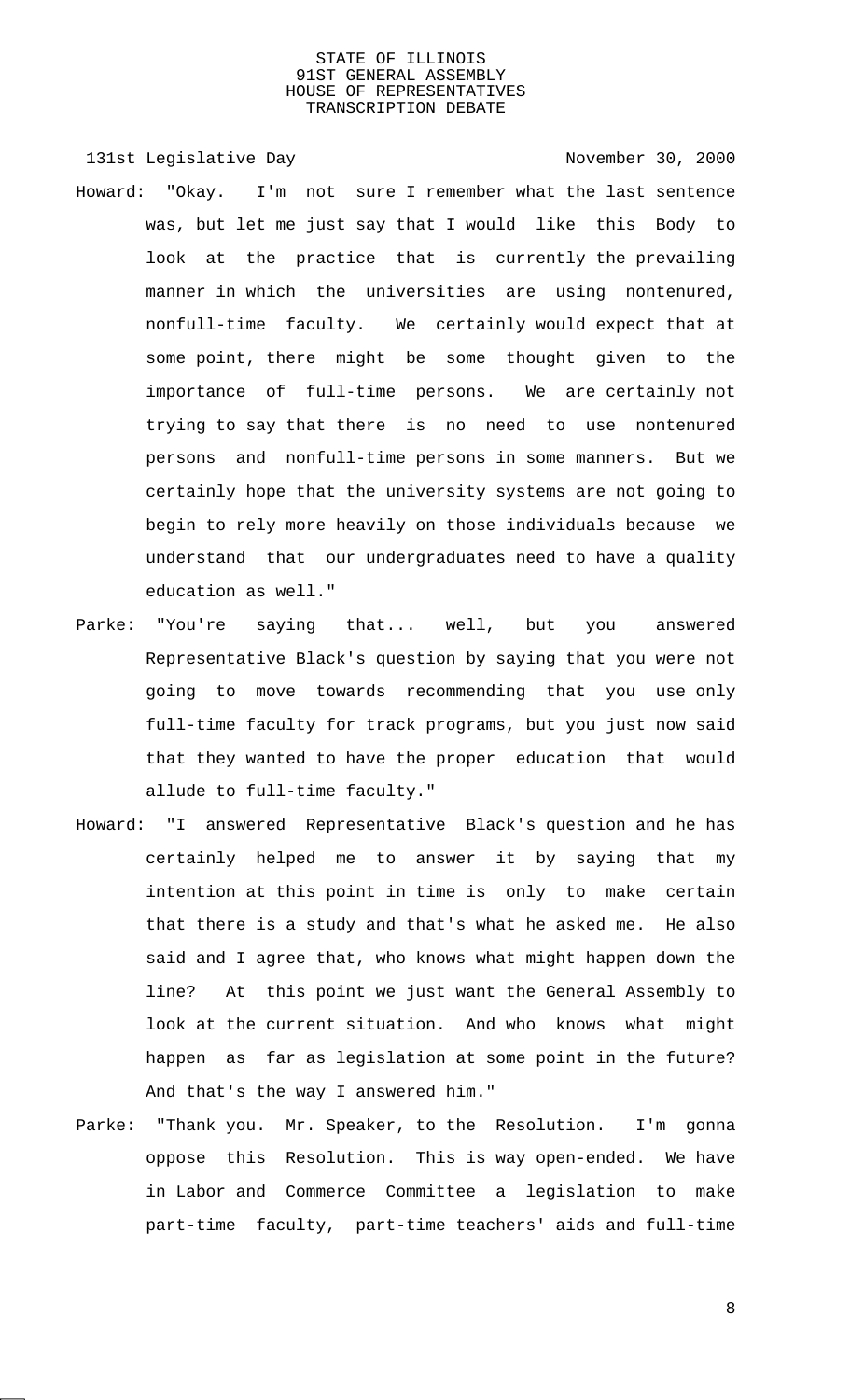131st Legislative Day 131st November 30, 2000 benefits and I'm very concerned that the cost of public education will rise considerably. So, I would oppose this and I would ask those Members who are concerned about the cost of higher education to send a message to the Senate and oppose this Resolution. Thank you."

Speaker Madigan: "Representative Howard to close."

- Howard: "Thank you, Mr. Speaker. I would remind Representative Parke and others that this legislation, in fact, has passed out of this Body and has, in fact, passed through the Senate. It is coming back now just for the purposes of changing dates and making dates appropriate. I would urge my colleagues in this Body to vote 'yes' on this Resolution. Thank you."
- Speaker Madigan: "The Lady moves for the adoption of the Resolution. This will require 60 votes. Those in favor signify by voting 'yes'; those opposed by voting 'no'. Have all voted who wish? Have all voted who wish? The Clerk shall take the record. On this questions, there are 113 people voting 'yes', 1 person voting 'no'. The Resolution is adopted. On Supplemental Calendar #1, there appears House Bill 1580. Mr. Black. Mr. Black on Senate Bill 1580. Mr. Black, it's a House Bill."
- Black: "Yes, thank you very much, Mr. Speaker. I would move to nonconcur in Senate Amendment #1 at this time."
- Speaker Madigan: "The Gentleman moves to nonconcur in Senate Amendment #1. Those in favor say 'yes'; those opposed say 'no'. The 'ayes' have it. The House does nonconcur in Senate Amendment #1. House Bill 1581. The Chair recognizes Mr. Harold Murphy."
- Murphy: "Thank you, Mr. Speaker. We move to nonconcur with House Bill 1581."
- Speaker Madigan: "The Gentleman moves to nonconcur with Senate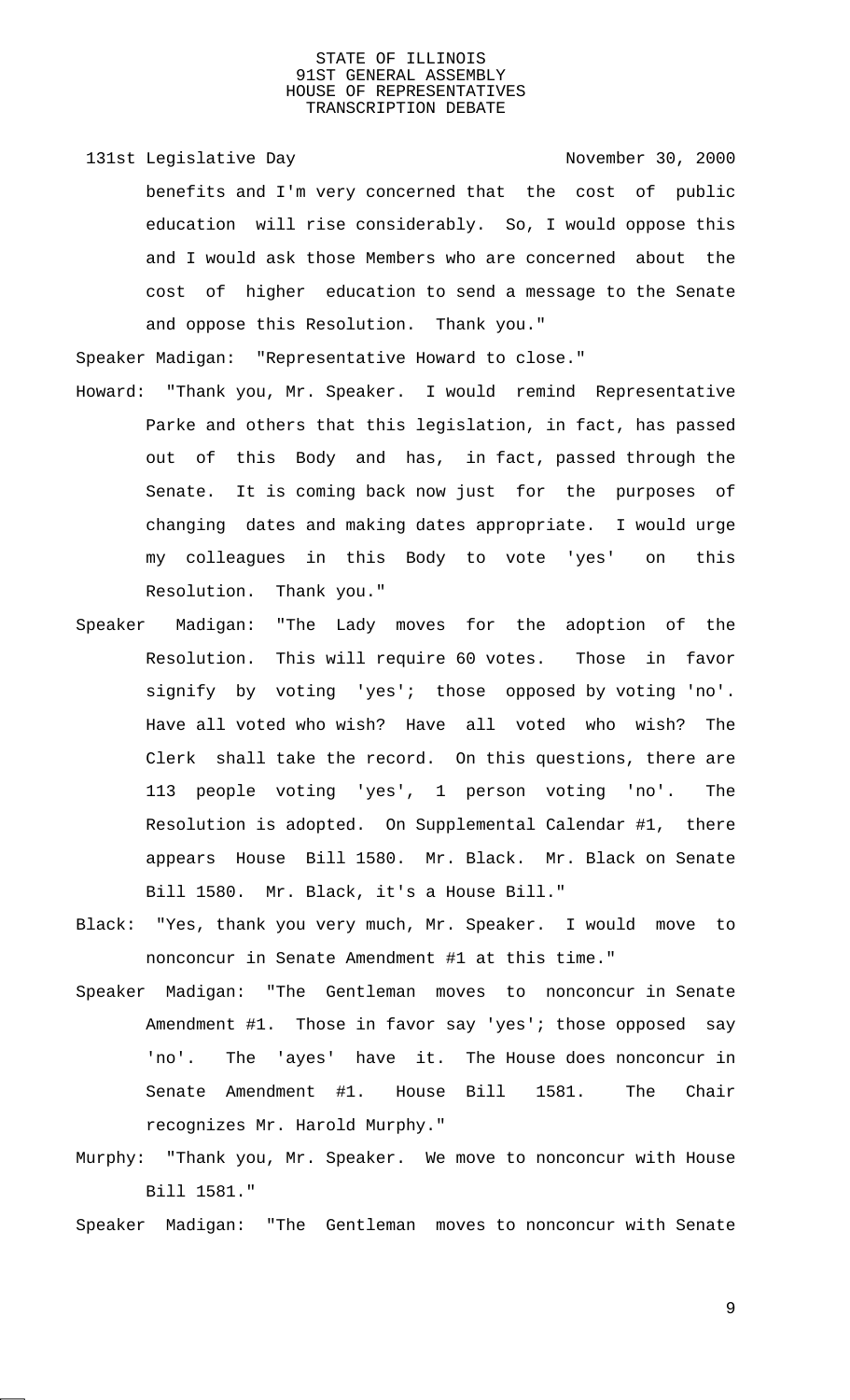131st Legislative Day 131st November 30, 2000 Amendment #1. Those in favor say 'aye'; those opposed say 'no'. The 'ayes' have it. The Motion is adopted and the House does nonconcur in Senate Amendment #1. House Bill 1598. Mr. Harold Murphy."

Murphy: "I move to nonconcur with House Bill 1598."

- Speaker Madigan: "The Gentleman moves to nonconcur in Senate Amendment #1. Those in favor say 'aye'; those opposed say 'no'. The 'ayes' have it. The House does nonconcur with Senate Amendment #1. Clerk for an announcement."
- Clerk Rossi: "The Rules Committee will meet immediately in the Speaker's Conference Room. The Rules Committee will meet immediately in the Speaker's Conference Room."

Speaker Madigan: "Mr. Tenhouse."

Tenhouse: "Yes, Mr. Speaker. Pursuant to Rule 18(g) I move for unanimous consent of the House to discharge the Committee on Rules from further consideration and advance Senate Bill 1867 to Second Reading, Standard Debate. And pursuant to Rule 49, I'm joined by 5 Members of my side of the aisle to request a record vote on the Motion to discharge."

Speaker Madigan: "Representative Currie."

Currie: "Thank you, Speaker. I object to the Motion."

- Speaker Madigan: "Mr. Tenhouse, the Lady has objected to your Motion which requires unanimous consent and therefore the ruling of the Chair is that your Motion is out of order. Mr. Tenhouse."
- Tenhouse: "Speaker, since you've denied our Motions that are in full accordance with House Rules, we respectfully ask for a record vote on a Motion to appeal the ruling of the Chair, pursuant to House Rule 57(a) and ask for a record vote under the right to do so as a Body in Rule 49."
- Speaker Madigan: "The Gentleman moves to appeal the ruling of the Chair. The question is, 'Shall the Chair be sustained?'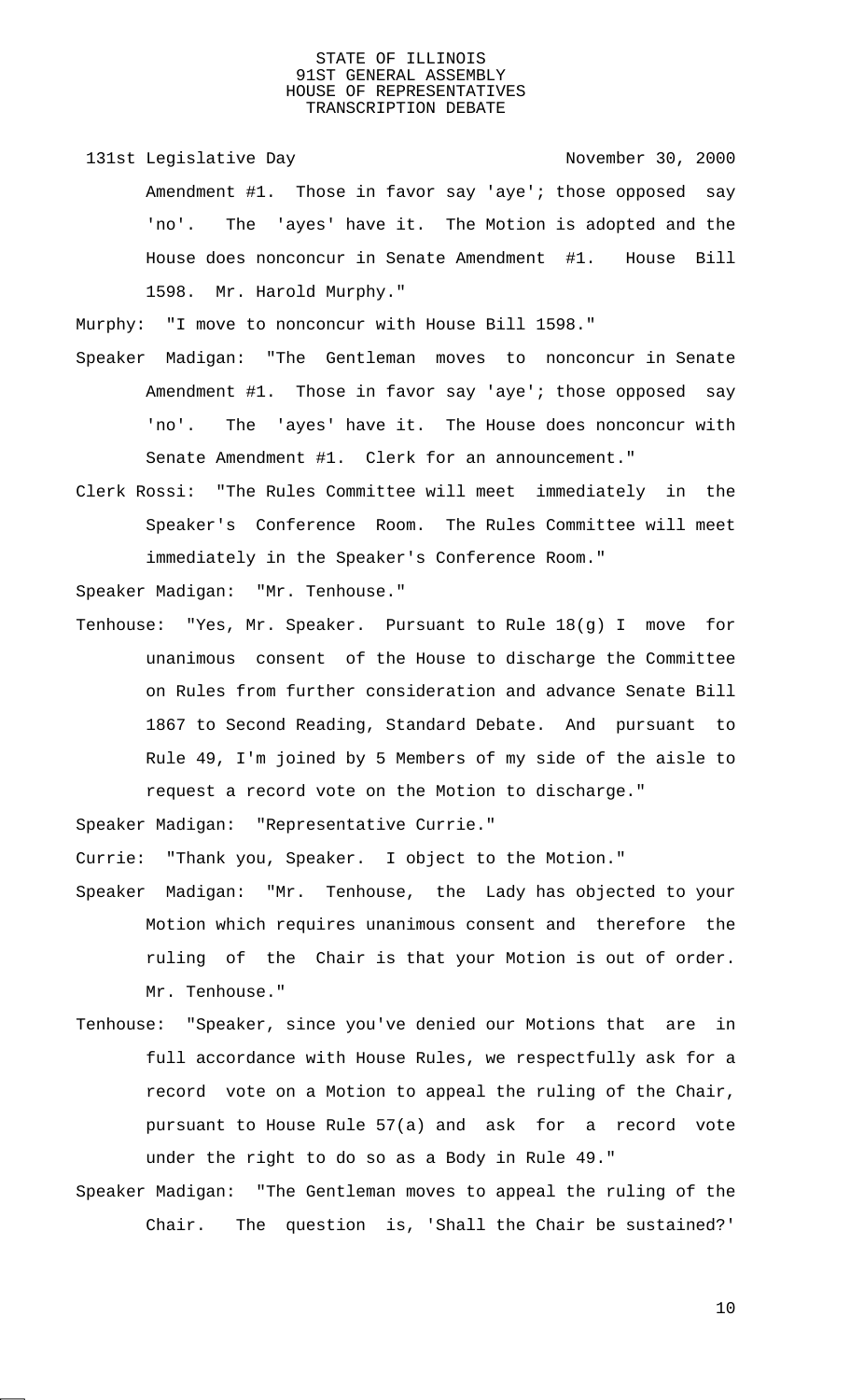- 131st Legislative Day 131st November 30, 2000 If you wish to support the Chair you vote 'yes'. Mr. Clerk, take the record. Have all voted who wish? Have all voted who wish? Have all voted who wish? The Clerk shall take the record. On this question there are 59 'ayes', and 55 'noes'. And the Gentleman's Motion fails. And the Chair is sustained. Mr. Black."
- Black: "Yes, Mr. Speaker, we'd like to request a recount and a definitive answer on the 'dimpled chads' on that roll call, if I could. Are there any lawyers left in Illinois that could help us or are they all in Florida?"

Speaker Madigan: "Mr. Clerk."

- Clerk Rossi: "Representative Currie, Chairperson from the Committee on Rules, to which the following measure/s was/were referred, action taken on November 30, 2000, reported the same back with the following recommendation/s: 'to the floor for consideration' Floor Amendment #2 to Senate Bill 1975."
- Speaker Madigan: "On the Order of Senate Bills-Second Reading, there appears Senate Bill 1975. Mr. Black. Mr. Clerk, what is the status of the Bill?"
- Clerk Bolin: "Senate Bill 1975, the Bill's been read a second time, previously. No Committee Amendments. Floor Amendment #2, offered by Representative Hamos, has been approved for consideration."

Speaker Madigan: "Representative Hamos."

Hamos: "Thank you, Mr. Speaker, Ladies and Gentlemen. This is a simple Amendment to a Bill that Representative Black brought to our House Judiciary Committee yesterday. The underlying Bill has to do with authorizing the Attorney General to designate counsel and pay reasonable and appropriate fees of outside counsel who are handling some of these claims in Representative Black and other areas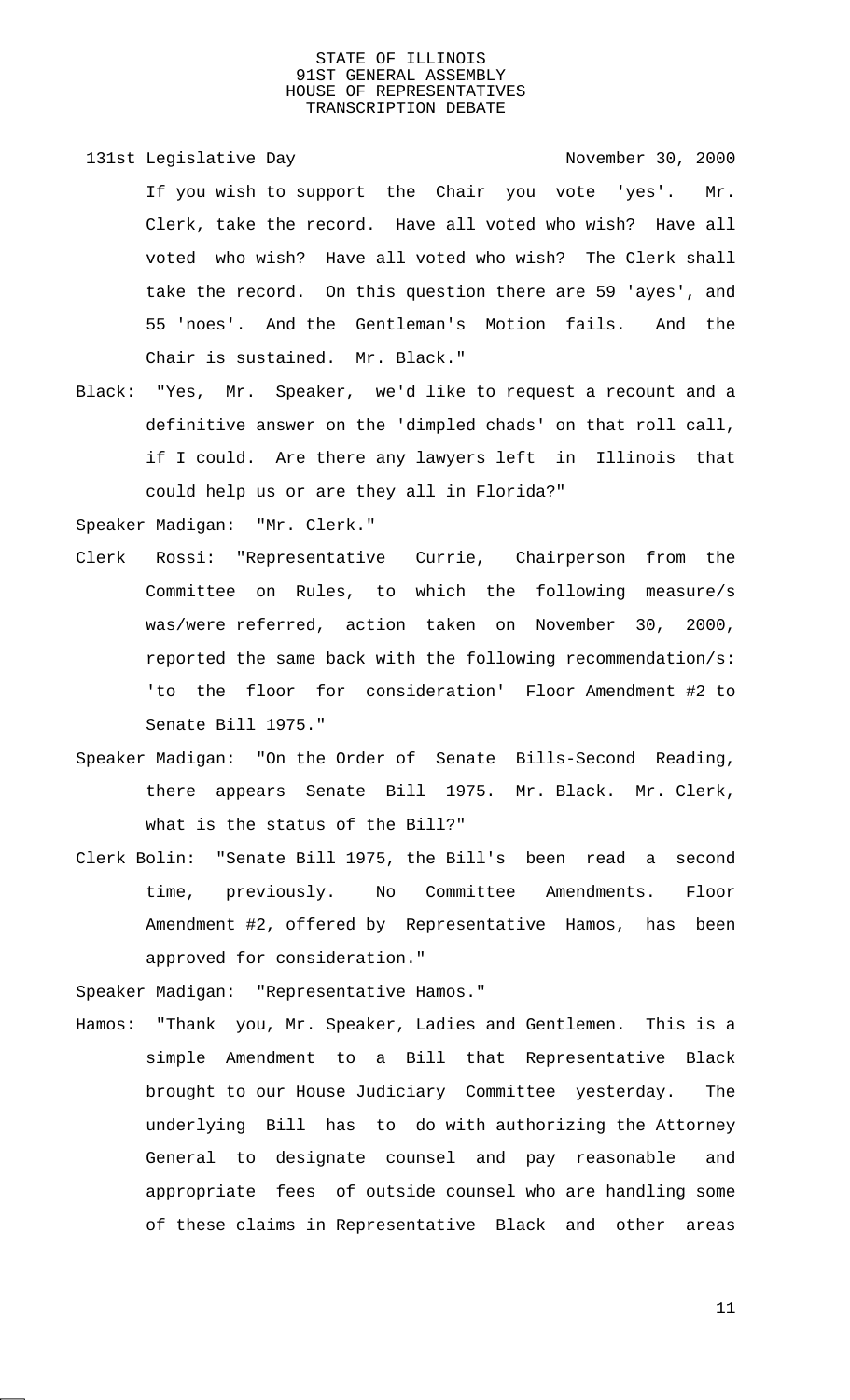131st Legislative Day 131st November 30, 2000 that have to do with federal land patents. House Amendment #2 just tightens up the Bill by requiring that the hourly rate for legal fees should not exceed the maximum hourly rate that's paid to special assistant Attorneys General, that the total amount that could be reimbursed under this section is \$100 thousand and that it has to come out of the contractual services line item of the Attorney General and that the Attorney General will prepare a detailed written report to the General Assembly by April 15th, the year 2001. And again Representative Black and the Attorney General have reviewed this Amendment. They have agreed to it and I ask for your support."

- Speaker Madigan: "The Lady moves for the adoption of the Amendment. Is there any discussion? Mr. Black, did you wish to speak?"
- Black: "All right. I just would... I appreciate the cooperation Representative Hamos extended to me in committee yesterday. The work of Democrat staff, House staff, House Republican staff and the Members of the Judiciary I Committee for allowing this to move forward. I stand in support of the Amendment."

Speaker Madigan: "Representative Erwin."

Erwin: "Thank you, Speaker. Will the Sponsor yield?"

Speaker Madigan: "Sponsor yields."

Erwin: "Representative Hamos, I'm somewhat familiar with what is going on with the Indian tribe's claim. I've a question though in terms of the precedents we're setting here. I mean, it would seem to me if we put who this is aside, for a moment, and think about all of our districts where municipalities have eminent domain rights, where developers want to do one thing or another or any units of government do claims on property, can all of our constituents then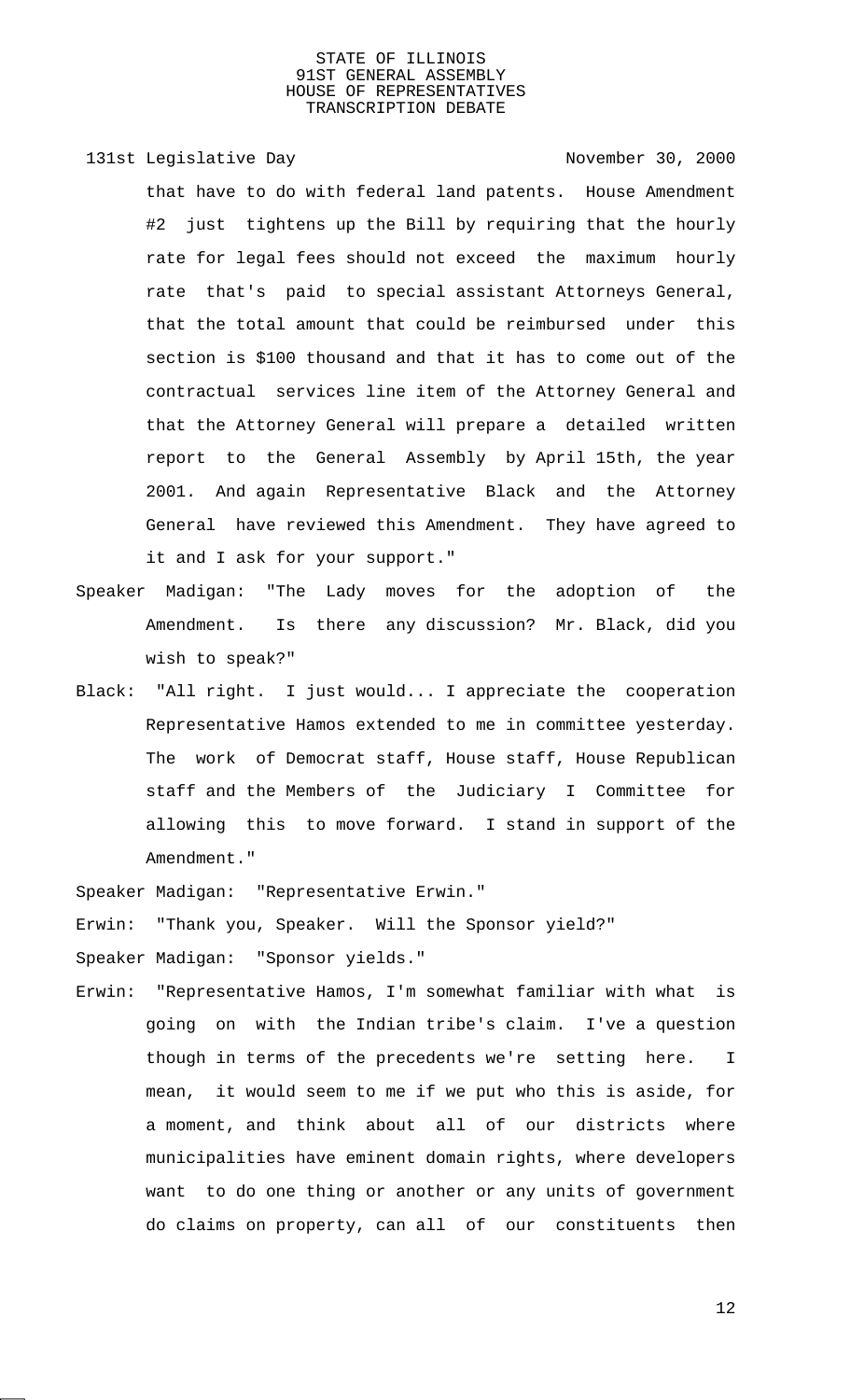- 131st Legislative Day 131st November 30, 2000 come to the Attorney General to ask that the State of Illinois pay their legal bills as well?"
- Hamos: "Representative Erwin, I have, actually, some of the very same concerns. However, the Bill was presented to our committee as an issue that is of deep concern to one part of our state and without evaluating the merits of this Bill, my goal was really to tighten it up, to make sure that the legal fees portion did not get out of hand and that we could keep and maintain some limits, I guess, on that. I would really defer to Representative Black who has been working with the Attorney General to really respond to the merits to the underlying Bill."
- Erwin: "Well, I appreciate that answer and I don't mean to, at this late date, I'm not on the committee, but I will tell you that I do think if we look around the rest of the United States for a state who have very lengthy, very complicated legal issues, where communities do that involve the Bureau of Indian Affairs, the U.S. Department of Interior, I am afraid that we may be setting here a very bad precedence (sic-precedent) in terms of a claim on state funds. In Michigan and Wisconsin and Minnesota, those states are not paying the legal bills for communities. Actually, communities deal themselves with it and vis-a-vis the U.S. Department of Interior, Bureau of Indian Affairs. So it is not without sympathy and understanding, let me say, I am sympathetic, but I do think this is a very bad precedence (sic-precedent). I am afraid that for the rest of our constituents who have... may feel that their property rights are somehow being infringed upon when the Illinois Department of Transportation uses eminent domain to take part of their property, when municipalities and cable companies and Ameritech use eminent domain. Why is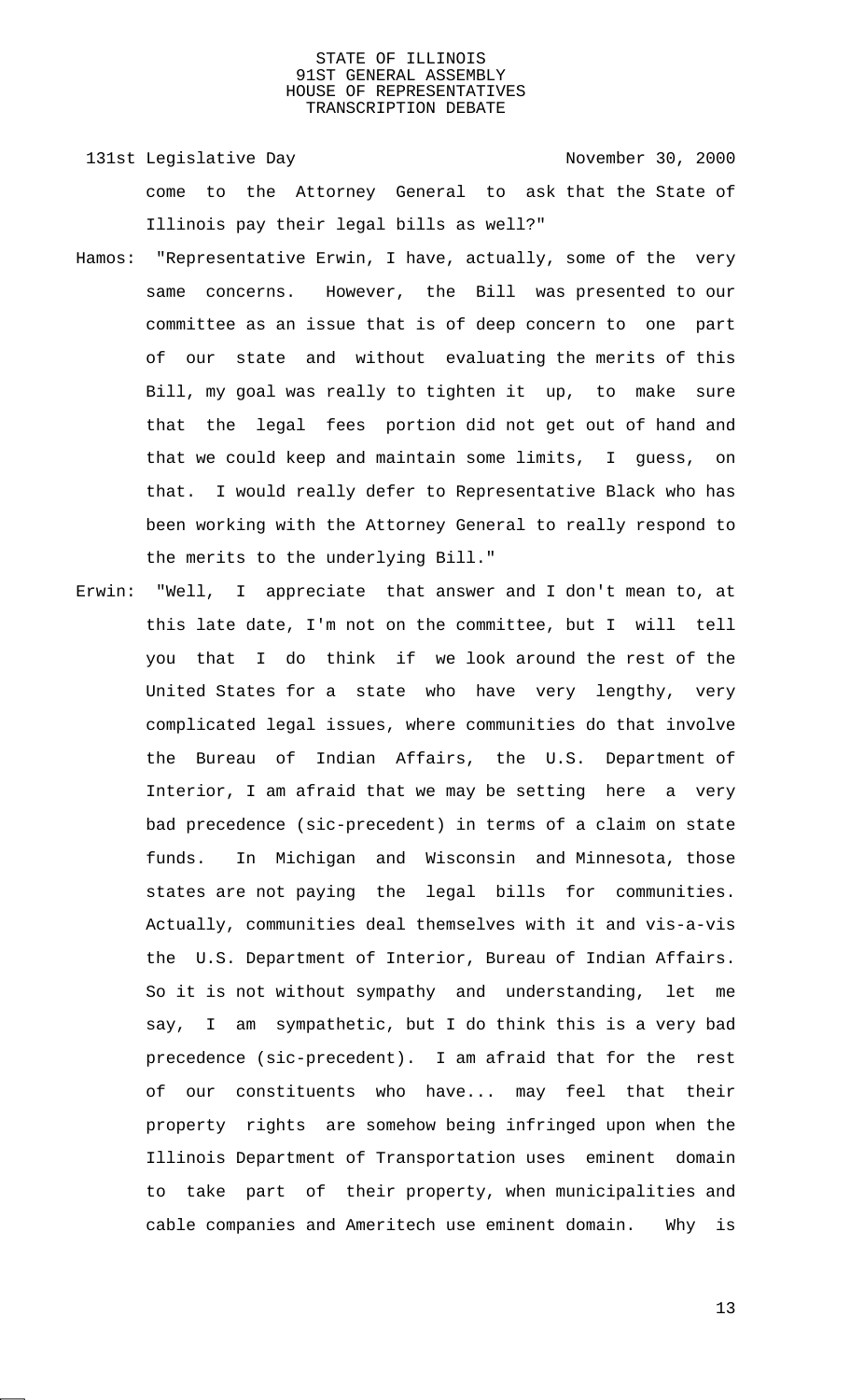- 131st Legislative Day 131st November 30, 2000 it that those constituents in those communities may not be able to file a claim with the State of Illinois and ask that their own legal bills be paid for? So I, again, I am sympathetic, but I believe that this is a bad precedence (sic-precedent)."
- Speaker Madigan: "Mr. Black, did you wish to respond? Mr. Black."
- Black: "Yes, thank you very much, Mr. Speaker. Representative Erwin, always... as always raises a very valid point. And let me respond to that point specifically and to address any concerns that any of you have. If I thought this Bill was crafted in a way that Representative Erwin has told you could then be used by me or someone else in a eminent domain suit, I wouldn't bring it to you today. Let me tell you why we are not establishing such a precedent. The Miami v. Walden, and other case, affects state sovereignty over the disputed land in 15 counties of East Central Illinois. Under Federal Law, if a federally recognized Indian tribe establishes a reservation on any or all or part of this land, then the state laws do not operate on that reservation any more. The tribe, under these circumstances, would have the right to set up its own government, its own courts and enact its own laws exactly like a state does. Therefore, I submit to you the state has a powerful interest in this case. But let me assure Representative Erwin and others, Senate Bill 1975 is written to delineate cases only in which state sovereignty is threatened and apply only to those cases. This law would not apply to any standard land litigation anywhere in the State of Illinois."

Speaker Madigan: "Representative Erwin." Erwin: "Thank you, Speaker. Thank you, Representative Black. I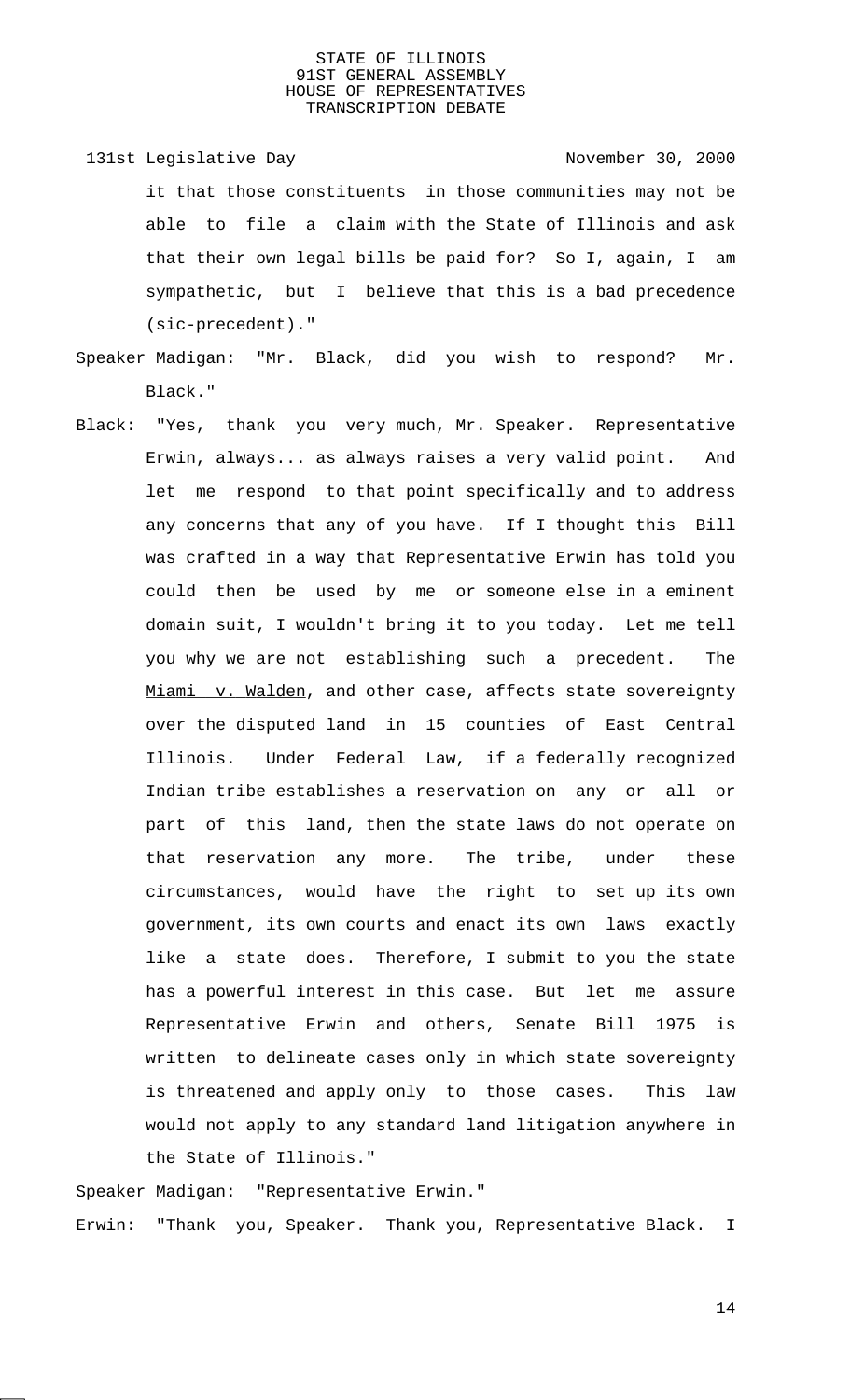# 131st Legislative Day 131st November 30, 2000

appreciate that clarification. But let me point out, if I can, I wasn't so much fearing that this precedence (sic-precedent) would be used in other instances, but that, in fact, the rest of the 12 million people in the State of Illinois might feel that they also should have similar claims. So finally, let me also just point out that while I appreciate this is going on in Central Illinois, if in a month or two or a year, there are Indian tribes, and yes, you're right, they are sovereign nations. That's been granted by the Federal Government. If there are 25 claims like this going on around the state, my understanding now is that the State of Illinois will be unlike Michigan, Minnesota, Wisconsin, in the State of Illinois the State Treasury is going to pay for all of the legal bills for any community, be it Freeport, anywhere, everywhere in the state that we are always going to have to pay those legal bills. This is the precedence (sic-precedent) that, I think, does not happen to be a good one. And it is not, I would argue to you, what other states' treasuries are paying for. So, again, I am sympathetic, but I do... I think it's a bad precedence (sic-precedent)."

Speaker Madigan: "Mr. Tom Johnson."

Johnson, Tom: "Will the Sponsor yield."

Speaker Madigan: "Sponsor yields."

Johnson, Tom: "Representative Black, I talked to you yesterday about this a little bit. Is there anything in this Bill that, in fact, would prohibit these attorneys who now the state is going to be paying, from entering into any sorts of settlement agreements whereby they might agree to give a certain portion of land up for sovereignty, which in turn, would invite a casino in and where they can settle this case without coming back here to the General Assembly?"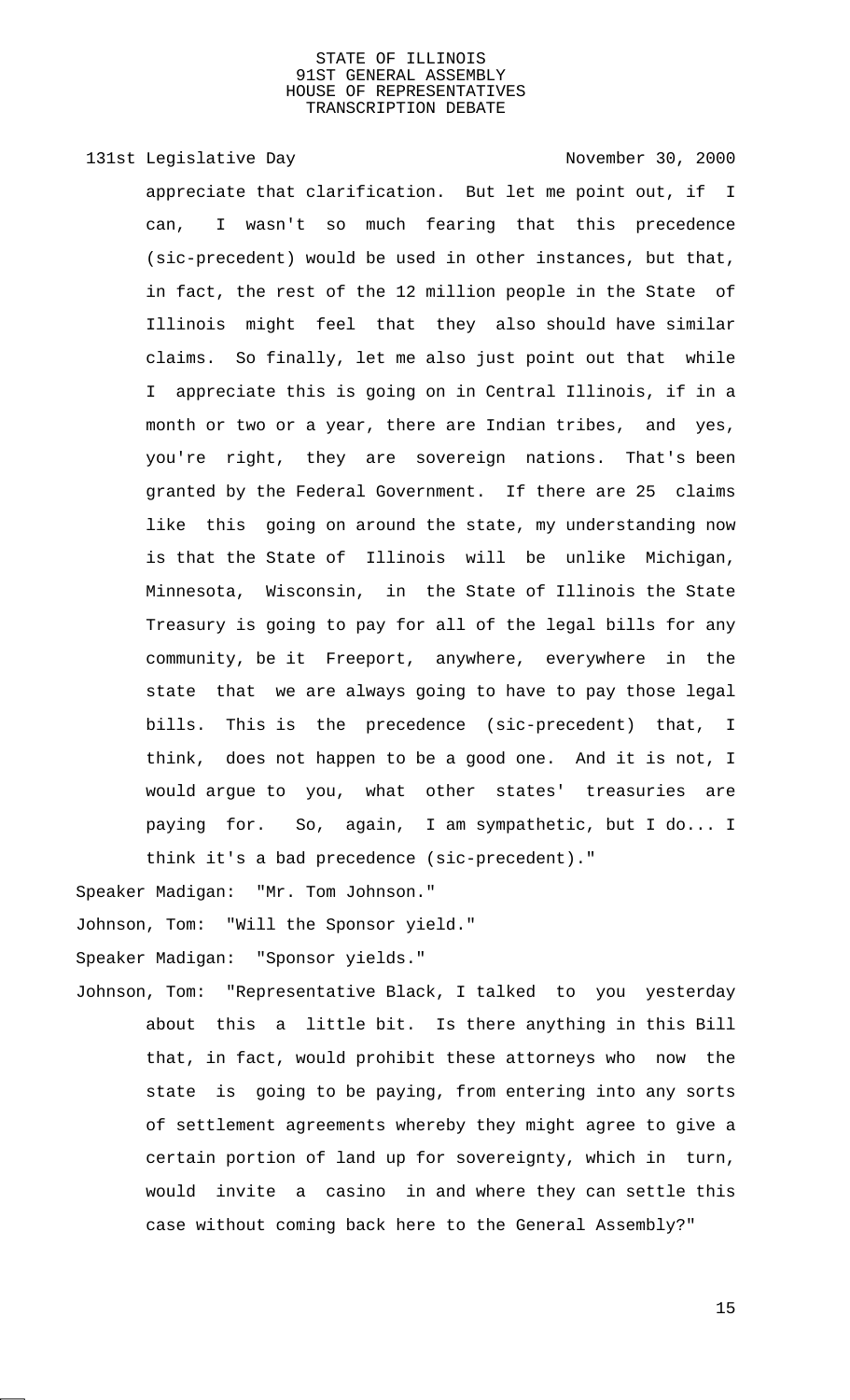131st Legislative Day 131st Company 131st Legislative Day

Black: "Representative, I'll be glad to answer your question. I think Representative Hamos' Amendment makes certain that that won't happen, but we haven't adopted the Amendment yet. And you're asking the question as to the Bill and I think that the Amendment certainly strengthens any concern that you may have on that issue."

Johnson, Tom: "Okay, thank you."

Speaker Madigan: "Mr. Novak. Mr. Novak."

- Novak: "Yes, inquiry of the Chair, Mr. Speaker. Is Floor Amendment #2 on our systems? All I can find is Amendment #1."
- Speaker Madigan: "Mr. Clerk, did you hear that inquiry? We'll come back to Mr. Novak. Mr. Hartke?"
- Hartke: "Yes, I would just like to comment just a little bit about the question Representative Ervin (sic-Erwin) had on this issue on precedent setting. I do believe that it behooves us to go ahead with this Amendment, pass this legislation. If there is a confusion on defense of the litigation and we should happen to lose, that certainly would set a precedent where more groups maybe would file because they won. It would also set a precedent if we did win this suit and the litigation were defeated. You understand? And I think we're darned if we do and darned if we don't, but I think that considering that this suit just named 15 individual landowners, one in each of the 15 counties, one of those properties could have been properties owned by the State of Illinois. It could have been an IDOT building, it could have been the University of Illinois and in that case, then we would have been involved. When you look at the tremendous impact that this could have, should this case be lost, a precedent will be set that will be hard to overcome. So let's shut the door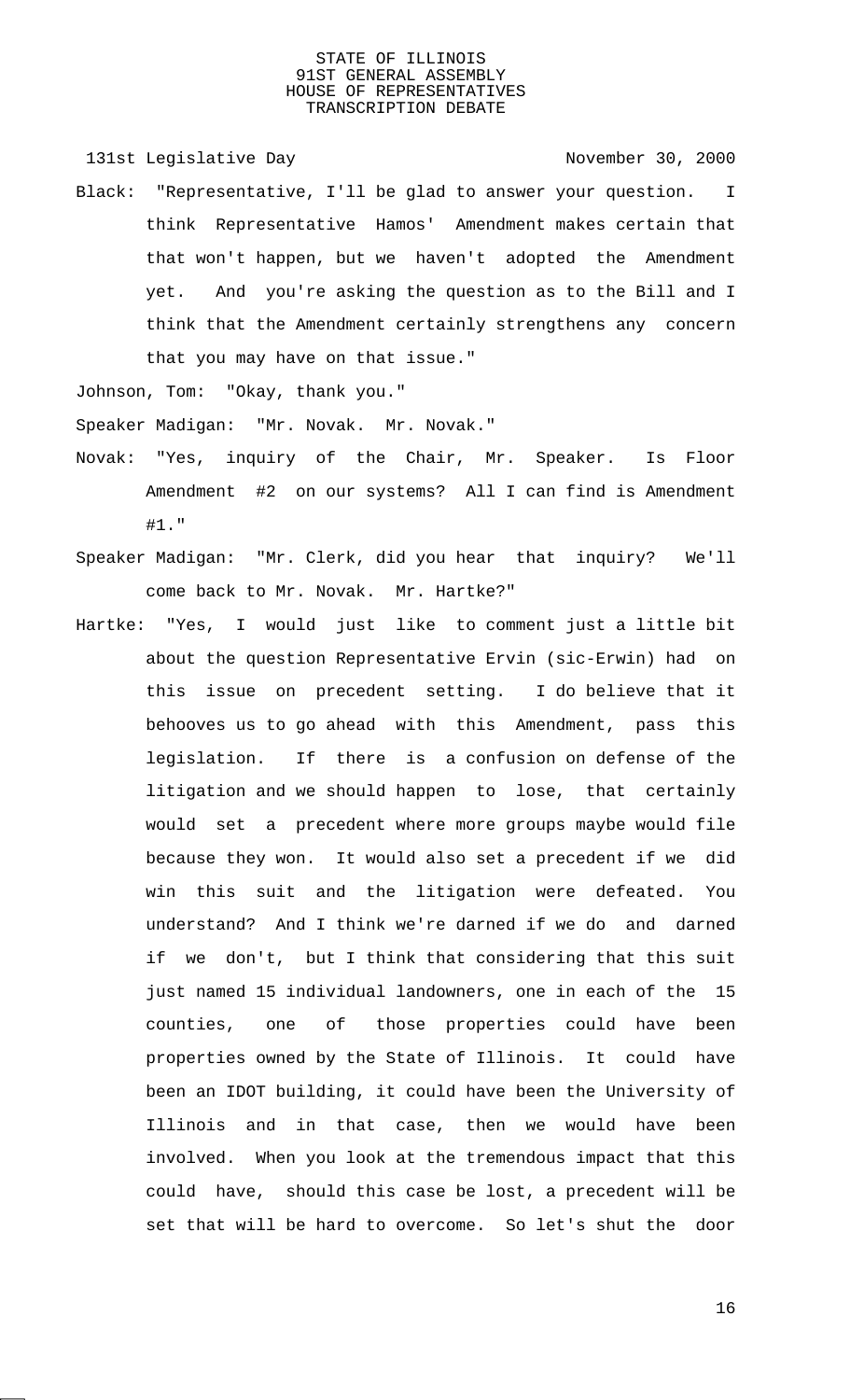- 131st Legislative Day 131st Company 131st Legislative Day before the horse is out and let's go ahead with this Amendment. I think it'll be a very cheap price to pay. A penny saved, in this instance, is a dollar earned so... or a dollar spent is a million saved. So let's go ahead with this Amendment."
- Speaker Madigan: "Mr. Novak, did you have your question answered? Mr. Novak. "
- Novak: "Yes, thank you, Mr. Speaker. I wanted to ask a question of Mr. Black, please."
- Speaker Madigan: "Mr. Black yields. Mr. Black. Mr. Black. Mr. Black, there's a question."
- Novak: "Mr. Black."
- Black: "Yes, Sir."
- Novak: "The guy with the nice gold tie."
- Black: "Thank you very much."
- Novak: "Yes. Mr. Black, I was just advised by our technical review person that the Hamos Amendment, the latest one is not on the system. But, it does include a cap, is that correct?"
- Black: "Yes, it does."
- Novak: "And the cap is how much?"
- Black: "A hundred thousand dollars, I believe. Representative Hamos has said that the private attorney, involved in this current case, could receive no more than \$100 thousand and furthermore, this entire piece of legislation sunsets July 1, 2001. I would like to address that in my summation of the Bill."
- Novak: "Okay."
- Black: "But I think her Amendment certainly makes this Bill more palatable to many people in the chamber and I appreciate her efforts on this."
- Novak: "Absolutely, because when it came from the Senate there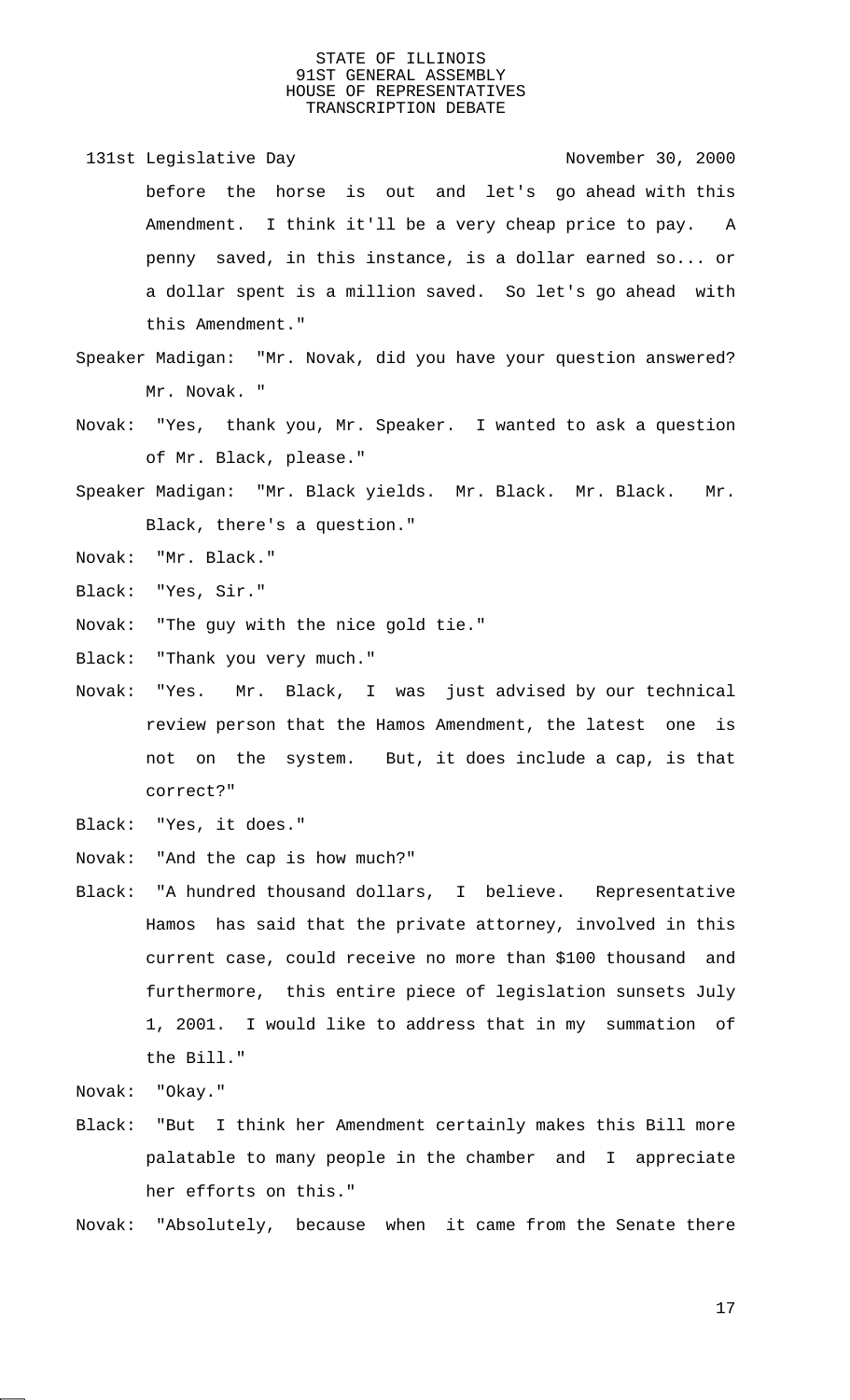131st Legislative Day 131st November 30, 2000

wasn't any cap, was there?"

Black: "Yes, that's right."

Novak: "Okay. Thank you."

Speaker Madigan: "Representative Silva."

Silva: "Thank you, Mr. Speaker. I had a question. Why is the AG going to take on the cases, period? Why are we bearing the cost?"

Speaker Madigan: "Mr. Black."

Black: "Representative, this is a very complex legal issue and again, this is not to the Amendment, but let me try to answer your question as best I can. This lawsuit... the Attorney General has asked the Federal Court to intervene on behalf of the landowners and the state. The Federal Court Judge has not ruled on that issue. There is a question that if the State of Illinois, through the Attorney General, is allowed to intervene, then we may surrender our state sovereignty over all of the land in question. If that ruling comes down from the Federal Court, it may very well be that the Attorney General because of the risk will not be able to offer any legal assistance to the impacted landowners. There are only 15 named landowners in this lawsuit. No municipality, no county, no state. This is a very shrewd lawsuit filed by very good attorneys."

Silva: "Let me ask you this. I'm not a lawyer, but..."

Black: "Neither am I."

Silva: "I just want to understand clearly. You're talking about current landowners, is that correct?"

Black: "That is correct."

Silva: "And the people that have filed the lawsuit are indigenous people, is that correct?"

Black: "I would assume. I mean they ..."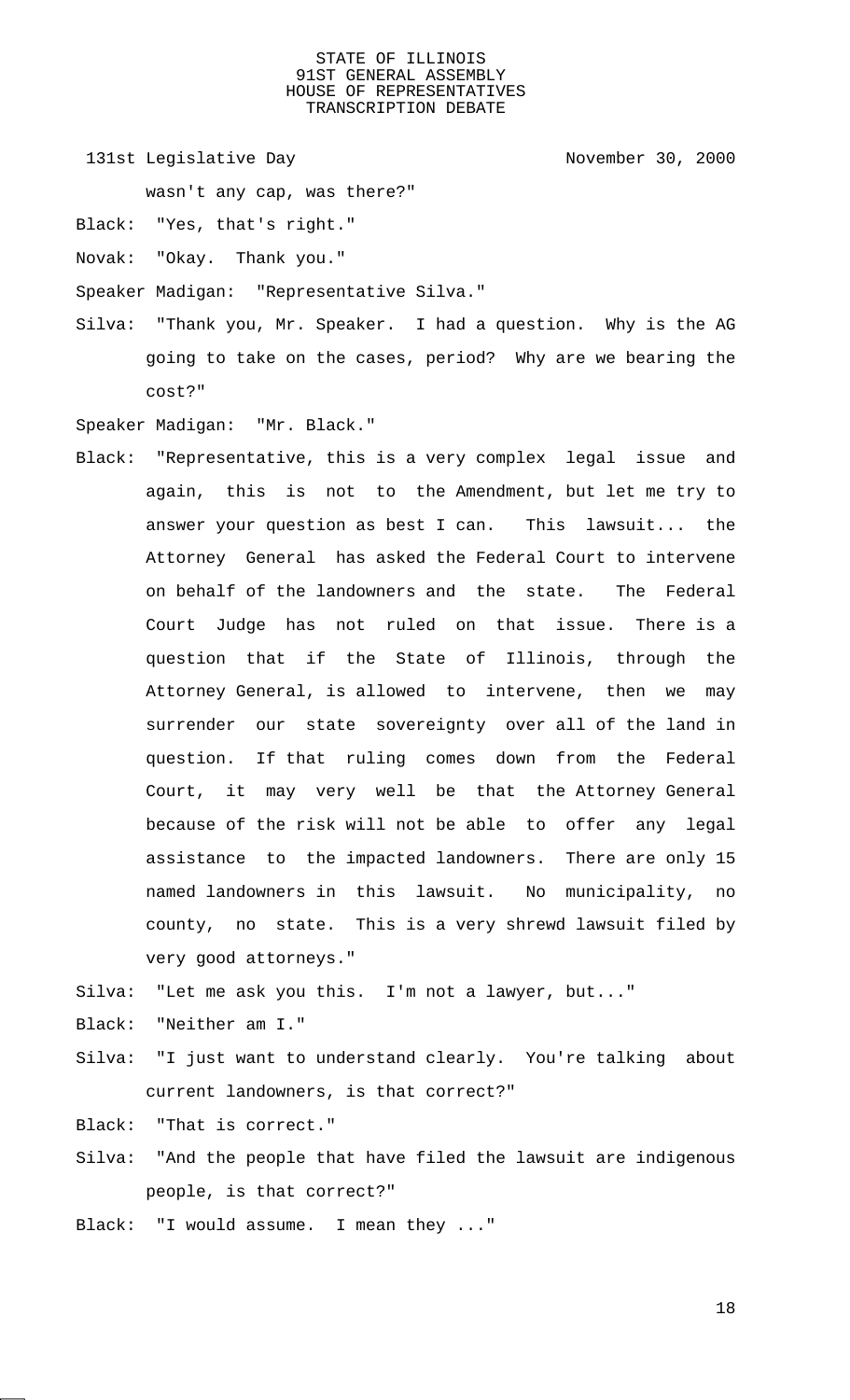131st Legislative Day 131st November 30, 2000

Silva: "Who were, I presume, former owners of the land."

- Black: "They... That's the issue of the lawsuit. They claim that the land taken from them by Federal Treaty, before we were a state, was taken by them under... I don't know what... a legal term, false pretenses or whatever. So they are questioning, the Miami Indian tribe is questioning the passing of the federal land patents which were then granted to individuals and upon becoming a state then were granted title to the land by state or government fiat, ad infinitum, for the last 200 years. So the essence of the suit is the tribe is saying the Federal Government violated their rights by these federal land patents, therefore, the ownership of all the land in question in the suit still belongs to the tribe."
- Silva: "I guess the other question that I had is anywhere in this Bill does it look... will the AG, for example, take a look at possibly renumerating (sic-remunerating) the Miami Indians for any losses of their land?"
- Black: "Well, I think the ultimate legal question here is if the courts rule in favor of the tribe, first of all, any renumeration (sic-remuneration) would have to be approved by the General Assembly because that would be an appropriation. But I think the ultimate legal question is, should this claim be ruled valid by the Federal Courts is it, in fact, an obligation of the Federal Government, who the tribe alleges took the land under some other pretense or should the renumeration (sic-remuneration) be appropriated from state tax sources? That is the ultimate legal question at stake here as I understand it."

Silva: "Thank you."

Speaker Madigan: "Any further discussion? There being no further discussion... Recognizes Representative Hamos."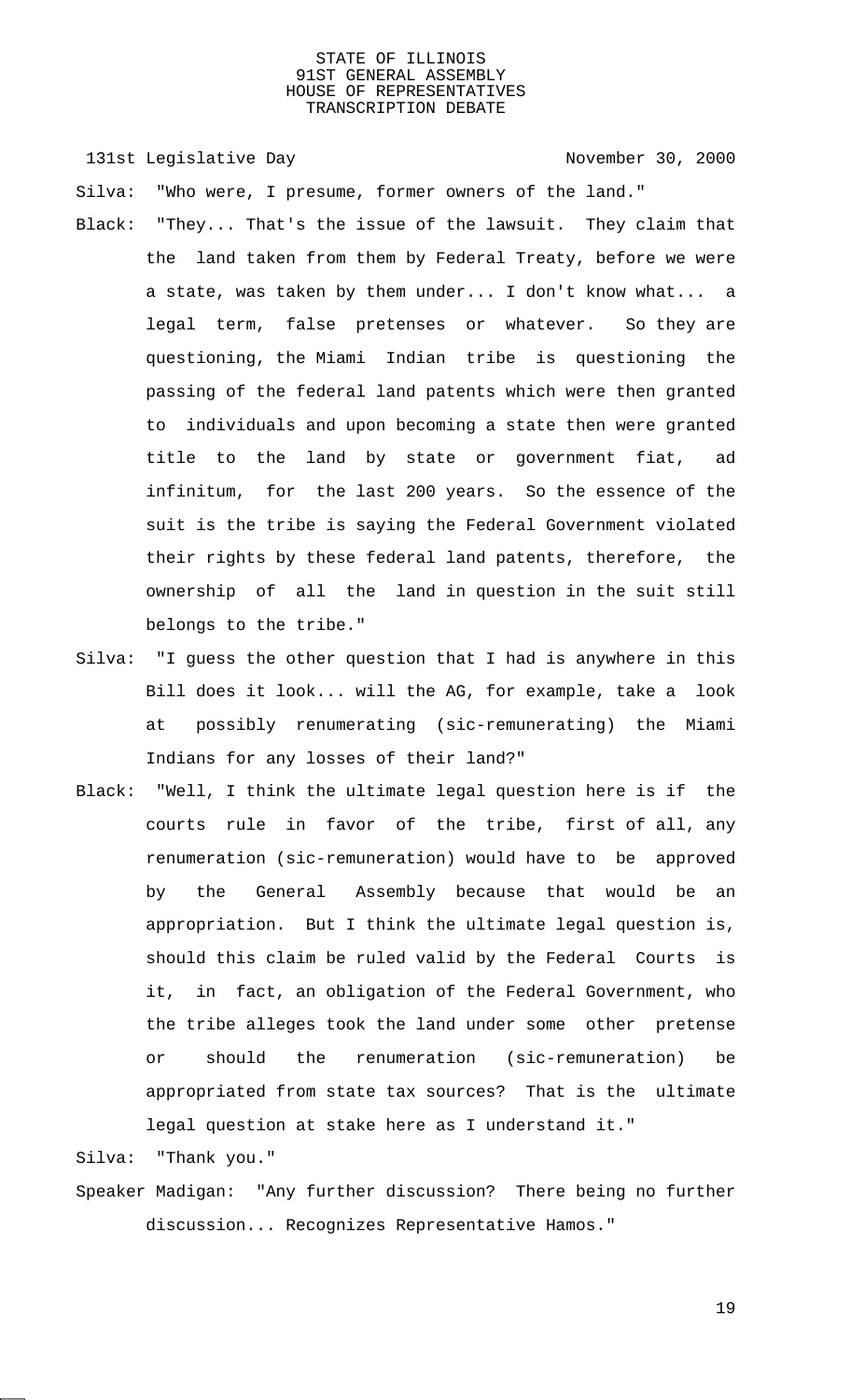131st Legislative Day 131st Company 131st Legislative Day

- Hamos: "Ladies and Gentlemen, I am recommending that we approve this Amendment to this Bill, although the questions that were raised today were many of the same questions that some of us in Judiciary Committee did have. This Amendment to the Bill tries to contain this whole program and we did that a couple of different ways. We did that based on the hourly fees that the attorneys could charge. We did that by capping the entire amount that could be used for this purpose to a hundred thousand dollars. And we did that by requiring a report from the Attorney General by April 15. And we did that by sunsetting the entire law on July 1, 2001. So we do recognize that there are some outstanding questions here. This will give us the time... this will allow us to take care of the very urgent needs of the people in Representative Black and other peoples' districts while at the same time allow us to evaluate what we are embarking on and what kind of program we have entered into. So I do urge your support. Thank you."
- Speaker Madigan: "The Lady moves for the adoption of the Amendment. Those in favor say 'aye'; those opposed say 'no'. The 'ayes' have it. The Amendment is adopted. Are there any further Amendments?"

Clerk Bolin: "No further Amendments."

Speaker Madigan: "Third Reading. Mr. Clerk, read the Bill."

Clerk Bolin: "Senate Bill 1975, a Bill for an Act concerning land claims. Third Reading of this Senate Bill."

Speaker Madigan: "Mr. Black."

Black: "Thank you very much, Mr. Speaker. I'll be glad to answer any questions you have. We've gotten a fairly good picture of what this Bill does in the debate on the Amendment. Again, I thank Representative Hamos, I thank House Counsel Bob Uhe for his cooperation, the Speaker, House Republican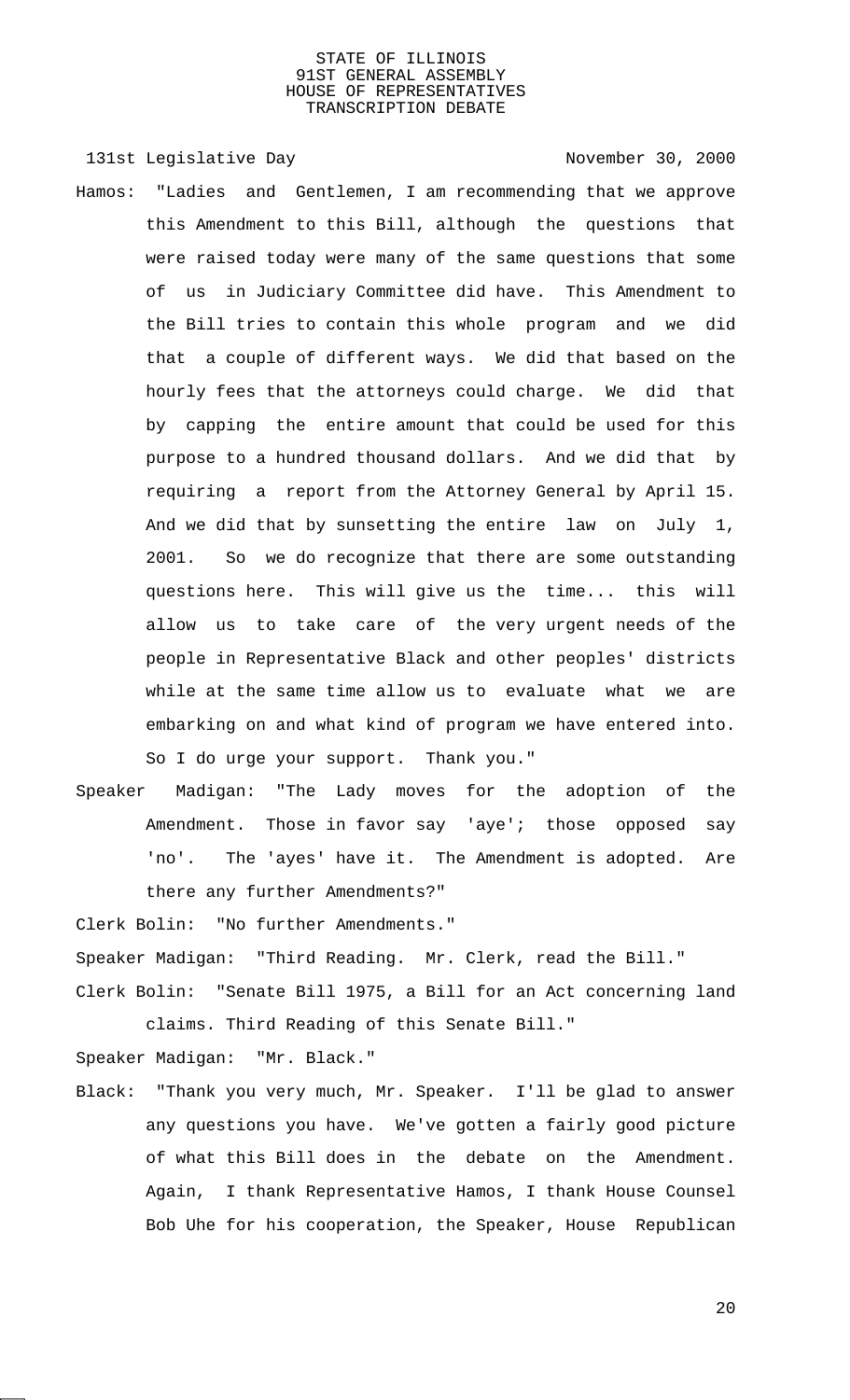# 131st Legislative Day 131st November 30, 2000

staff for their extra and effort... work and effort on this and the Office of the Attorney General and Governor. This is a classic example, and yes, bipartisanship can and still exists in this chamber on more occasions than sometimes I am ready to admit. But I appreciate the cooperation of all concerned. Ladies and Gentlemen, this is a very unique lawsuit, filed by a very, obviously, an outstanding law firm. The only named defendants are 15 landowners, no municipalities, no counties and not the State of Illinois and it traces back land patents prior to us even becoming a state. Nine of these 15 landowners have no title insurance of any kind. They... the named defendant is an old... excuse me, that's not correct, politically or otherwise, an elderly gentleman in Champaign is the only named defendant, Rex Walden, et al and others. He is 98 years old. His farm ground has been in his family for generations. The only named defendant in Vermilion County is a gentleman I know personally by the name of Max Call, a former chairman of the Vermilion County board, a prominent Democrat and an outstanding public servant who certainly is not a wealthy individual and cannot afford to defend himself as many of these landowners can... cannot with their own resources. Because there is so much at risk, we have tried to craft a Bill to answer this suit and help the impacted landowners. And let me remind you, this isn't one lot or two lots or a hundred acres, this is 2.6 million acres that cover parts of 15 counties and includes the University of Illinois and Eastern Illinois University. I appreciate the efforts Representative Hamos has made to tighten this up. This is a very unique lawsuit and there are many questions that only will be answered within the confines of the Federal Court. I would appreciate an 'aye' vote on this Bill and I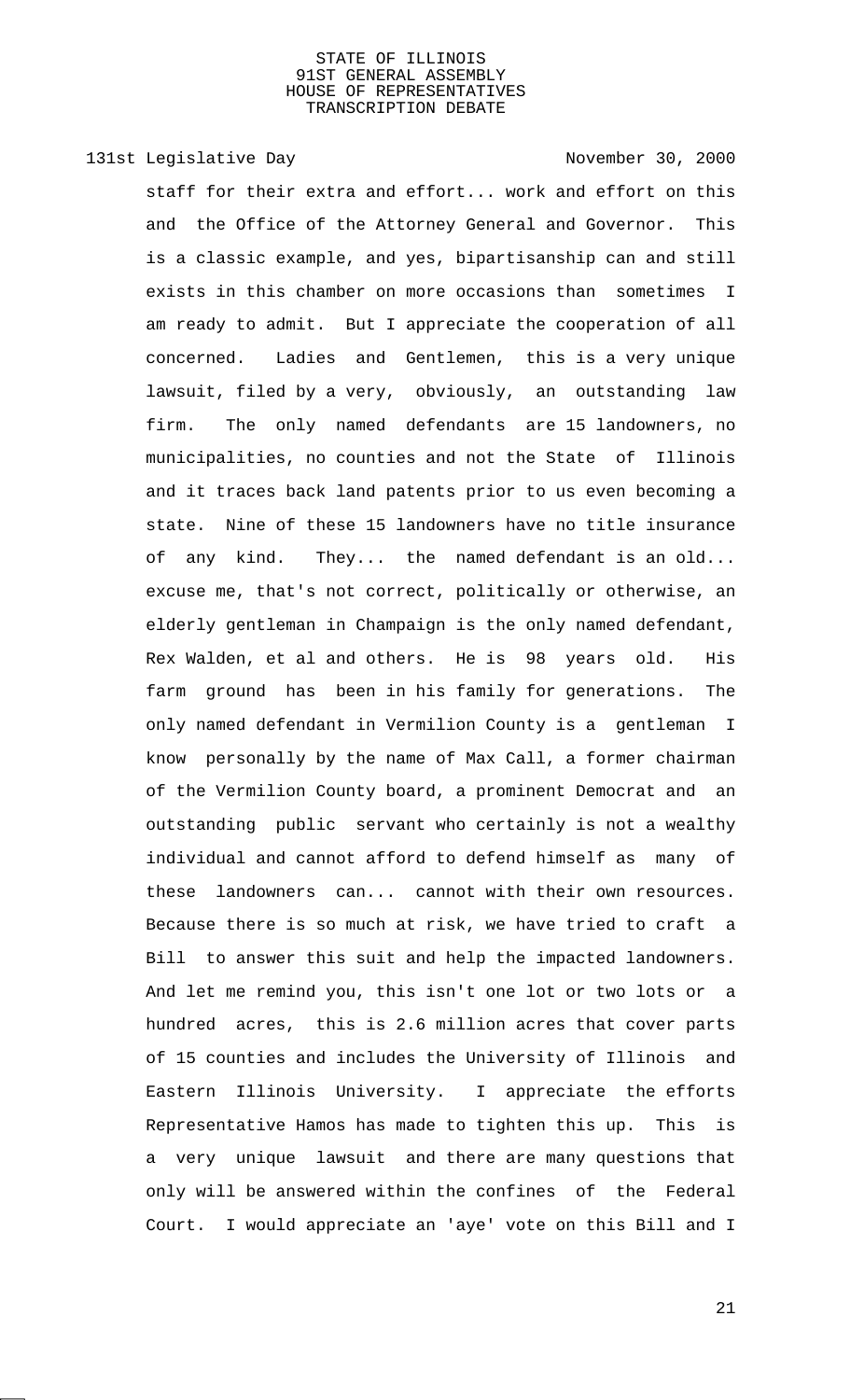131st Legislative Day 131st Company 2000 will be glad to try and answer any questions I can to the best of my ability."

- Speaker Madigan: "The Gentleman moves for the passage of the Bill. Those in favor signify by voting 'yes'; those opposed by voting 'no'. Have all voted who wish? Have all voted who wish? Have all voted who wish? Have all voted who wish? The Clerk shall take the record. On this question, there are 102 people voting 'yes', 7 people voting 'no'. This Bill, having received a Constitutional Majority, is hereby declared passed. The Clerk for an announcement."
- Clerk Bolin: "The Rules Committee will meet immediately in the Speaker's Conference Room. The Rules Committee will meet immediately in the Speaker's Conference Room."

Speaker Madigan: "Representative Bellock."

- Bellock: "Mr. Speaker, my light was on and then off and then on and off. I was a 'yes' vote."
- Speaker Madigan: "Okay. Let the record reflect that statement. Mr. Clerk."
- Clerk Bolin: "Committee Report. Representative Barbara Flynn Currie, Chairperson from the Committee on Rules to which the following legislative measures were referred, action taken on November 30, 2000, reported the same back with the following recommendations: 'direct floor consideration' for Concurrence Motion and Senate Amendment #1 to House Bill 1582. Supplemental Calendar #2 is being distributed."
- Speaker Madigan: "Supplemental Calendar #2, there appears House Bill 1582. The Chair recognizes Representative Currie for a Motion."
- Currie: "Thank you, Speaker. I move the House do concur in Senate Amendment 1 to House Bill 1582. This is legislation we earlier saw the rule of 85 which means that adding up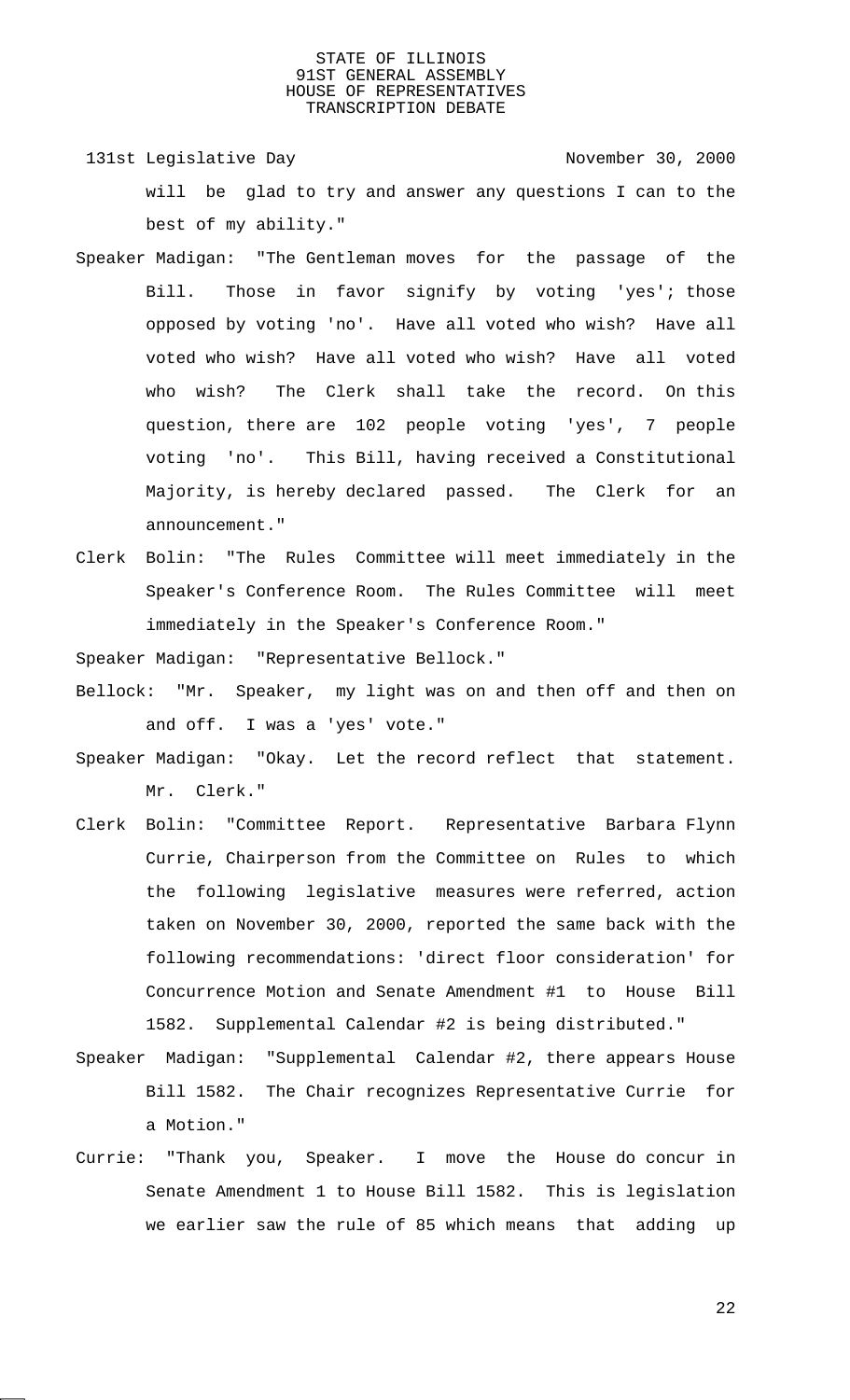131st Legislative Day 131st November 30, 2000 years of creditable service and age may mean that state employees could take a earlier retirement than is the law today. You will remember this is part of the contract between AFSCME and the Governor's Office that was signed earlier this year. All this measure does is to codify those terms in the agreement. I'd be happy to answer your questions and would appreciate your support for the Concurrence Motion."

Speaker Madigan: "Representative Hartke in the Chair."

Speaker Hartke: "The Lady's Motion. Is there any discussion? The Chair recognizes the Gentleman from Kane County, Representative Hoeft."

Hoeft: "Thank you, Mr. Speaker. Will the Sponsor yield?"

Speaker Hartke: "The Sponsor indicates she'll yield."

- Hoeft: "This is the identical Bill to what was put through for the conclusion of the negotiations with AFSCME this year."
- Currie: "This is only the rule of 85. But that does reflect negotiations between the Illinois Executive and the Employees Union."
- Hoeft: "And the Governor and his office is in support of this and would like this..."
- Currie: "Yes, otherwise I don't think the Governor would have signed the contract."
- Hoeft: "And this is again part of the long-standing negotiations. This is going to be part of the process for us to move along the labor relations that we have had with our unions. This is something that again needs to get done this time. So I would concur with you and urge all of the individuals to uniformly support this so that we can support our workers in the State of Illinois."
- Speaker Hartke: "Further discussion? The Chair recognizes the Gentleman from Jackson, Representative Bost."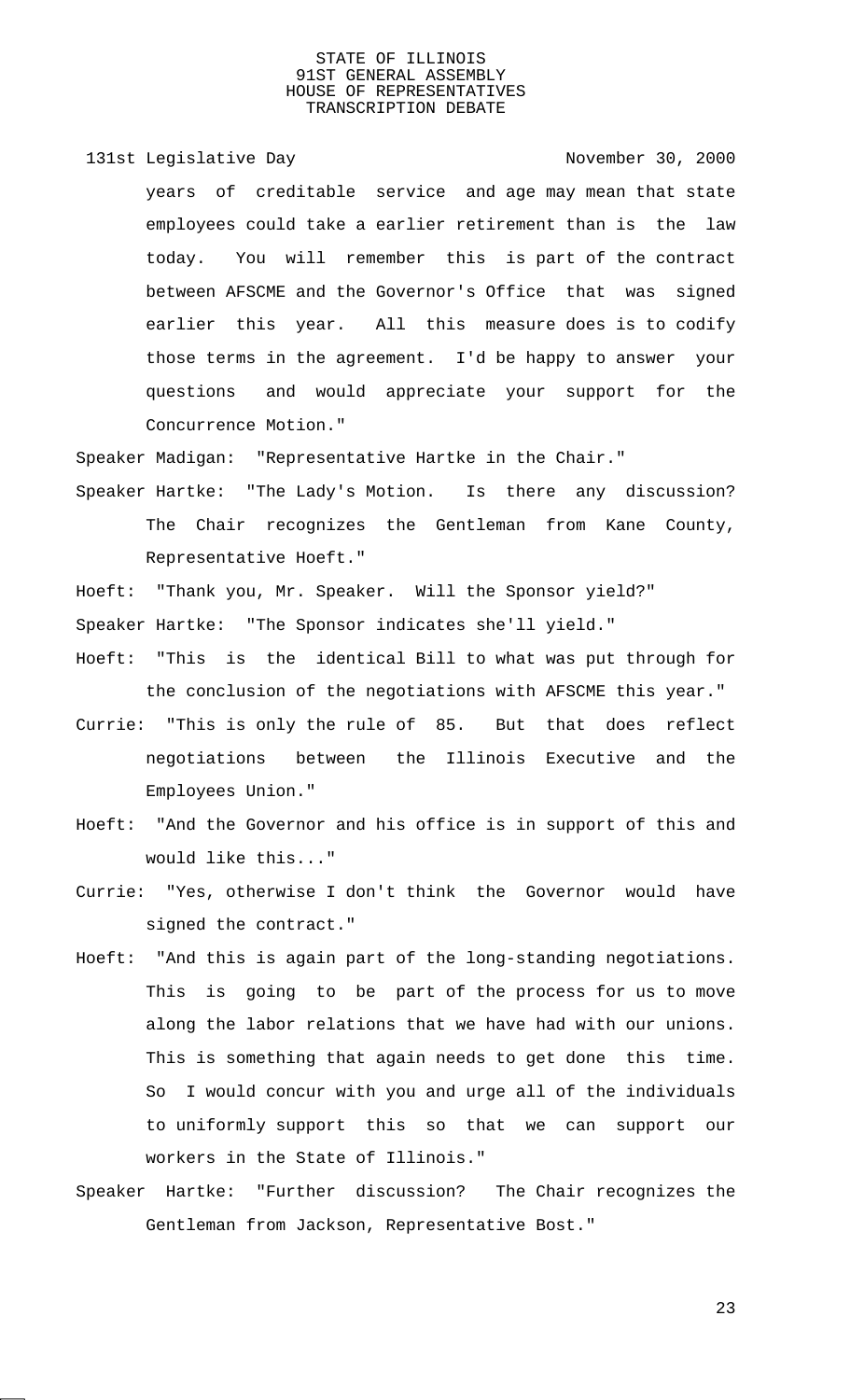131st Legislative Day 131st Company 2000

Bost: "Thank you, Mr. Speaker. Will the Sponsor yield?" Speaker Hartke: "Sponsor indicates she'll yield."

- Bost: "Representative, I understand that this is the AFSCME part and I am in support of that. My concern is are we still going to try to deal with the Teamster issue and try to bring that out. Many of us are concerned about that Bill. If we put this one by itself, if we don't bring that Teamster issue to light and putting them on the alternative formula as well and moving that agreement."
- Currie: "Representative, as you remember, we did pass legislation dealing directly with the issue you raised. What the Senate sent back to us today deals only with the issue of the rule of 85. Does that mean there will be no additional pension legislation this Session? I don't know. But I do know this would codify the rule of 85 as negotiated between AFSCME and the Governor's Office."
- Bost: "If we do not get that done today, is that something that we can move like the 8th or the 9th when we come back for the other 2 days? Should that be..."
- Currie: "We certainly do have 2 additional legislative days in this Session of the General Assembly. But remember we already passed that Bill. If the Senate were inclined to support our work, they have not only today but also those 2 days in January in which to act."
- Bost: "Well, and you know, I agree with this piece of legislation. I think we should do everything we can to... and if we... quite often we do combine the Bills so that we can negotiate to try to get more support in the other House and I would think that that would probably be a good way to pursue that."

Currie: "Thank you."

Speaker Hartke: "Further discussion? The Chair recognizes the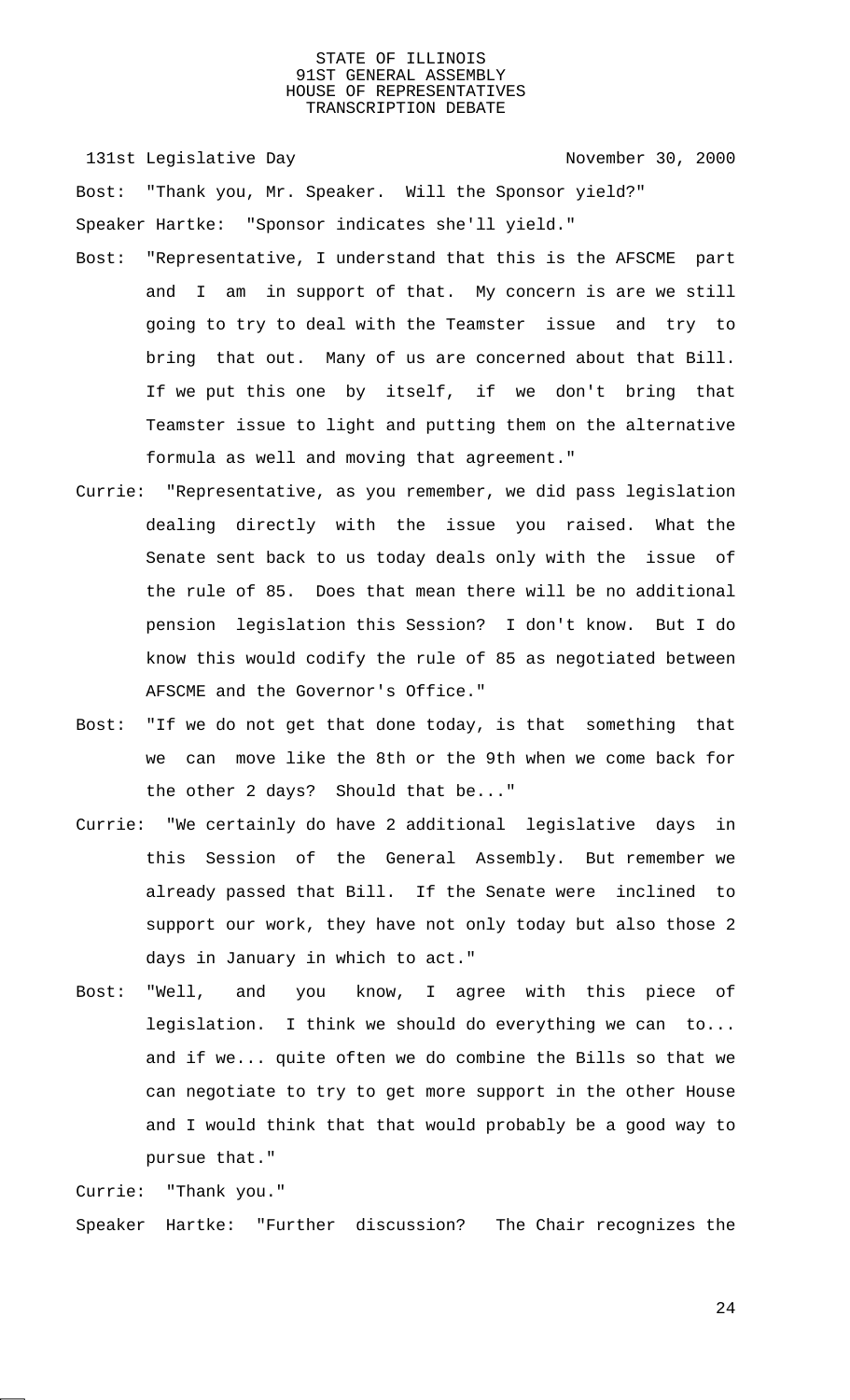131st Legislative Day 131st November 30, 2000

Gentleman from Cook, Representative Parke."

Parke: "Thank you. Will the Sponsor yield?"

Speaker Hartke: "Sponsor indicates she'll yield."

- Parke: "Thank you. Representative, now you say this relates to the rule of 85."
- Currie: "This is the rule of 85."
- Parke: "I thought that was passed last Thursday and sent to the Senate."
- Currie: "We had passed another Bill over to the Senate that included, I believe, some provisions beyond the rule of 85. The Senate, dealing with a different Bill number, sent us back one provision and that is the rule of 85 provision."
- Parke: "So will this Amendment become the Bill?"
- Currie: "This Amendment becomes the Bill."
- Parke: "All right. This is the rule of 85. How many people does it affect? What's the estimation on it?"
- Currie: "Well, sooner or later it will be available to all state employees. The rule goes into effect beginning, I believe, January 1st, so it will as people age and as their years of service with the state increases..."
- Parke: "So, in other words you don't know?"
- Currie: " ... more and more of them will be eligible."
- Parke: "You don't know how many..."
- Currie: "How many opt for this program is still a question."
- Parke: "Do you know how many are eligible?"
- Currie: "Eventually, all state employees."
- Parke: "Do you know how many are eligible on July 1, I mean January 1?"
- Currie: "As of January 1, I don't have the answer."
- Parke: "Is the fiscal... is there a fiscal note on this to tell us what the estimated cost will be?"
- Currie: "I have not seen a fiscal note, although I'd imagine you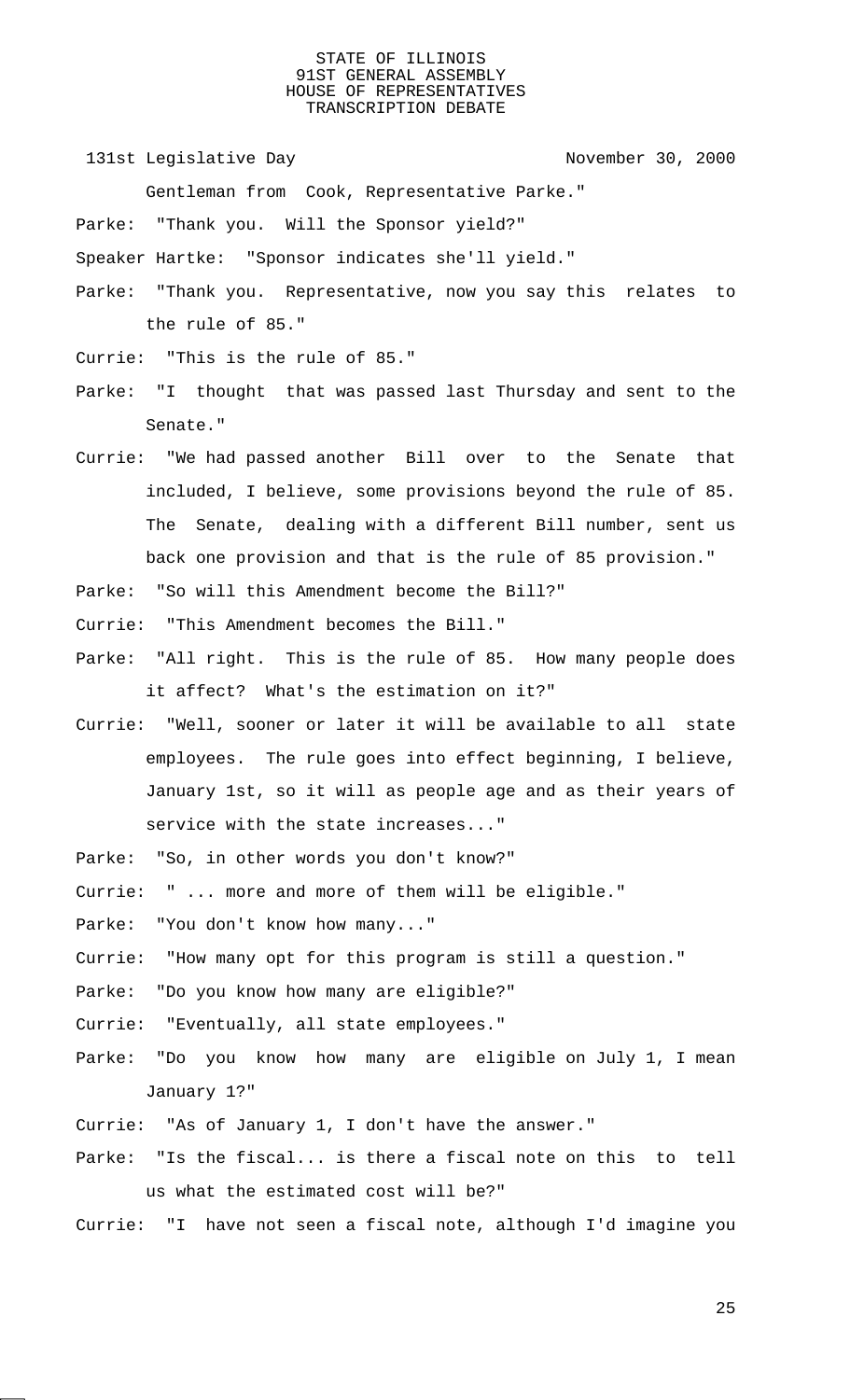131st Legislative Day 131st November 30, 2000 could ask the Bureau of the Budget which helped negotiate the contract. About 280 million, staff believes."

Parke: "So this is going to cost us \$280 million?"

Currie: "Representative, you will remember that that's already what the contract that the Governor signed with AFSCME provides. So this isn't gonna cost any more than the money that the Governor has already committed to when he negotiated and signed the AFSCME contract."

Parke: "But he estimates that this will cost \$285 million."

- Currie: "And in fact, let me just correct myself. It may have sounded as if I were saying that this is an increase in state expenditure, it is not, that figure I gave you, the 280 million, reflects the increase in accrued liability to the pension system."
- Parke: "It increases the liability to the pension system. And do you know what the immediate... what the first year expense to the system will be?"
- Currie: "We don't believe there'll be any increased expenditure until we reach the year 2010."
- Parke: "Why is that? I don't understand that."
- Currie: "Partly because the system is in such excellent financial shape."
- Parke: "What system is in excellent financial state... system?"
- Currie: "SERS. The State Employee Retirement System. Remember we have been... we're under a program where we are doing full automatic funding."
- Parke: "All right, then let's talk about that. Does the Body know that next year that we must allocate \$1,100,000,000 off the top? Isn't that right? And now we're gonna..."
- Currie: "Representative, that would be true with or without this Bill."
- Parke: "That is correct. But now you're going to exacerbate that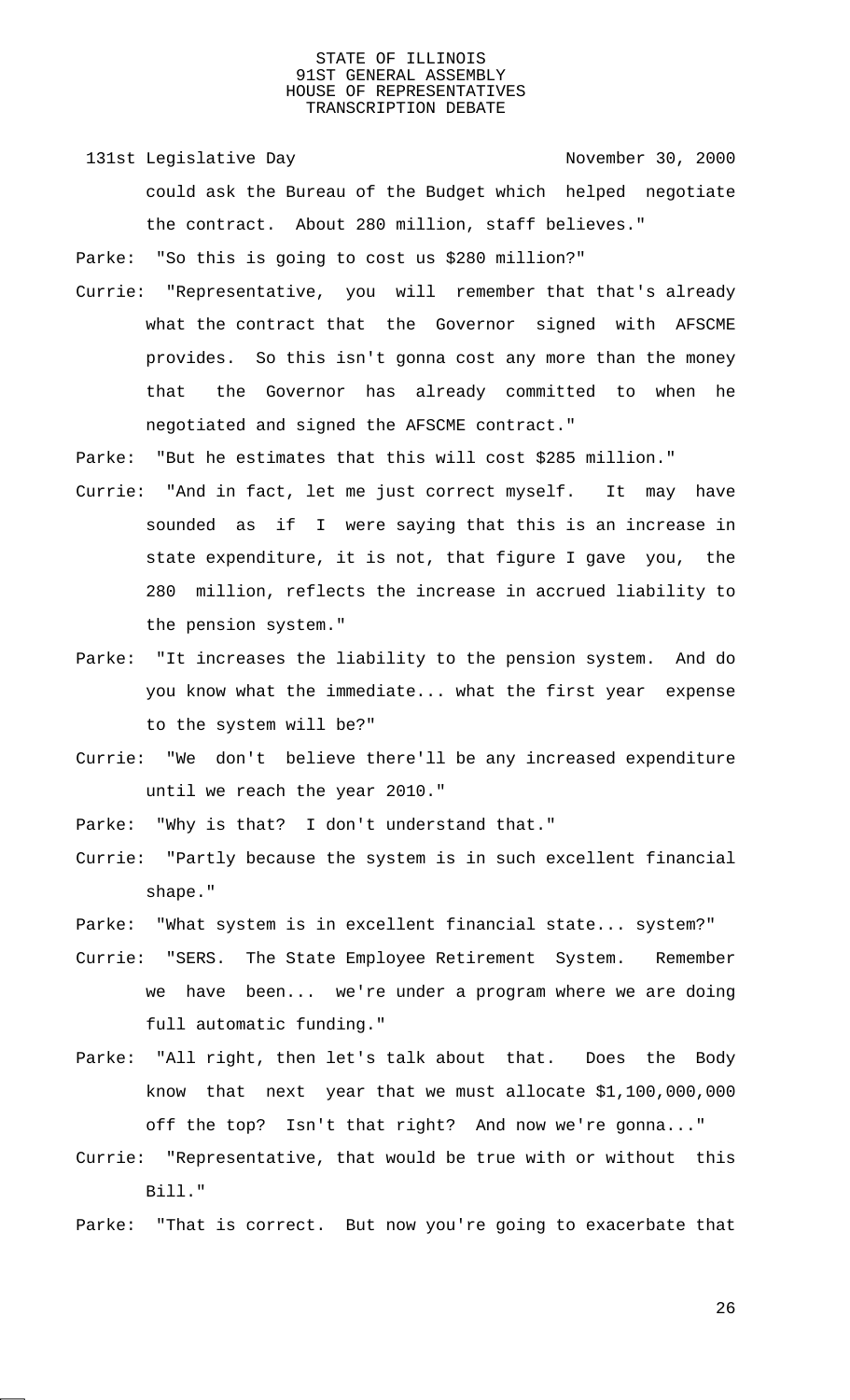- 131st Legislative Day 131st November 30, 2000 by increasing the cost. Is this gonna be reflected in that formula or is that formula gonna now be moving towards underfunding?"
- Currie: "I believe under the legislation adopted several years ago, we will continue to make appropriations off the top to keep the pension systems healthy. But again, if you'd object to this provision, you perhaps should have discussed it with your Governor before he agreed to it in contract negotiations."
- Parke: "The Governor did not present this. You presented it. And I'm trying to... let the Body understand that if it's a billion, 100 million and we pass this legislation and there's a cost to the system, do we then have to include a higher appropriation the following year to cover this plan if it's passed?"

Currie: "Not before the year 2010, Representative."

Parke: "Why?"

Currie: "Because the system is in good shape today and because the effect of this change..."

Parke: "Isn't..."

- Currie: "Is not going to be sudden and again we don't..."
- Parke: "I thought that this SERS system was underfunded."
- Currie: "The statutory contribution rates will in fact cover more than the cost of this Bill."

Parke: "But isn't this SERS system underfunded?"

- Currie: "So I think there may be a 'red herring' here. We are moving to full funding and we're doing that over a period of years."
- Parke: "Yes, but it is underfunded. The fact is that this will exacerbate the problem that we already have. I just want to remind the Body that every year we must increase the payments of the appropriations which means that off the top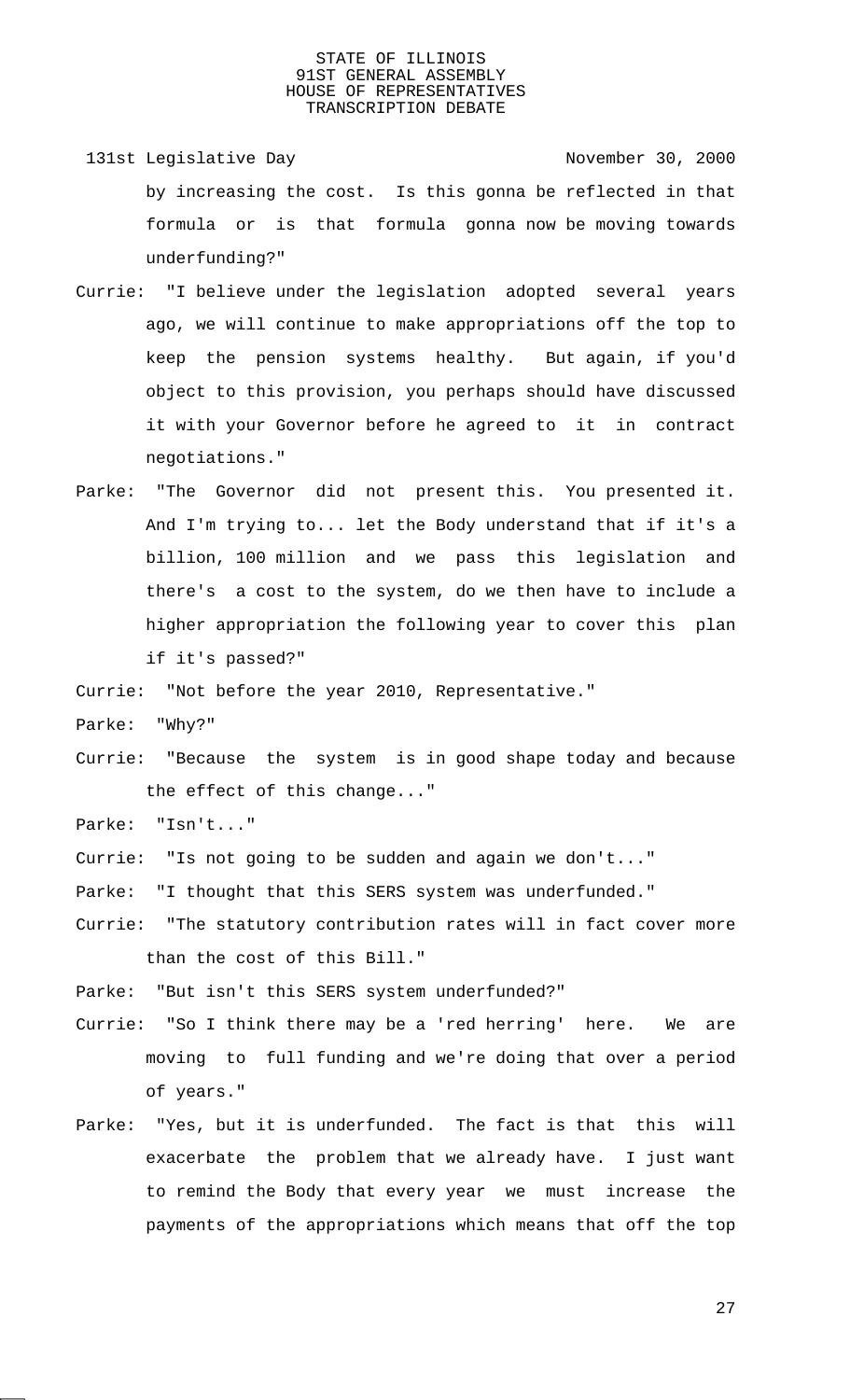# 131st Legislative Day 131st November 30, 2000

before any appropriations to any state programs can be made, we have an obligation as a Body to pay our pension systems which we should, absolutely should. And every time that we pass increase pension Bills we are now taking away more money from the state programs of this state. So I'm asking you to make sure when you consider all the pension plans that are gonna be presented, not in just this one, but in the future ones when we come back in January and all of the 92nd General Assembly. We are spending ourselves into a serious problems with our pension system and with our appropriation process. One of these days this state is not gonna have enough money to meet the needs of the citizens and I want all of you to remember the days like this when you vote to increase your pension systems to come up with a pension, with a tax Bill to increase somebody's taxes to pay for these systems that you keep passing here in this General Assembly."

- Speaker Hartke: "Further discussion? The Chair recognizes the Gentleman from Vermilion, Representative Black."
- Black: "Thank you very much, Mr. Speaker. Will the Sponsor yield?"

Speaker Hartke: "Sponsor indicates she will yield."

- Black: "Representative, I apologize, I'm sure you've already been asked this question. But it just gets a little noisy in here. This... you are putting this Bill back in the form in which we passed it. That is the rule of 85. No mandatory drug testing is a part of this Bill, correct?"
- Currie: "Only the rule of 85 is in this provision. And let me just correct the record. I misspoke and answered Representative Parke's question about the increase in accrued liability. I said 280 million, that was wrong. It's 205 million and that effect won't begin to be felt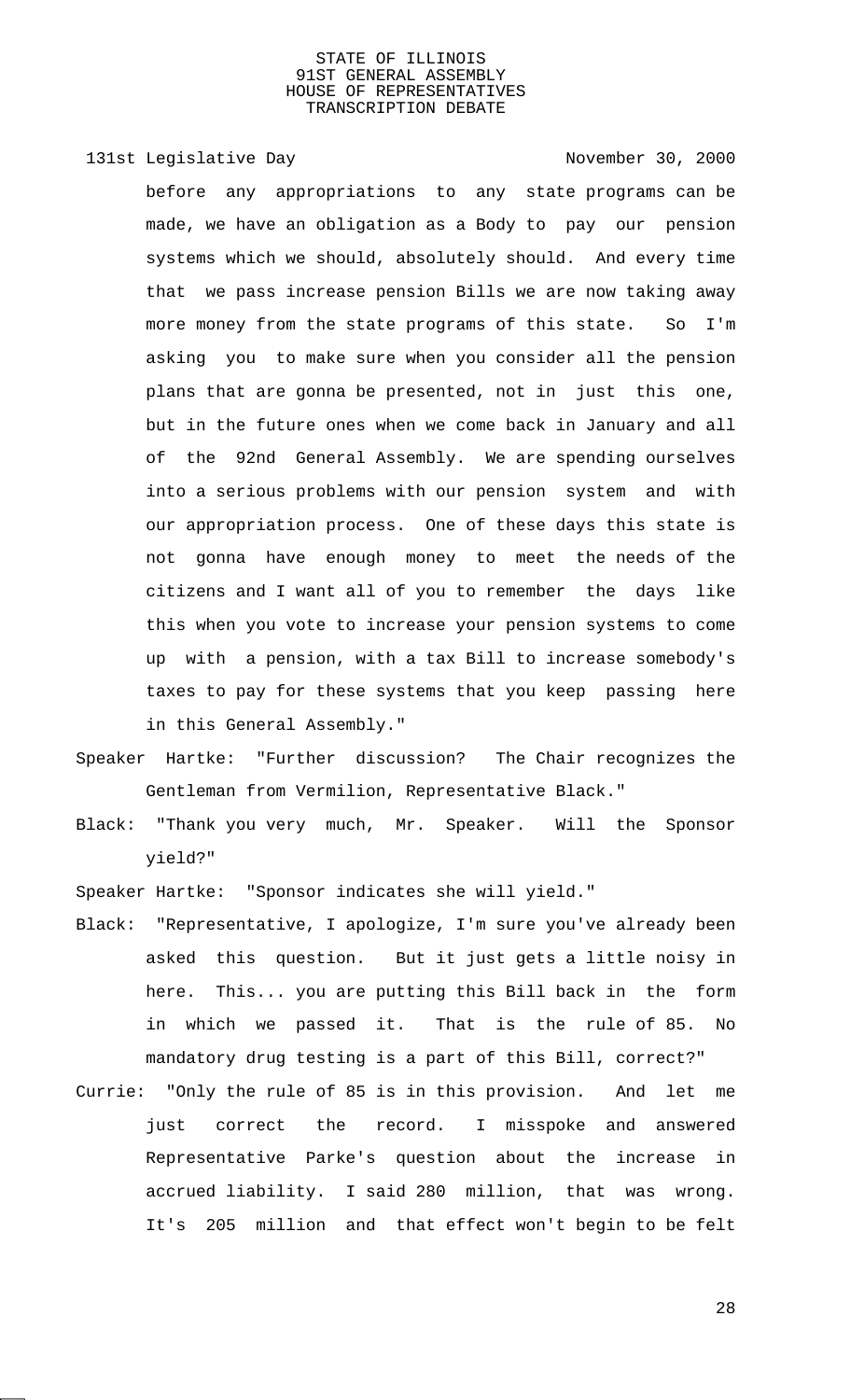131st Legislative Day 131st November 30, 2000 until the year 2010."

- Black: "All right. And for those who are concerned about the zero tolerance policy, correct me if I'm wrong, isn't that in fact a negotiated item in the contract? And it was my understanding that AFSCME agreed that the department could implement a drug testing, zero tolerance policy for correctional officers."
- Currie: "I believe it's a three-year program and that is part of the contract but it is not part as a statutory proposition."
- Black: "Yes."
- Currie: "Not part of the Senate Amendment on House Bill 1582."
- Black: "Well, and I congratulate you for that. First of all, I don't know that a zero tolerance and pension Bill in the same Bill is a single subject. I don't want to digress into constitutional matters, but it would certainly seem that those two would not be in compliance if someone wanted to file a suit. The only concern I have, Representative, and I know, and I'm sure that you joined with us last spring when we passed House Bill 2869. Had more than a hundred votes. I believe that Bill is currently in the Senate, no action having been taken. That Bill puts the Illinois Department of Transportation workers represented by the Teamsters Union, under the alternative pension formula. And as it was clearly shown last year, the alternative pension formula was designed to better the pension of those who were in jobs that were at greater risk, than say someone in a more sedentary position, an office worker or something. That's not denigrating their position, but it was created to enhance the pension of those who might put their life on the line or at risk in the carrying out of their duties. And in the last 50 years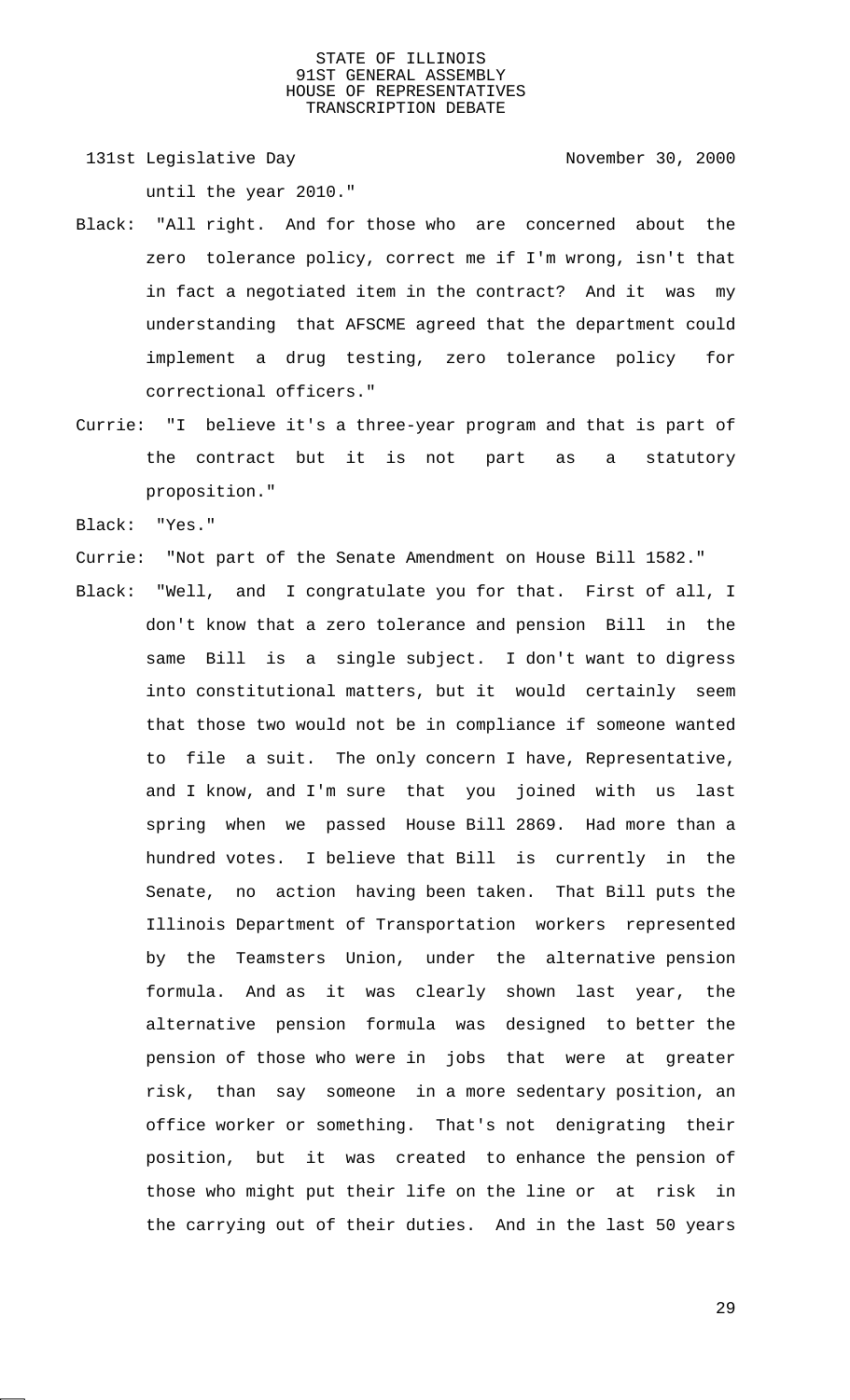131st Legislative Day 131st November 30, 2000

we've had 170 highway maintenance workers killed on the job, 24 state police officers killed, 20 correctional officers killed, only one Secretary of State Police officer killed, none on the Conservation Police, none on the Commerce Commission Police, thank goodness. But the reason that many of us supported this Bill was in fact to say that the highway maintenance workers under the Illinois Department of Transportation as represented by the Teamsters have been trying to negotiate their inclusion in the alternative pension formula for some time. And this Body, this chamber agreed and sent it to the Senate. It appears that they aren't going to act on it. And Representative, I defer to your expertise, if we were to try and add an Amendment at this late date covering the IDOT maintenance workers we probably will run out of time. So I don't think you would stand in opposition to it, but it isn't possible to add to this Bill at this time. Is that... that's a safe assumption, is it not?"

Currie: "Well, Representative, it's hard to hear you, but I believe your question is what happened to the Bill we already passed."

Black: "Yes."

Currie: "My answer to the same question when posed by Representative Bost is that that Bill is in the Senate."

Black: "Yes."

Currie: "And the Senate has today and it has January 8th and January 9th to act before the end of this General Assembly."

Black: "Okay."

Currie: "I encourage him, I encourage you, I encourage all of us to continue to remind our Senate colleagues that this Bill passed our chamber with an overwhelming show of support.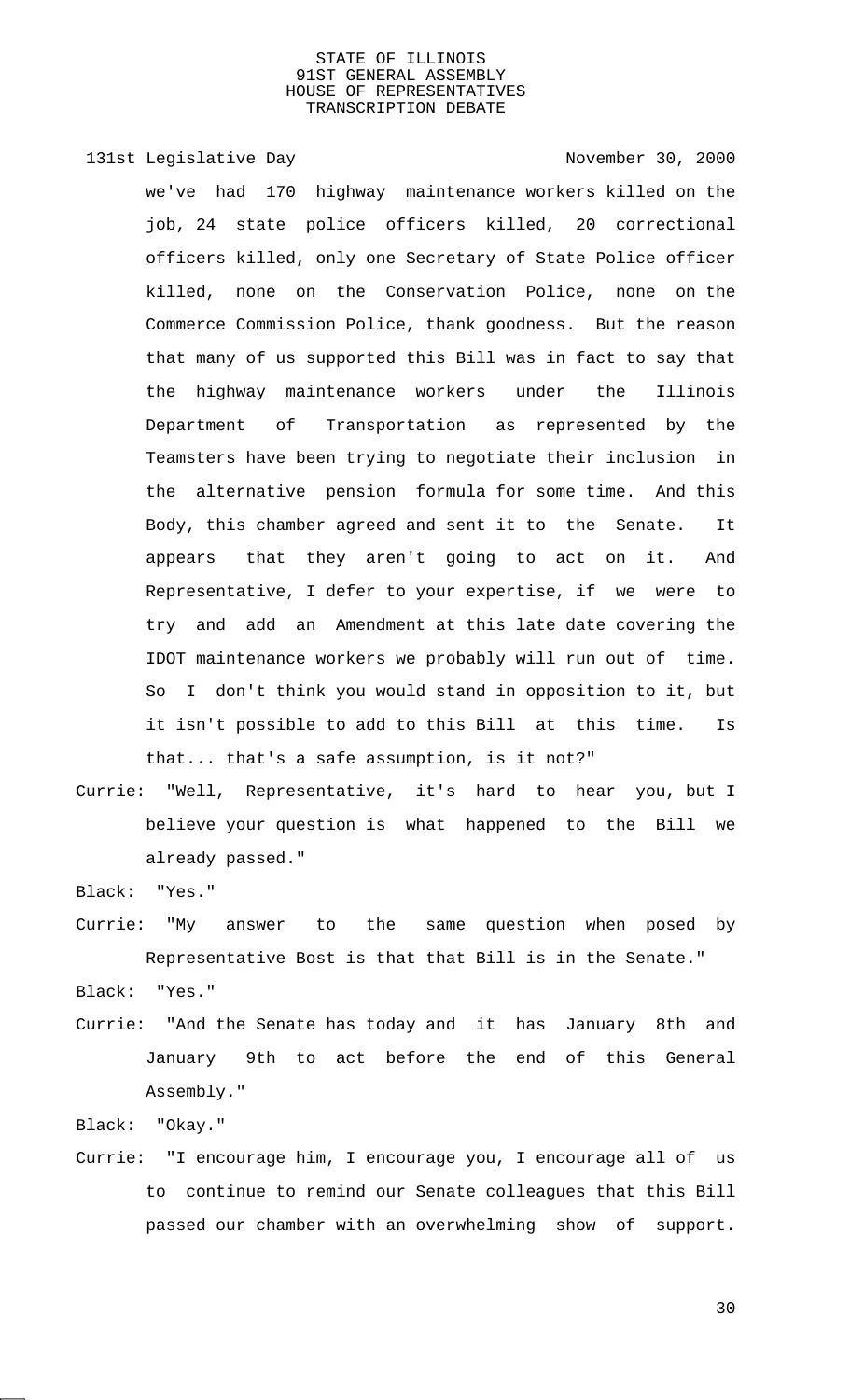- 131st Legislative Day 131st November 30, 2000 Perhaps it's time for it to have an opportunity to be heard there as well."
- Black: "Yes. And I agree with you. And what I was speaking on behalf of some of my Members who were urging me to urge you to accept an Amendment to the Bill that would include the language of 2869. My counsel, and I'll defer to your wisdom, is that we can't at this time. And then it endangers even the AFSCME proposal. I think that's a fair assumption."
- Currie: "I think that's absolutely astute analysis. Precisely what we always expect from you, Representative Black. I would concur with your sentiments wholeheartedly."

Black: "Was that astute or a stupid. Whatever."

Currie: "I'll tell you later."

Black: "Thank you. Well, I do thank you for that compliment and I would join you in urging Members on both sides of the aisle. We're on record as supporting House Bill 2869. I think a long overdue piece of legislation that puts the most at-risk worker in the State of Illinois, that being a highway maintenance worker, 170 of those people, men and women, have been killed while performing their duties in the last 50 years while working for IDOT. And if the alternative pension formula was in fact designed to enhance the pension of those in dangerous occupations, I think it's an abominable lack of empathy and compassion on the state's part not to include the most at-risk worker, workers in the State of Illinois in the alternative pension formula. That isn't covered in this Bill, but it is a Bill in the Senate that I join with Majority Leader Currie in urging my colleagues in the Senate, please pass the Bill. Or send it back to us in January in some form so we could at least concur on a long overdue pension provision for workers who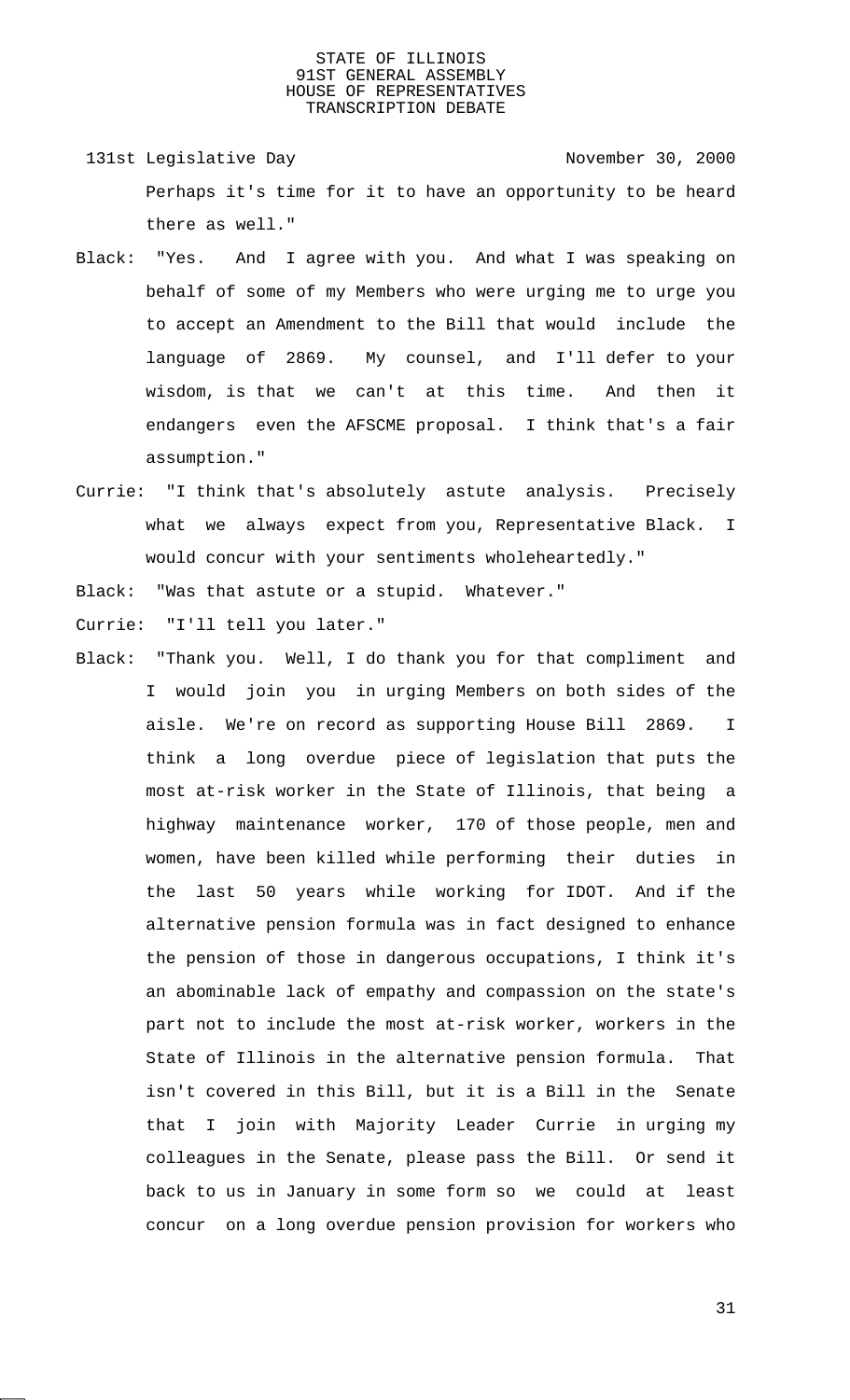- 131st Legislative Day 131st November 30, 2000 have the most dangerous job in State Government. And I thank you, Representative for your answers and thank you, Mr. Speaker."
- Speaker Hartke: "Further discussion? The Chair recognizes the Gentleman from McHenry, Mr. Skinner."
- Skinner: "I wonder if the Lady could again remind us what the unaccrued liability increase will be if this Bill passes?"
- Speaker Hartke: "The Lady will yield. Representative Currie. Mr. Skinner, would you repeat the question?"
- Skinner: "What is the unaccrued... the increase in unaccrued liability if this Bill passes?"
- Currie: "I believe I answered that question before."
- Skinner: "That's why I asked you to answer it again."
- Currie: "Currently, \$205 million and currently, the system is funded at 82% of liability."
- Skinner: "Okay, we're talking about \$205 million. Ladies and Gentlemen, when this contract was signed, we had a booming stock market. We do not have a booming stock market anymore. At the end of June the State Employees Retirement System had \$9.3 billion in assets. At the end of October it had \$9.1billion worth of assets. It is much lower now. All you have to do is access your computer to find out where the stock market went in the last two days. This is not the time to be adding more unaccrued liability. Now, as a pensioner starting next month, I can tell you it really doesn't bother me because I know and you know that pensions get paid before any other liability of the State of Illinois. What you're saying, if you vote for this, is that you want to have less opportunity to raise state aid to education or construction bond issues. You'll have less money to spend from the general fund. And if that's the fate you wish, you're welcome to it."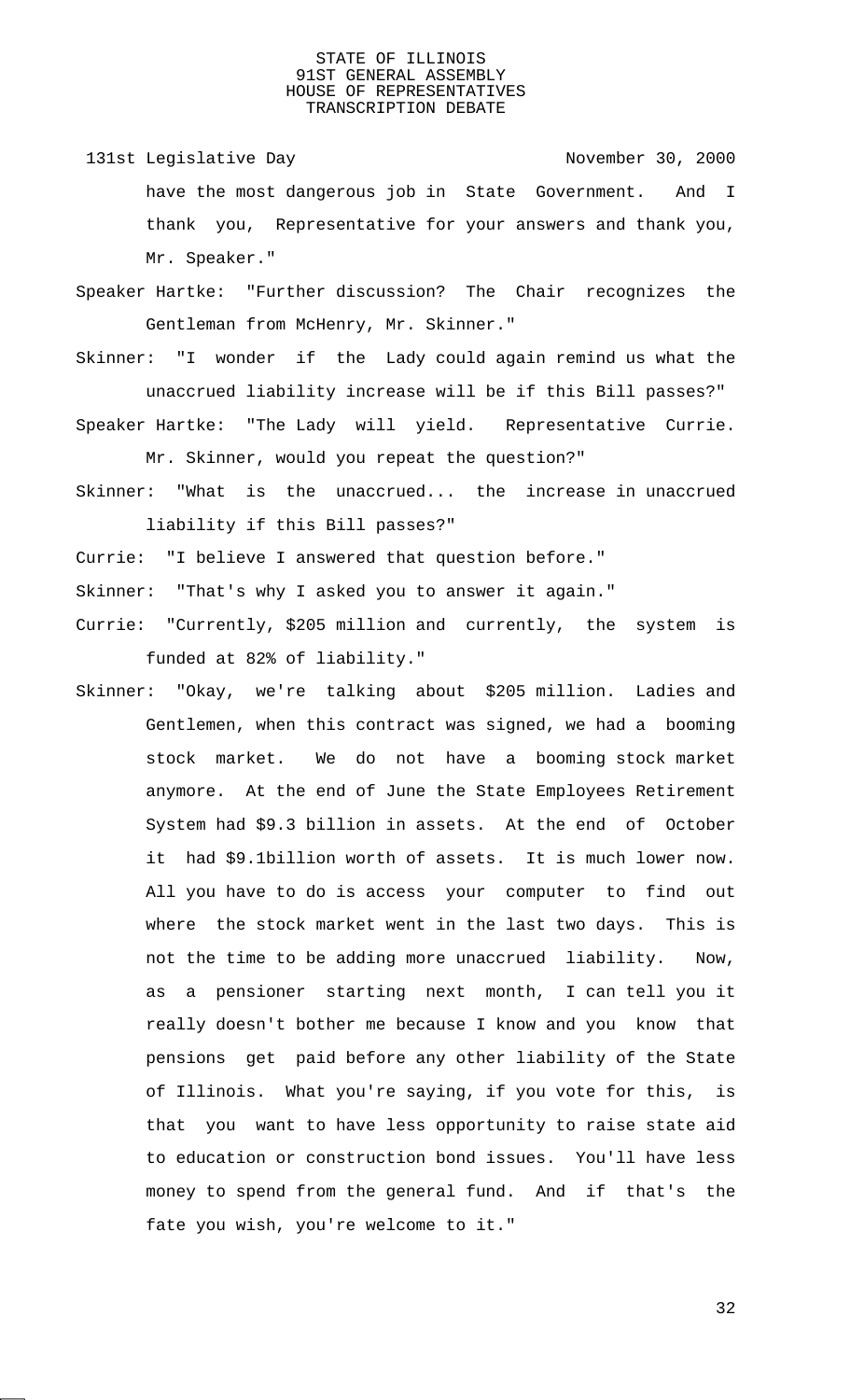131st Legislative Day 131st Company 131st Legislative Day Speaker Hartke: "Further discussion? The Chair recognizes the

Rutherford: "Thank you, Mr. Speaker. I just want to note to the Sponsor, Representative Currie, that I'm in support of this legislation, the rule of 85 and that the Teamsters, who we've had good dialogue on before, are very much in support of this legislation as well, as a part of the same type of negotiated agreement on the rule of 85 that they have in their legislation that we have sitting over in the Senate. So, wanted to make sure we're on the record that all players are on this together."

Gentleman from Livingston, Representative Rutherford."

Speaker Hartke: "Further discussion? Seeing that no one is seeking recognition, Representative Currie to close."

Currie: "I appreciate your votes for this Concurrence Motion."

- Speaker Hartke: "The question is, 'Shall the House concur in Senate Amendment #1 to House Bill 1582?' This is final action. All those in favor will signify by voting 'yes'; those opposed vote 'no'. The voting is open. Have all voted who wish? Have all voted who wish? Mr. Clerk, take the record. On this question, there are 113 Members voting 'yes', 2 Members voting 'no', and 0 voting 'present'. And the House does concur in Senate Amendment #1 to House Bill 1582. And this Bill, having received a Constitutional Majority, is hereby declared passed. The Chair recognizes the Gentleman from Madison, Representative Hoffman. For what reason do you seek recognition?"
- Hoffman: "Thank you, Mr. Speaker, for a point of personal privilege."

Speaker Hartke: "State your point."

Hoffman: "Just for purposes of an announcement to the House. One of the House's most eligible bachelors is no more. Tom Dart was married a week ago. We'd like to wish him and his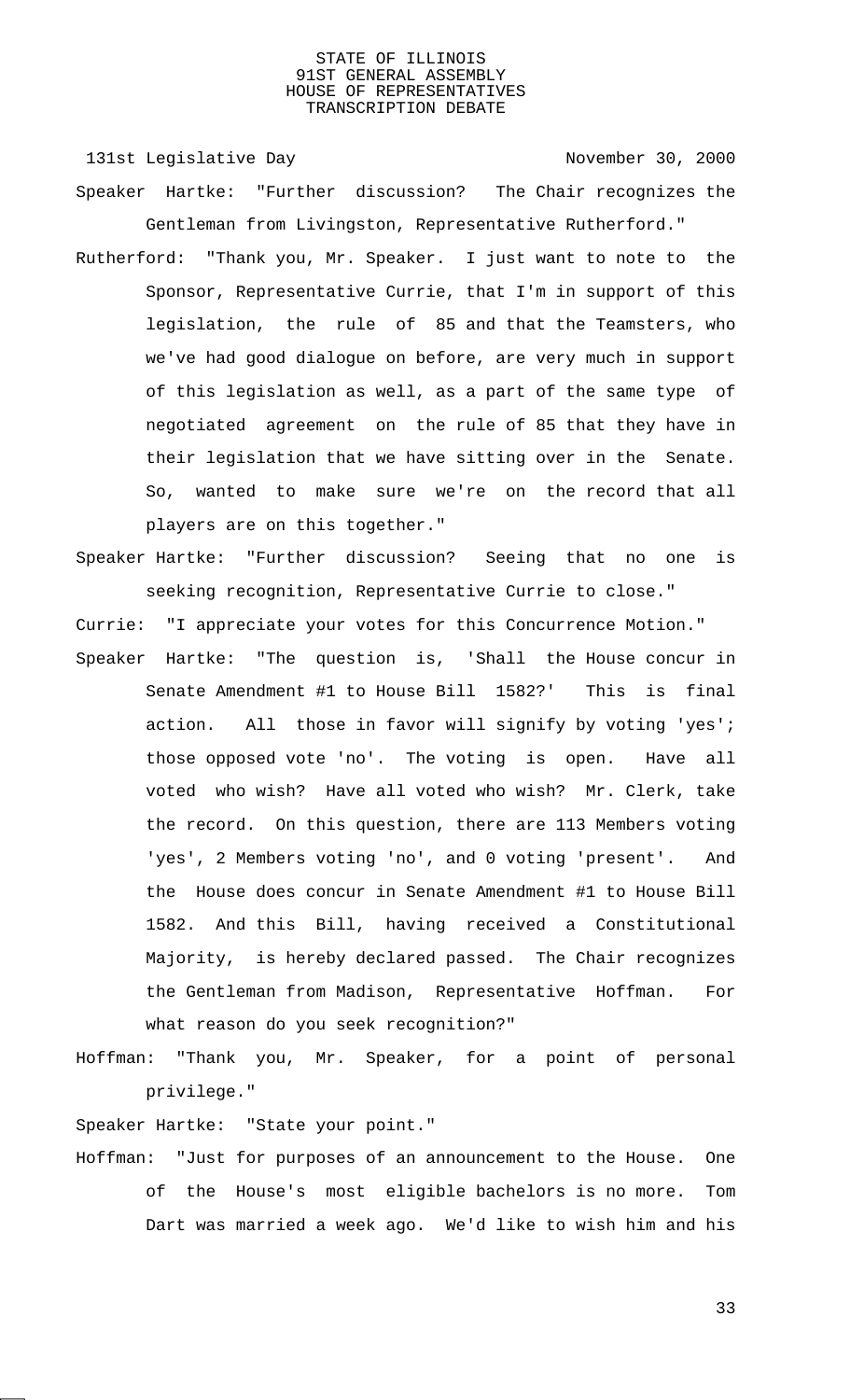131st Legislative Day 131st November 30, 2000

wife, Patricia, all the best."

Speaker Hartke: "Mr. Clerk, for an announcement."

Clerk Rossi: "The Rules Committee will meet at 3:00 p.m. in the Speaker's Conference Room. The Rules Committee will meet at 3:00 p.m. in the Speaker's Conference Room."

Speaker Hartke: "Committee Report."

Clerk Rossi: "Committee Reports. Representative Currie, Chairperson from the Committee on Rules to which the following measures we're referred, action taken on November 30, 2000, reported the same back with the following recommendations: 'to the floor for consideration' Motion to Concur in Senate Amendment #2 to House Bill 1284."

Speaker Hartke: "Mr. Clerk."

Clerk Rossi: "Supplemental Calendar #3 is being distributed."

- Speaker Madigan: "Supplemental Calendar #3, there appears House Bill 1284. The Chair recognizes Mr. Turner."
- Turner, A.: "Thank you, Mr. Speaker and Ladies and Gentlemen of the Assembly. There's two minutes left, ball's on the 30-yard line, and the State of Illinois is in the possession, and we're out of time-outs. I bring to you today House Bill 1284, very similar to yesterday's Bill, Senate Bill 575. I'm not going to prolong today. As I say it's only two minutes left, but I will be willing to answer any questions that you may have. But I would love to briefly describe the changes in the Bill from yesterday and how they compare with the Bill that you have before you today. Well, one thing for certain the name of the team did not change, they're still the Chicago Bears and they're still a football team. One major change, or one change that I think that's significant is that the Metro East Sports Facility Authority has been taken out of the Bill, so that is no longer included in the Bill. Secondly, in regards to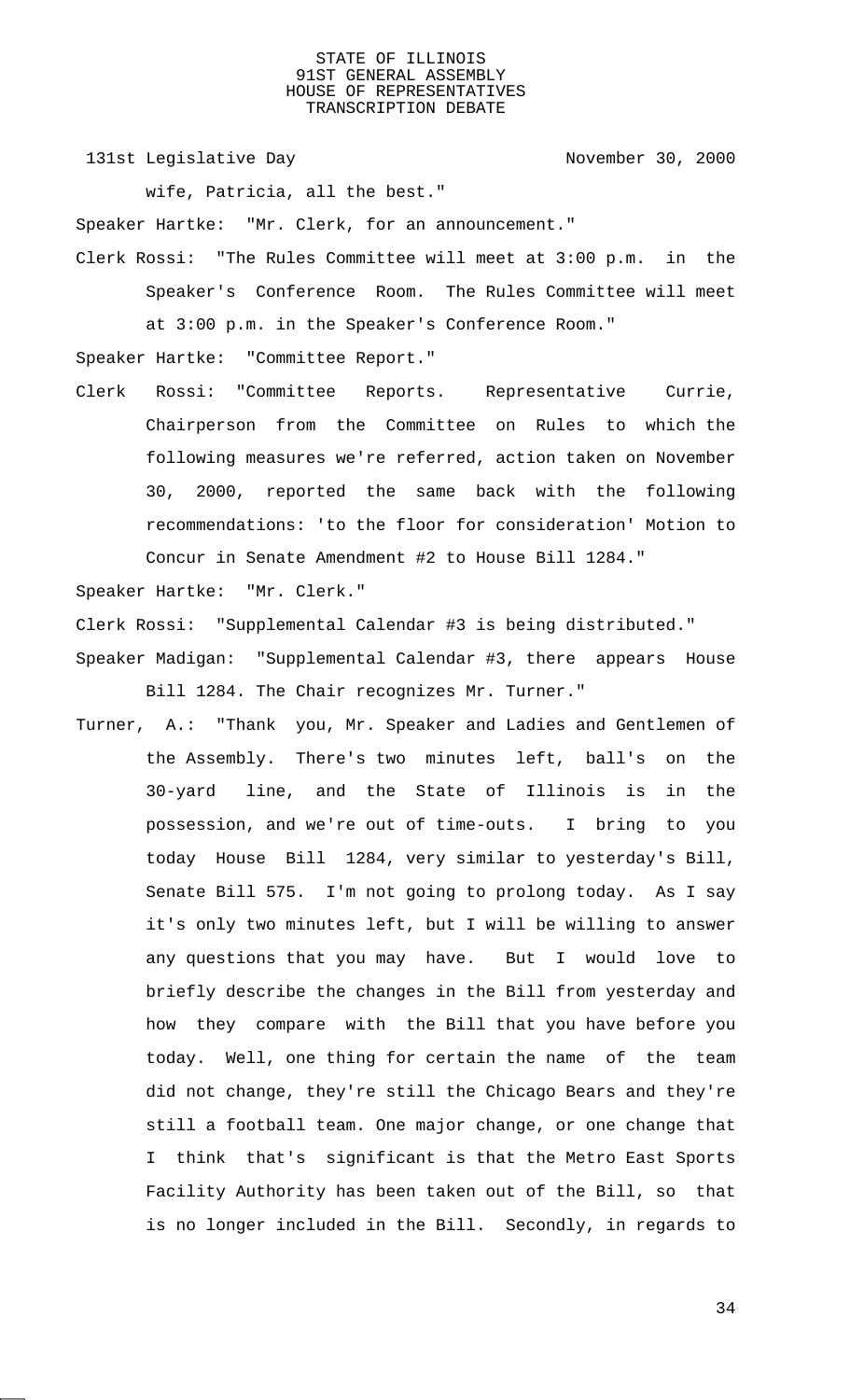131st Legislative Day 131st Company 131st Legislative Day

the state's concern in their obligations in this legislation, the state actually moves ahead of the city in terms of the surplus funds that are left in the account after the expenses have been met. So, whereas, before the City of Chicago got its share of the funds, and then the state, you know, what was left was distributed, the state will now move up in the pecking order so that it will get its share of funds over the City of Chicago. Thirdly, there has been a change where they've created an advisory board committee. That advisory board will oversee the project in terms of set-aside operations, construction, making certain that things are going along the way they should be. But primarily, this advisory committee will be made up of 12 Members. Three Members selected from each of the four Leaders; the President of the Senate, the Minority Leader in the Senate, the House... the Speaker of the House, and the Minority Leader in the House. The advisory board will meet quarterly and they will monitor the Soldier's (sic-Soldier) Field project. The members of the advisory board will receive no compensation for their services. The advisory board will be dissolved on January 1st, 2004 or nine months after the Bears' first game at the new Soldier's (sic-Soldier) Field Stadium, whichever occurs first. The funding mechanism remains the same as it was yesterday, in other words, the bonds will be repaid through the continuation of the existing hotel/motel tax in the City of Chicago. And all other changes remain the same in the legislation. I'd be happy to answer any questions that you may have regarding House Bill 1284."

Speaker Madigan: "Mr. Parke."

Parke: "Thank you, Mr. Speaker. Will the Sponsor yield?" Speaker Madigan: "Sponsor yields."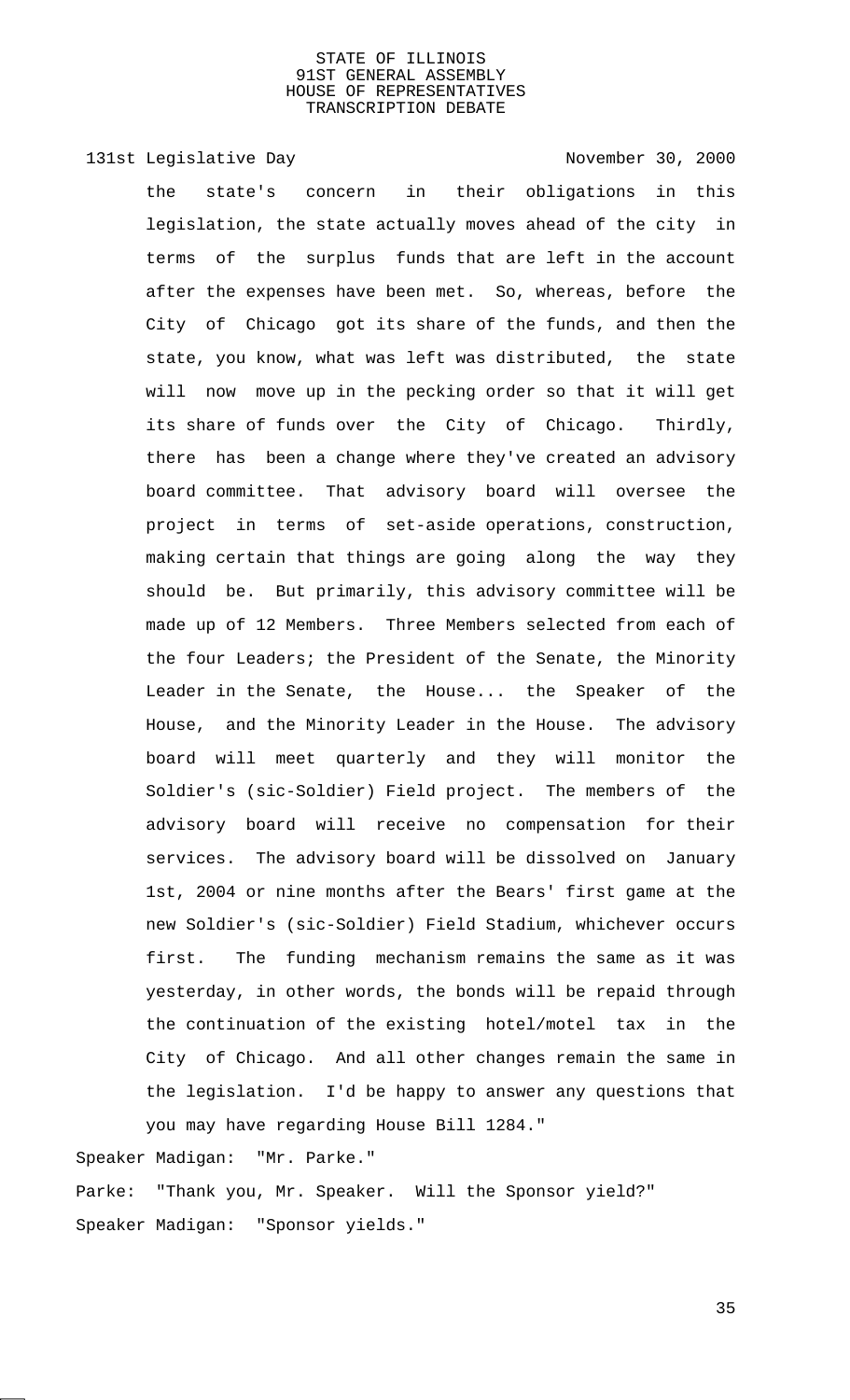131st Legislative Day 131st November 30, 2000

- Parke: "Representative, yesterday I asked about season ticket holders and what rights that they had to purchase season tickets for the new stadium. Can you... Have you been able to find out from the Bears what the responsibility of the Bears to the season ticket holders are? What are the options that they have now under this legislation?"
- Turner, A.: "Representative, I don't believe that the answer I gave you yesterday... that whole scenario is still the same. In other words, the existing ticket holders will be notified, they will have first choice in terms of choosing those seats. You know, that they will be having a combination of say, season ticket holders and PSLs available and it was my understanding and I don't think there's been any change from this standpoint, that 50% of the seats will be available to the general public, the other 50% will be made available to those ticket holders, no... to, not lifelong ticket holders, but for year round ticket holders and for those who want to buy PSL license."
- Parke: "It's my understanding that there's some kind of discount to the season ticket holders? Is that... Can you elaborate about that?"
- Turner, A.: "I'm unaware of that, Representative, about discounts. I do know that they will be notified. They will have an opportunity to renew. But in terms of discounts and what the cost is going to be, I have no idea."
- Parke: "Now, so in other words, season ticket holders have first option to buy the PSLs? And half of those and half the seats available in the Bears' stadium will not be PSLs? Is that correct?"

Turner, A.: "That's my understanding."

Parke: "And so they have first right on both the PSLs and season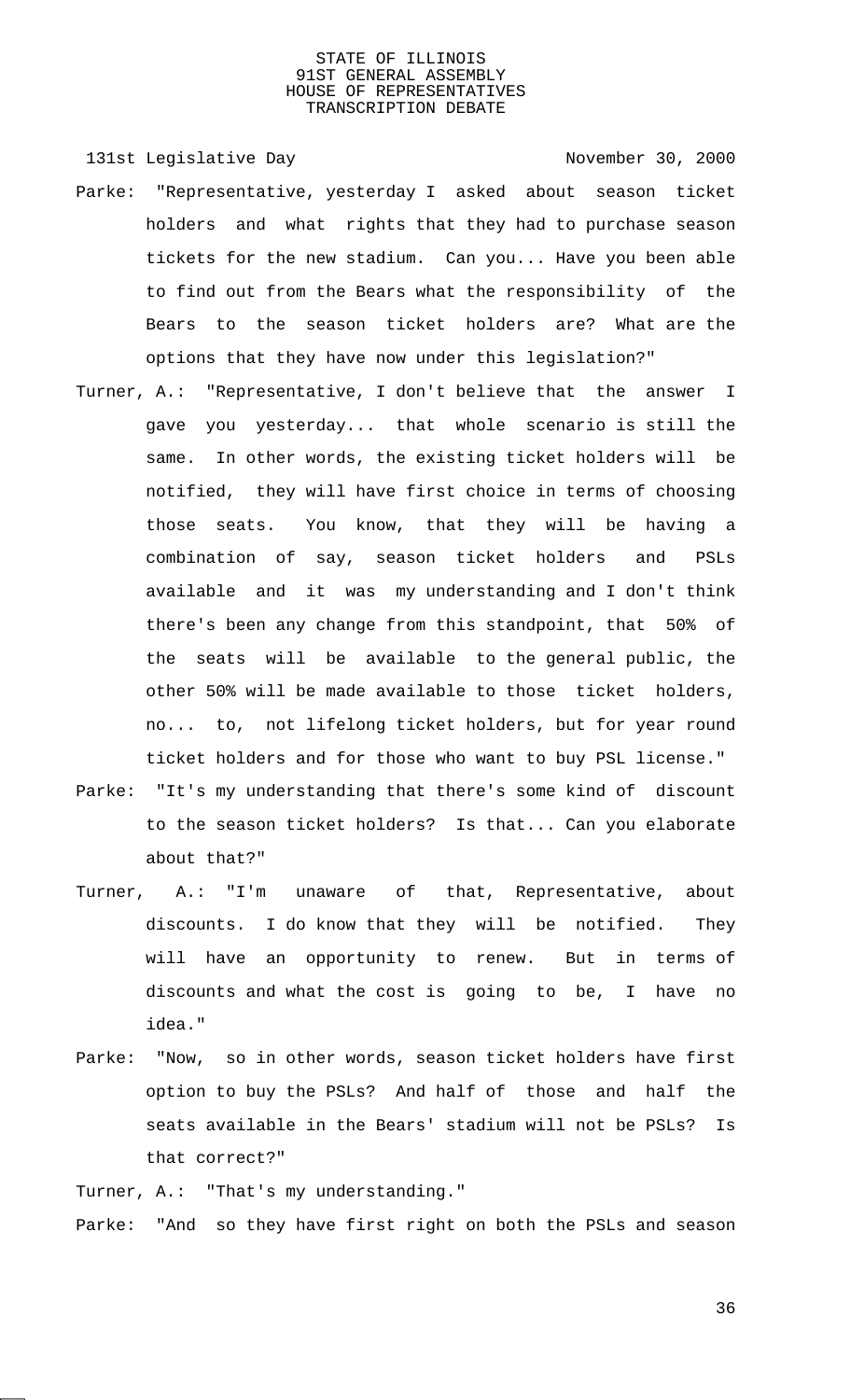131st Legislative Day 131st November 30, 2000

tickets that are not PSLs?"

Turner, A.: "That's my understanding."

- Parke: "And also it is, from yesterday's conversation, we will not have the state taxpayers of Illinois have any liability to this plan. And is that still correct?"
- Turner, A.: "The question you asked is whether or not the taxpayers of Illinois will be liable for any..."

Parke: "To have any liability to the Bears' stadium."

- Turner, A.: "And the answer is 'no'. Again, the... in terms of the renumeration (sic-remuneration), the monies that are collected through the hotel/motel tax will be the funds that will pay back the bonds. If there's a shortfall there, then the local... Chicago local distributive funds will make up that shortfall. But in actuality, with the new agreement, the state is actually in a better position today with this Bill than we were with yesterday's version, simply by virtue of being, you know, the reverse order in terms of the distribution of the excess funds."
- Parke: "Okay. Yesterday's Bill, also, you stated that even though some of the parking will be underground and tiered underground parking, there still will be... a large portion of the parking will be outdoors where loyal Bears' fans can still tailgate. Is that your understanding then this Bill?"
- Turner, A.: "It is my understanding that the tailgate parking facility will still be available, in fact, it looks like it's gonna be on the south end of the stadium. I don't know if you received one of these pictorials..."
- Parke: "I have not received anything."
- Turner, A.: " ... of the new renovation and the park renovation, but it is... it does show that there will be an area for tailgating. And I will make certain, if you're interested,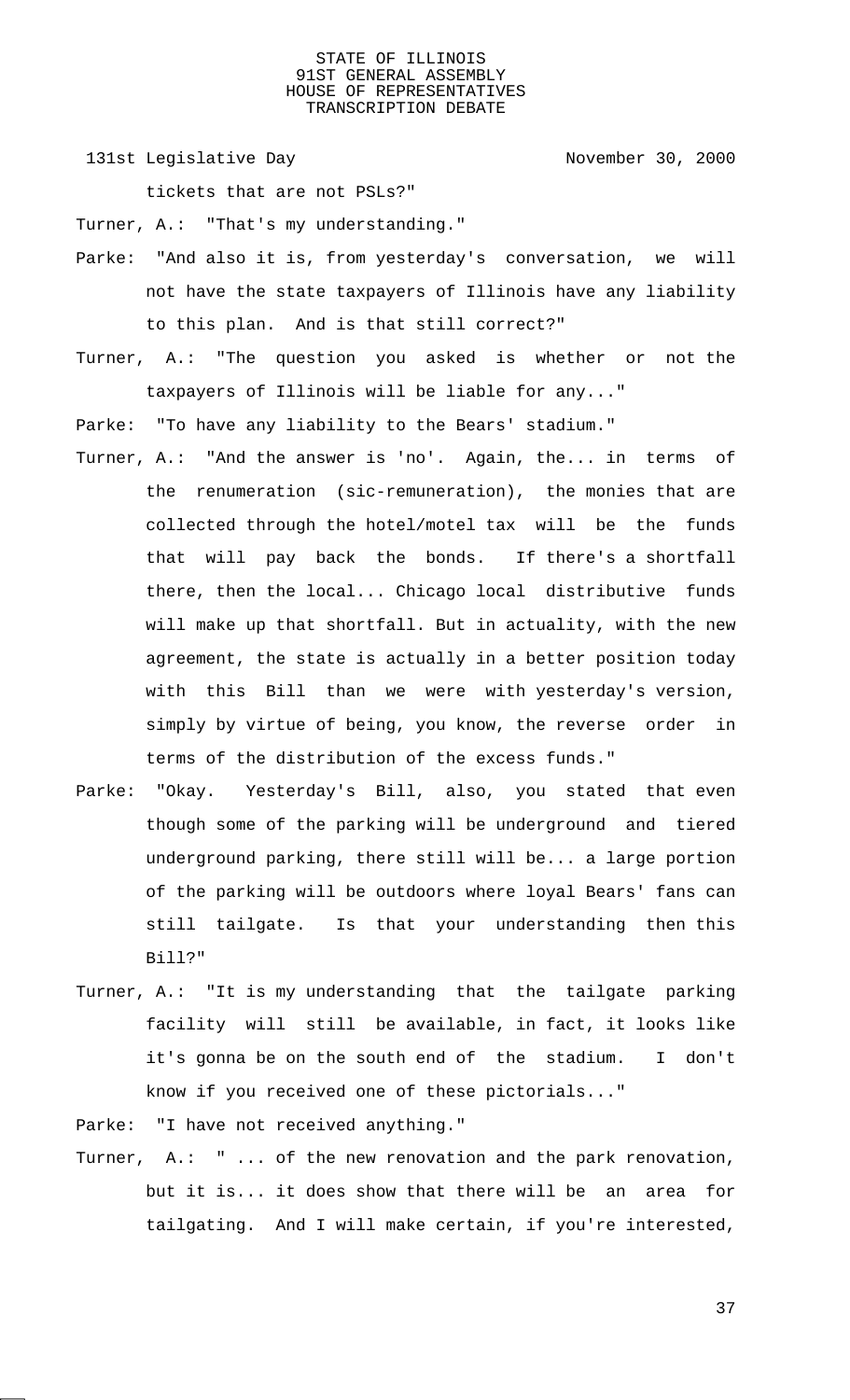131st Legislative Day 131st November 30, 2000

that you can get a copy of it which shows the whole plan, which deals with the 19 acres of park land that will be revitalized and that they're looking at creating terrace parks. There will be hard surfaces for a circus, they'll have trail heads, sledding hills. There'll be a winter garden, there'll be a memorial garden. There'll be a children's natural history garden. There'll be a Veterans' sculpture and water wall there, also. So there are going to be a number of park-related, tourist-related events in that particular area. But the specific answer to your question regarding tailgating, it will still be available and in fact, you will be able to buy the bratwurst from McDonald's for your tailgating party."

- Parke: "Well, you want to explain that? I mean, so there'll be other concess... ah, never mind."
- Turner, A.: "We want you to travel light as you come into the city."

Parke: "All right. Let me ask you one last question."

- Turner, A.: "And besides that, if you buy that bratwurst at the McDonald's down in that area, that'll help us with the financing, too."
- Parke: "I'll give that a try. One of the other concerns that was brought out is that the museum, that's right next to Soldier's (sic-Soldier) Field, will be adversely affected during the construction season. What protections have been provided to the loss of revenue to the... I believe, that's the Field Museum?"
- Turner, A.: "Natural History... the Field Museum, right."
- Parke: "The Natural History Museum. And what protections will be there for the museum?"
- Turner, A.: "The Bears have guaranteed that they will make up the loss of concessions and any loss of funds that would come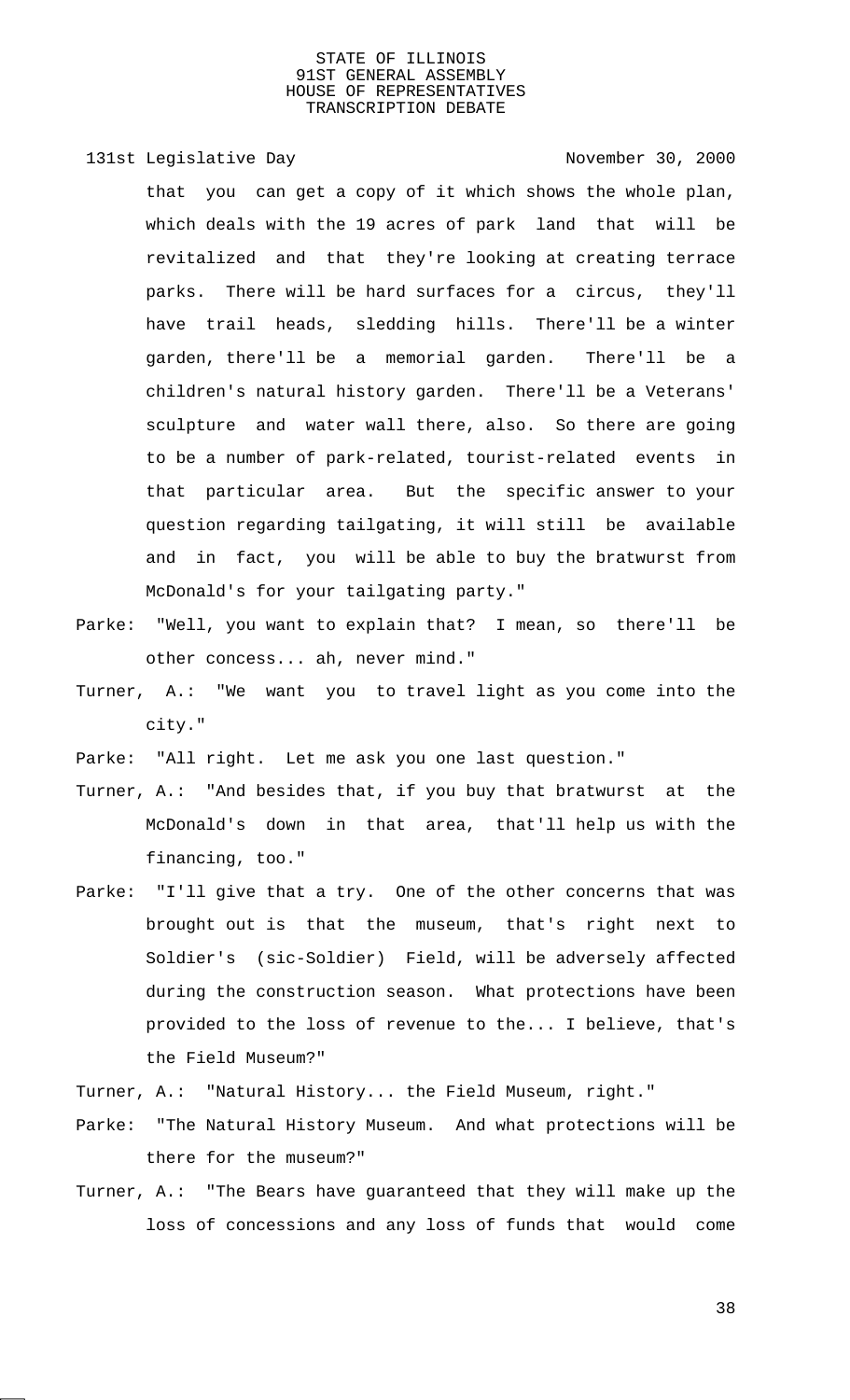- 131st Legislative Day 131st November 30, 2000 to the park district as a result of the construction and construction-related activities and the renovation of the statement (sic-stadium) and the creation of the 19 acres. And so, any loss of potential parking and revenues that would come to the museum will be... that shortfall, the Bears have committed to making up for that."
- Parke: "Also, one last question. There was a commitment made yesterday, I believe, that wherever the Bears play it will, for the interim, for the season, that they will not be at the stadium while it's under construction, that they will stay in the State of Illinois for those ten games. Is that still your understanding?"
- Turner, A.: "Representative, I have no knowledge of where the Bears will be playing or what anticipated stadium they're going to be used. So in all honesty, I can't answer to your question as to where those ten games will be played. Certainly, we hope, that they're very close to Chicago, but whether it's in Chicago or whether they go to South Bend or any other proposed sites that you and I have both read about, I do not know the answer to where those ten games will be played. But we do hope that wherever they play those ten games, that they're winners."
- Parke: "Thank you, Representative Turner. Mr. Speaker, to the Bill. It sounds to me like a lot of the questions have been answered in regards to the concerns that, at leastwise, the season ticket holders have talked to me about. For those of them that have been loyally been in supporting the Bears, we just hope that the reflection of a new stadium will also reflect in a new winning season for the Chicago Bears."

Speaker Madigan: "Mr. Lang." Lang: "Thank you, Mr. Speaker, Ladies and Gentlemen. I rise in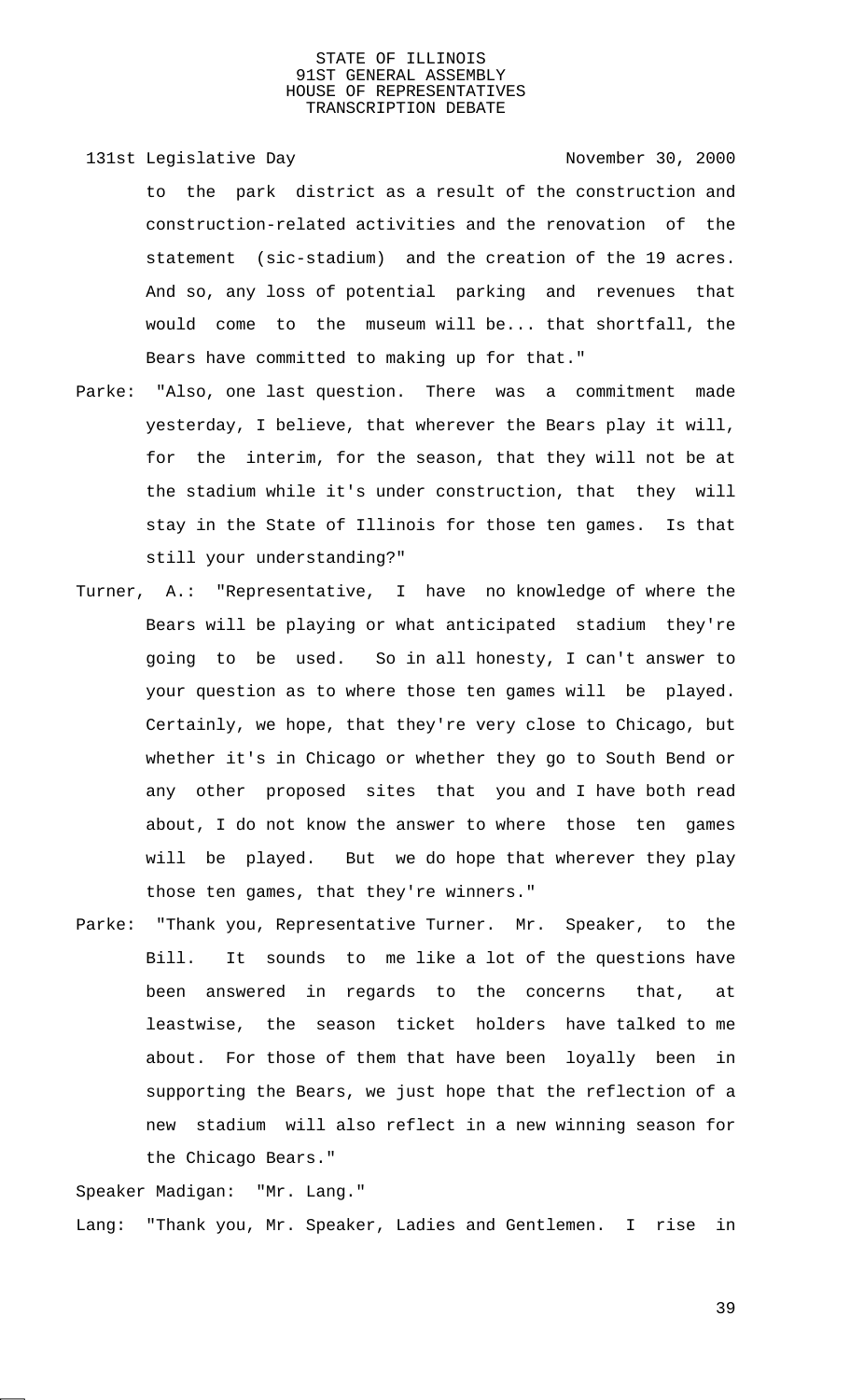# 131st Legislative Day 131st November 30, 2000

support of the Concurrence Motion. I commented yesterday that if there was ever a Bill before us that I thought was a no-brainer, particularly for a big piece of legislation, that was the one. They've now managed to make it even better. So I guess now it's a real no-brainer. This is a Bill that will help provide hundreds of millions of dollars, not only to help the Chicago Bears, which is the least important part of this, but to help the City of Chicago and tourism for all of us in the State of Illinois. This Bill will create thousands of jobs for the hardworking men and women of organized labor and it will bring people to the State of Illinois and to the City of Chicago and the County of Cook. I believe that many who voted 'no' yesterday were simply looking for reasons to vote 'no'. Many of those reasons have now been resolved. It seems to be now that we have a Bill that it's very difficult to vote against. This is a Bill that will cost the taxpayers of the State of Illinois zero dollars. Yes, the payment for the bonds comes out of a tax that's already levied, but it is a tax that's already levied. There are no new taxes. The money that's sitting there is usable for this purpose. And now, particularly, that the city is responsible for any underpayments and that the state taxpayers are not holding the bag for any of this, it seems to me that there can't be a person on this floor that can legitimately vote 'no' on this Bill. This was a good Bill yesterday; it's a better Bill today. There is absolutely no reason not to do the right thing. Those of you that like to vote regionally, I think it's time to think about another way to cast your vote. Many of us on this floor still like to pit the City of Chicago against other parts of the state, north against south, rural against urban. This is not the way the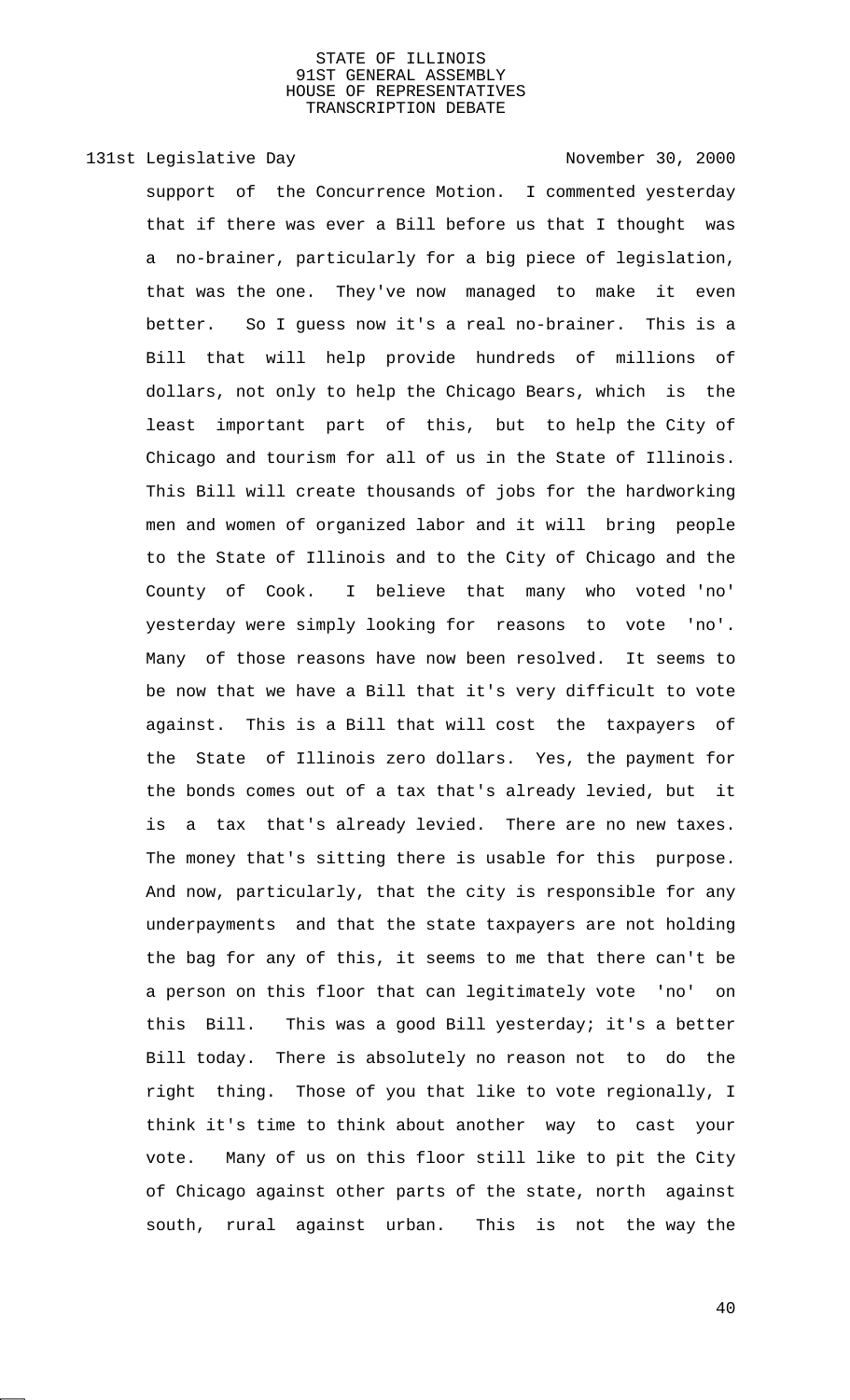131st Legislative Day 131st November 30, 2000 General Assembly ought to do its business. We ought to be about the business of finding legislation, determining on its merits, up or down, whether that piece of legislation is good for all of us in the State of Illinois and on that basis, this Bill is a clear winner. I would urge your support of the Motion."

Speaker Madigan: "Mr. Black."

Black: "Thank you very much, Mr. Speaker. Will the Sponsor yield?"

Speaker Madigan: "Sponsors yields."

- Black: "Representative, the previous speaker said something about no-brainer. Is that what the name of the stadium's going to be? Is that what they've sold the rights to? Is it gonna be No-Brainer Soldier Field? Is that what he's talking about?"
- Turner, A.: "Sorry, Representative. Would you repeat the question?"
- Black: "Have the Bears decided to sell the naming rights to the stadium, as I understood a previous speaker, it'll be named the No-Brainer Soldier Field Stadium?"
- Turner, A.: "Well, I know this, that the one thing they cannot do is take away the name Soldier's (sic-Soldier) Field, so what else they put in front of it or behind it, I'm not certain. But it will always be known as Soldier's (sic-Soldier) Field and that's part of the agreement."
- Black: "All right. Let me ask just a few questions and you've answered most of my questions. I still want to go on record as saying it's disingenuous to say that no Illinois taxpayer will have anything involved in this stadium. Now, unless you're renting hotel rooms in Chicago to aliens, I suggest Illinois taxpayers will be paying taxes for the next 30 years to finance this. So let's not get hung up on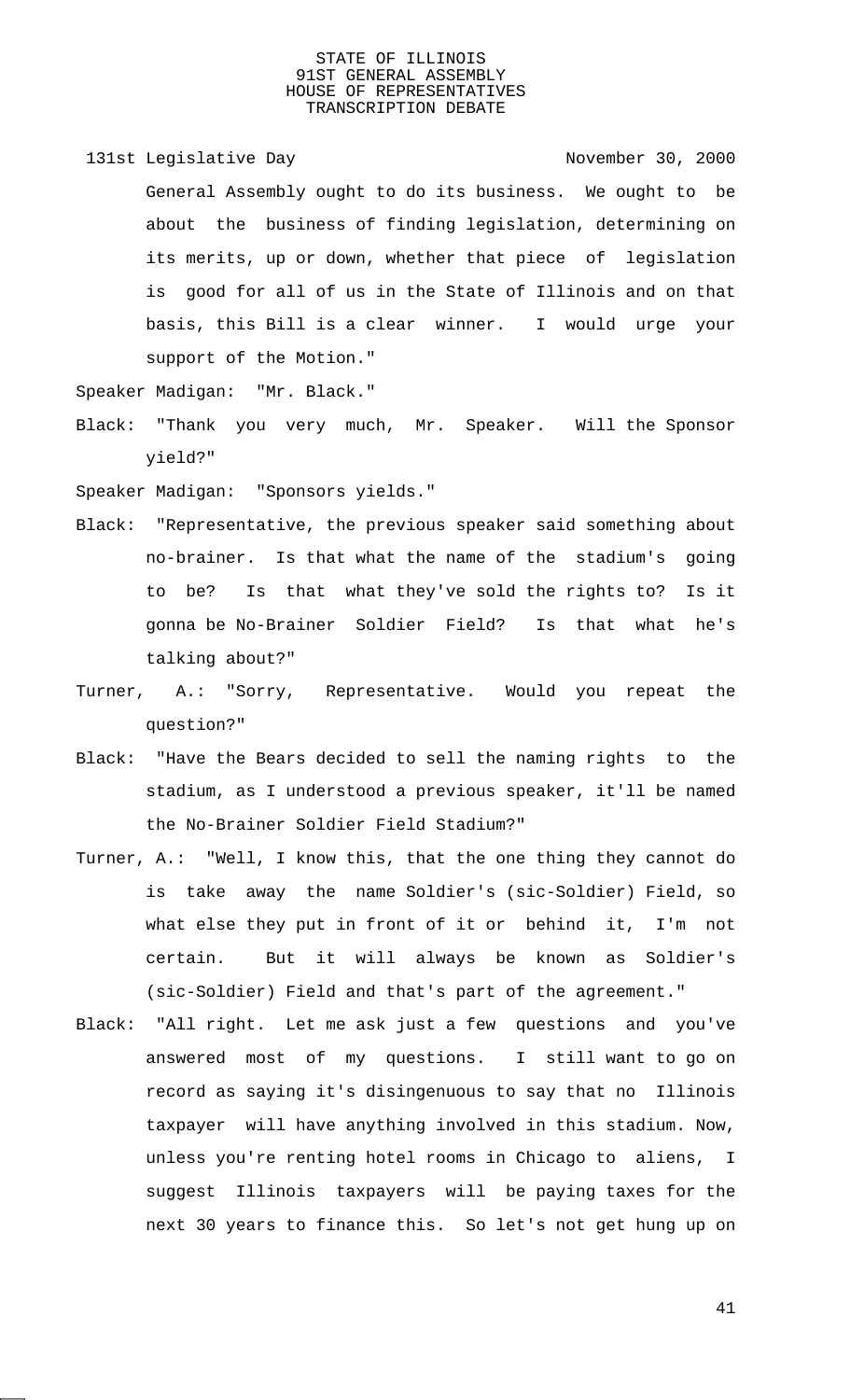131st Legislative Day 131st November 30, 2000 that, we all know that. I daresay that non-City of Chicago residents will probably pay more in taxes to finance this than Chicago residents, at least on the hotel tax, because probably most Chicagoans don't run down to the Loop or on Michigan Avenue over the weekend to stay in a hotel. Well, be that as it may, I won't beat that dead horse. Should the hotel tax not be sufficient to retire these bonds, it is now my understanding, that the City of Chicago will use income tax revenues given back to the city through the Local Government Distributive Fund which I think they currently cap at 5 million under the initial stadium authority. Now, it's my understanding that the city will use whatever local income tax monies are necessary to meet any cost overruns not paid for by the hotel/motel tax. Am I correct in that assumption?"

- Turner, A.: "The city is going to guarantee that the state will get its money back. So whatever shortfall, if there is a shortfall, the city is guaranteeing that the state will get their..."
- Black: "Yes."
- Turner, A.: " ... advance money back."
- Black: "And do we have a copy of that guarantee? Is it a contract or... What kind of guarantee is attached to that? Does it appear anywhere in the Bill specifically stating what you told me?"
- Turner, A.: "That's what I was looking for, Representative, the exact page, but page 29, I was told. But it has not changed from yesterday other than in terms of the ranking with the excess funds. So the city is guaranteeing the money from its local distributive fund..."

Black: "Okay."

Turner, A.: " ... can make up..."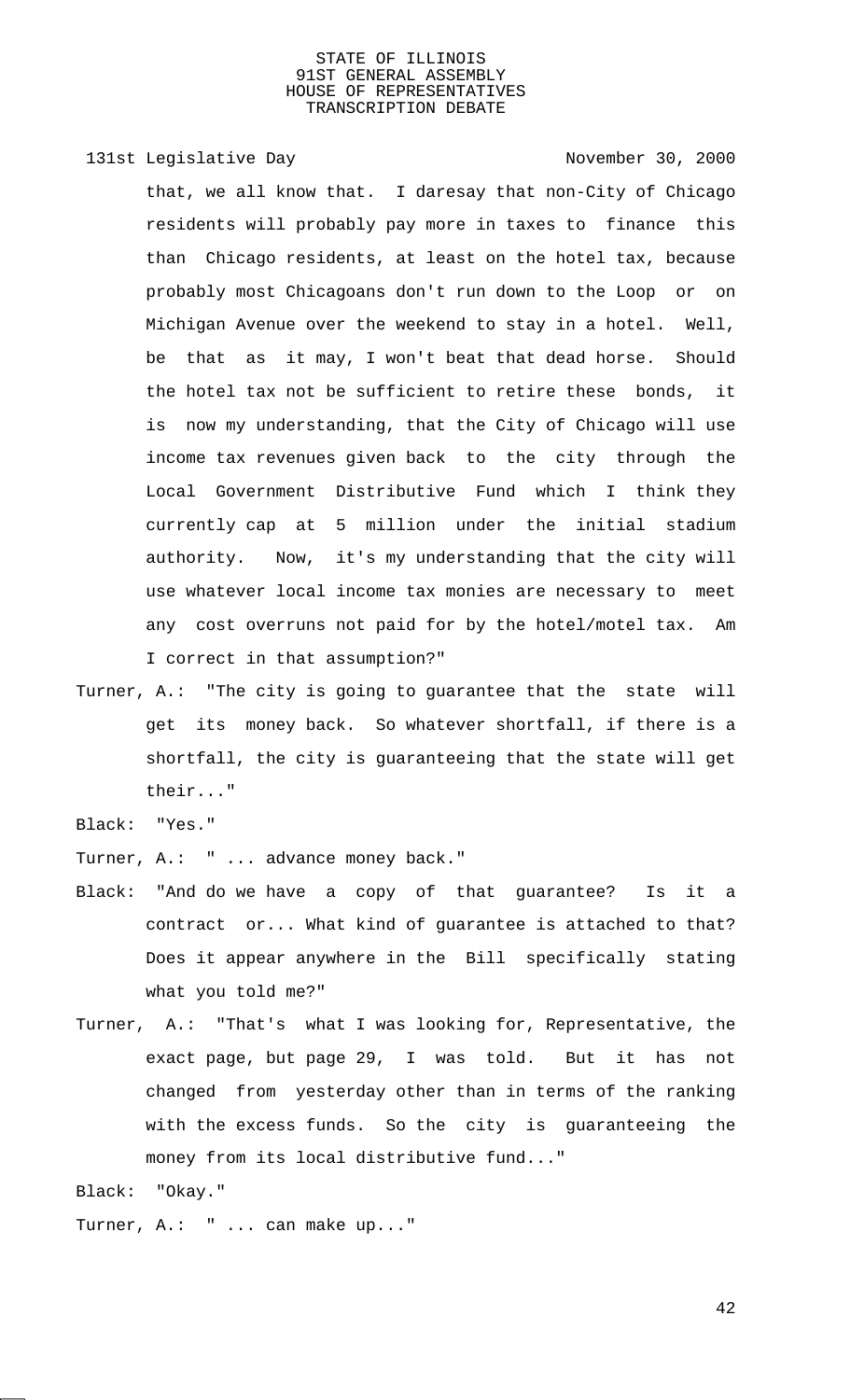131st Legislative Day 131st November 30, 2000

Black: "All right."

Turner, A.: " ... for that shortfall."

- Black: "And I appreciate that and I think that is, as a previous speaker said, I think that is an attractive feature in this Bill."
- Turner, A.: "Representative, I don't know if you have a copy of the Bill, but on the bottom of page 35, it says that 'allocations to the City of Chicago, under this Section, are subject to Section VI of the hotel operators occupation tax which provides that if there is a shortfall of those funds, that the City of Chica... the makeup would come from the city's local distributive fund.'"
- Black: "Okay. So that we have no misunderstanding, the City of Chicago's local distributive fund is made up of income taxes paid by residents of the city, then returned to the city by the state under the Local Government Distributive Fund. That's the tax source, correct?"

Turner, A.: "Right."

- Black: "Okay. One of the points I've tried to make and if that's what the city wants to do, that's fine with me. But it wasn't two months ago that the school superintendent, who, by the way Paul Vallas, who has done a remarkable job, was looking for almost a billion dollars in bonding to repair, renovate, or replace aging schools in the City of Chicago. Now, you're taking a tax revenue stream that could be used for other purposes and deciding, as the city, deciding to put it into a stadium, which is certainly their right. But that's what they're doing, correct?"
- Turner, A.: "It would only go there, if in fact, the hotel/motel tax does not reach the goal necessary for that reimbursement."

Black: "Yes and I understand that. I'm just trying to make a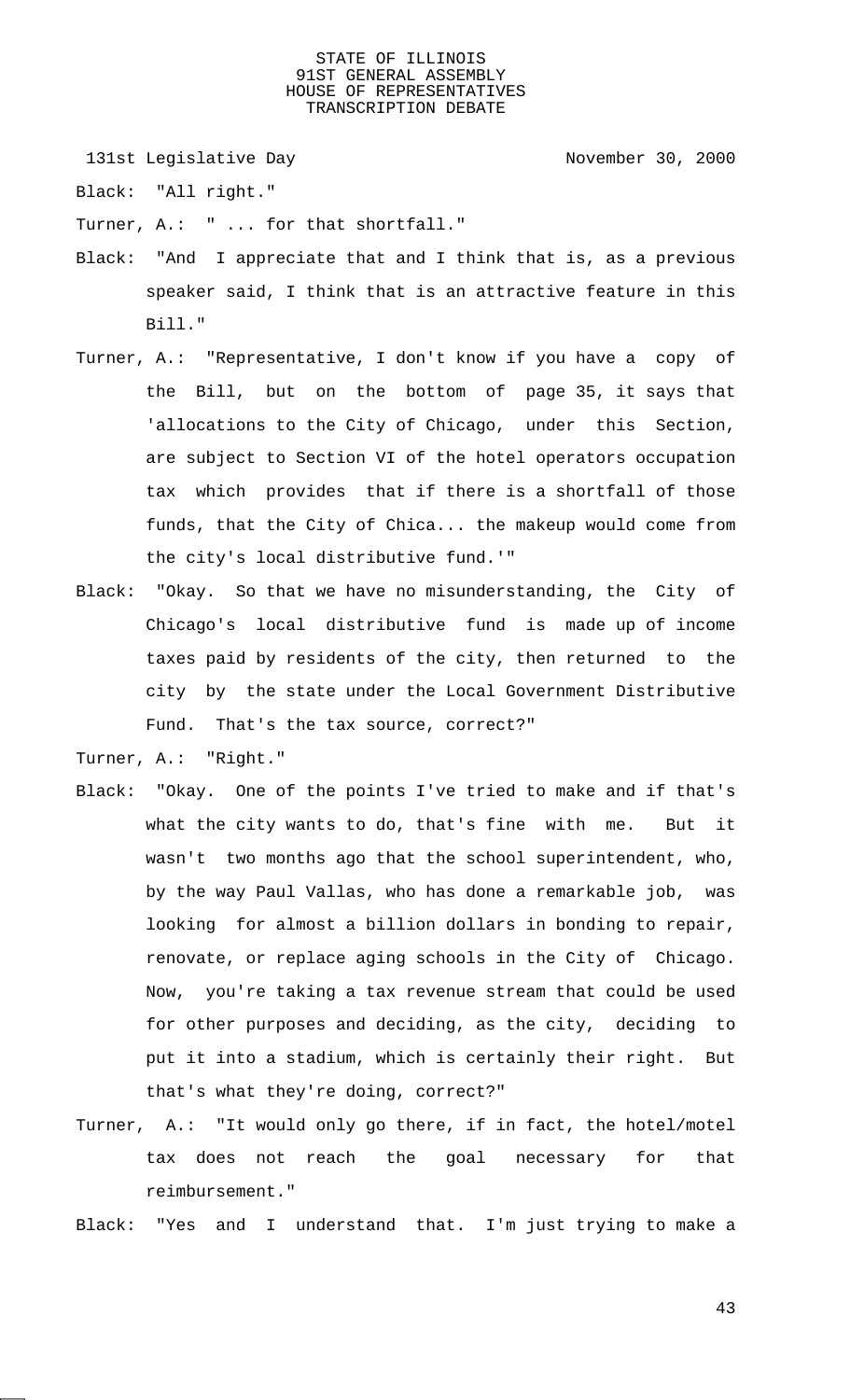# 131st Legislative Day 131st November 30, 2000

point that sometimes our priorities here seem just a little bit out of whack to me, but that's up to the city. If that's what they choose to do, that's fine with me. Now, let me call your attention to an article that appeared in the November 20th, 2000 edition of Crain's Chicago Business. I won't read the headline because it may be inflammatory to some of you. But part of the article goes on to say, 'McPier on board'. 'In addition to the two and a half,' and I'm quoting from the article, 'in addition to the \$2.5 million annual guarantee and the beautification efforts that McCormick Place visitors would enjoy, Mr. Fawell', the executive director of the Metropolitan Pier Authority, 'sees the Bears' Springfield maneuverings as a dry run for a proposal that he intends to press, possibly as early as next spring: extension of a separate, 2 1/2% hotel tax to fund an \$800 million expansion of McCormick Place, a plan that would add more than 800,000 square feet of convention and exhibit space.' When he refers to a separate 2 1/2% hotel tax, is he talking about a hotel tax on top of the current 14.9%?"

Turner, A.: "Now, Representative, you know, as part of the two-minute drill, I haven't seen him nor have I heard from him. And let me say this, because I'm with you in terms of priorities and where our priorities should be. Now, certainly, the expansion of McCormick Place... one may say that there's a correlation that if you expand McCormick Place you can attract more conventioneers, which means that there'll be more people staying in the hotel, which means, in all likelihood, we won't have... the residents of the City of Chicago will not have to pay any shortfalls. So on one hand it sounds good, but I'm like many of the Members here are also concerned about our schools, about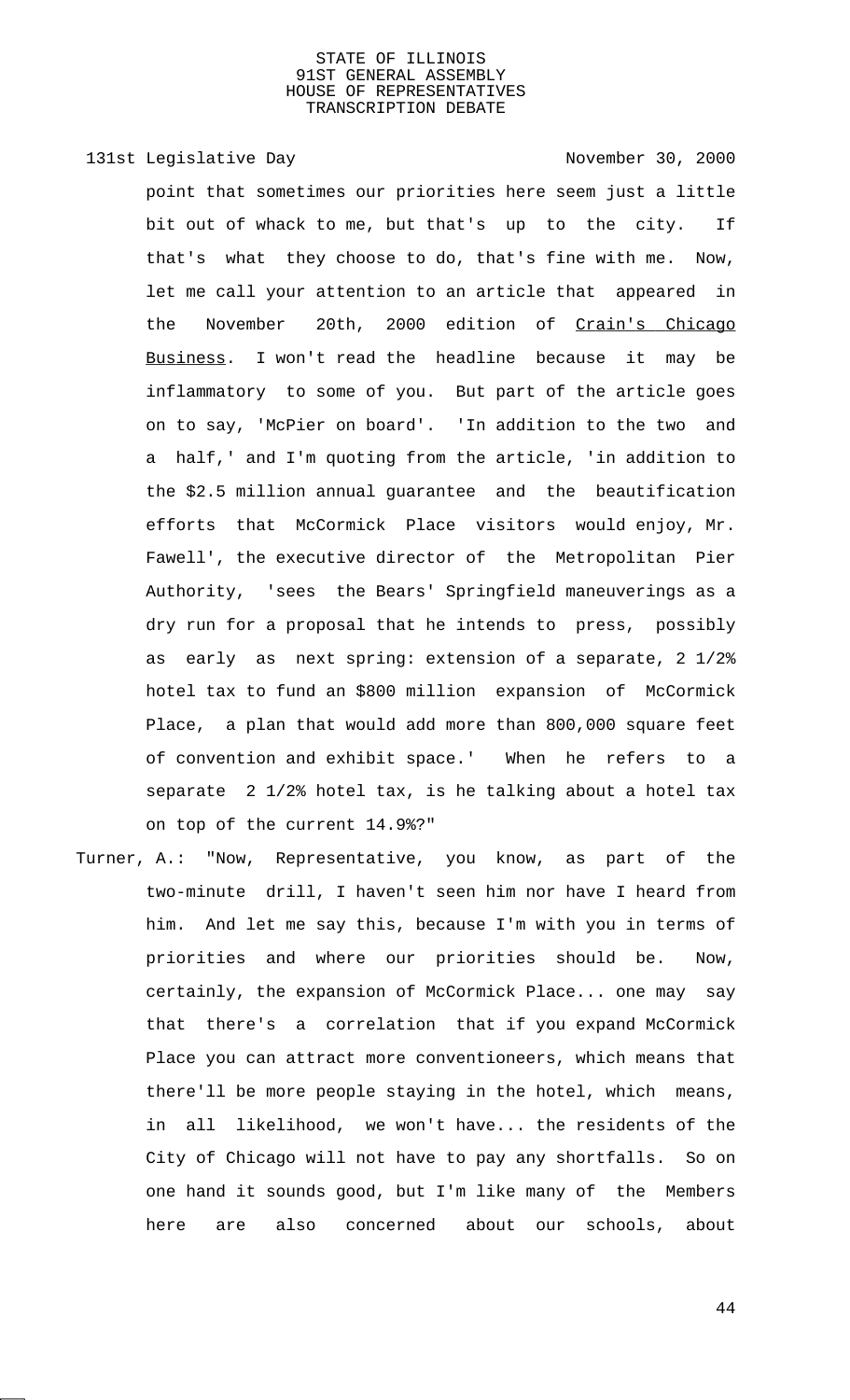- 131st Legislative Day 131st November 30, 2000 prescription drugs, about homelessness and so I think that those are some of the issues that as we come back in the spring, ought to rate one and two if we're talking about any additional expansions. I don't believe you'll be seeing me standing up here talking about those expansions until some of those other issues that we're all concerned with are brought forth and put on the table."
- Black: "I compliment you on that answer. I can't remember... I think I heard a similar answer during one of the presidential debates and I don't remember which one responded about fuzzy math. But that's certainly not you."

Turner, A.: "Well, let's just hope we don't..."

Black: "That's certainly not you."

Turner, A.: "... have to do a recount here today."

Black: "Okay. If I misspeak on this, I apologize in advance. I had an opportunity to meet Ted Phillips, for the first time, the other day in conference. And let me just say for the record, I think this is an outstanding, upright, gentleman who answered dozens and dozens of questions with grace and dignity and simplicity. And I appreciate the fact that he came down and spent a great deal of time with the House Republican Caucus and I commend him for doing that. But I did ask him one question. As you know and I know, Soldier Field is built on a landfill, basically, the debris and rubble from the Great Chicago Fire. The question I asked him since he told me the Chicago Bears would be responsible for any cost overruns on the construction, I asked him specifically, 'Have you done test borings on the site... soil borings?' To the best of my recollection, he said they had started but he didn't have the results. My question to him was this, 'If you find that the footings, the piers, the... what currently is the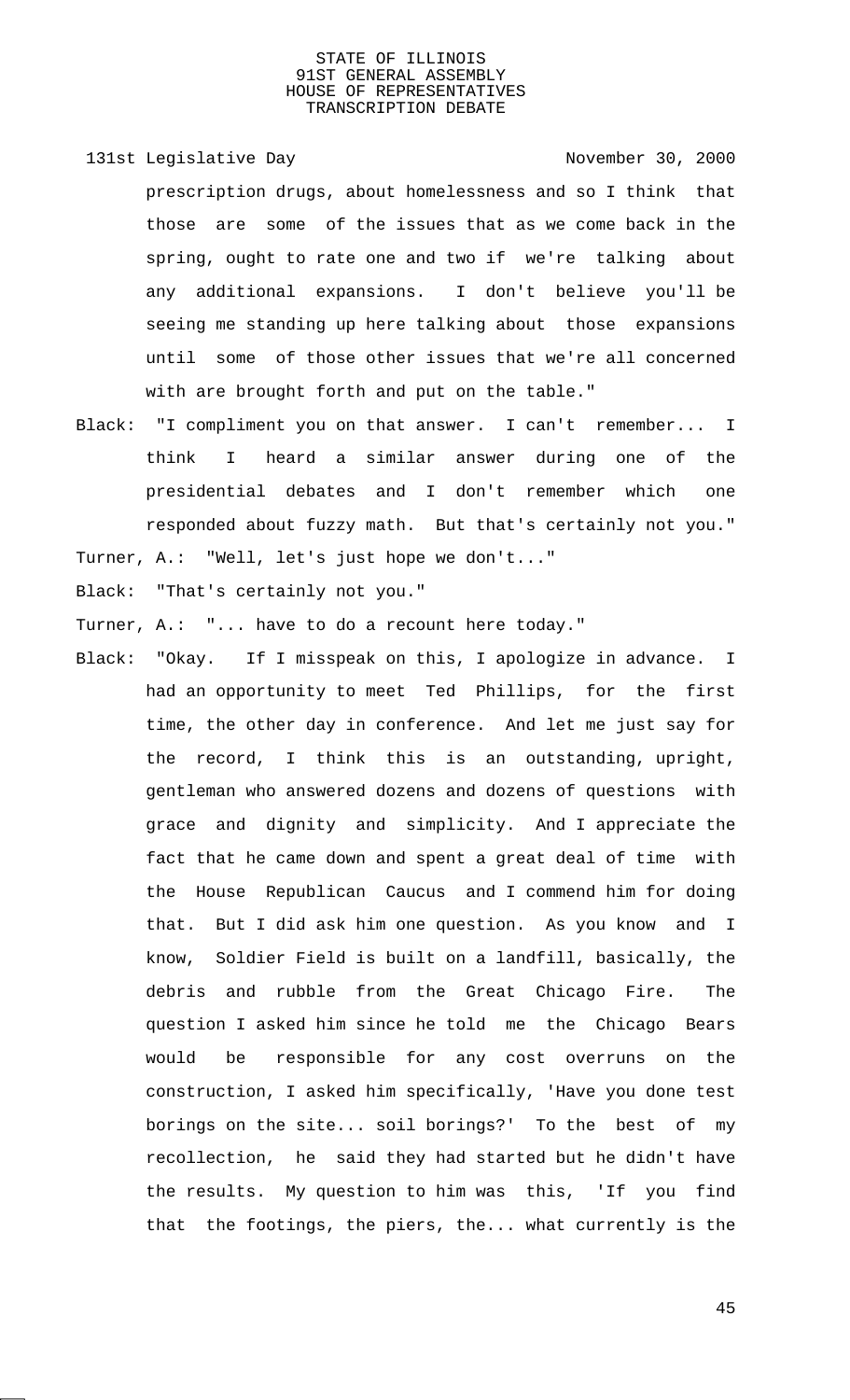# 131st Legislative Day 131st November 30, 2000 foundation of Soldier Field has deteriorated and will necessitate a complete removal or extensive excavation and new footings and new foundation work, which could add tens of millions if not hundreds of millions to the cost, would the Bears, in fact, go forward?' Now, his answer to me and I hope I'm not misquoting him because he truly was a gentleman, that he said to me, 'Representative, if we would find that and we are aware that that might be a concern and we are looking into it, our engineers, et cetera. If we were to find that the foundation and footing and excavation work would, in fact, cost tens or hundreds of millions of dollars, that the Chicago Bears would probably remove themselves from the project.' I hope I haven't misquoted him."

- Turner, A.: "All right. Representative, I'm unaware of that and the bottom line is in fact we have been removed for any cost overruns. So if, in effect, there are those projected costs... Let me say this and Mr. Phillips came before our caucus as well and made the presentation. One of the things that we've learned over some of these meetings is that they have spent some \$15 million in predevelopment costs. And I would think that if they spent \$15 million thus far, somebody knows what's underneath the 50-yard line and they know whether or not it'll be able to support... to sustain this renovation. But the long and the short is, through this legislation we have and they have agreed that if, in fact, there are cost overruns, if it costs more than what they projected, they will eat the cost."
- Black: "And I would tend to agree with that. However, I also mentioned to him at that time, no one expected and I think people said, that the Loop tunnels would never flood from the Chicago River either, but it did and it cost a lot of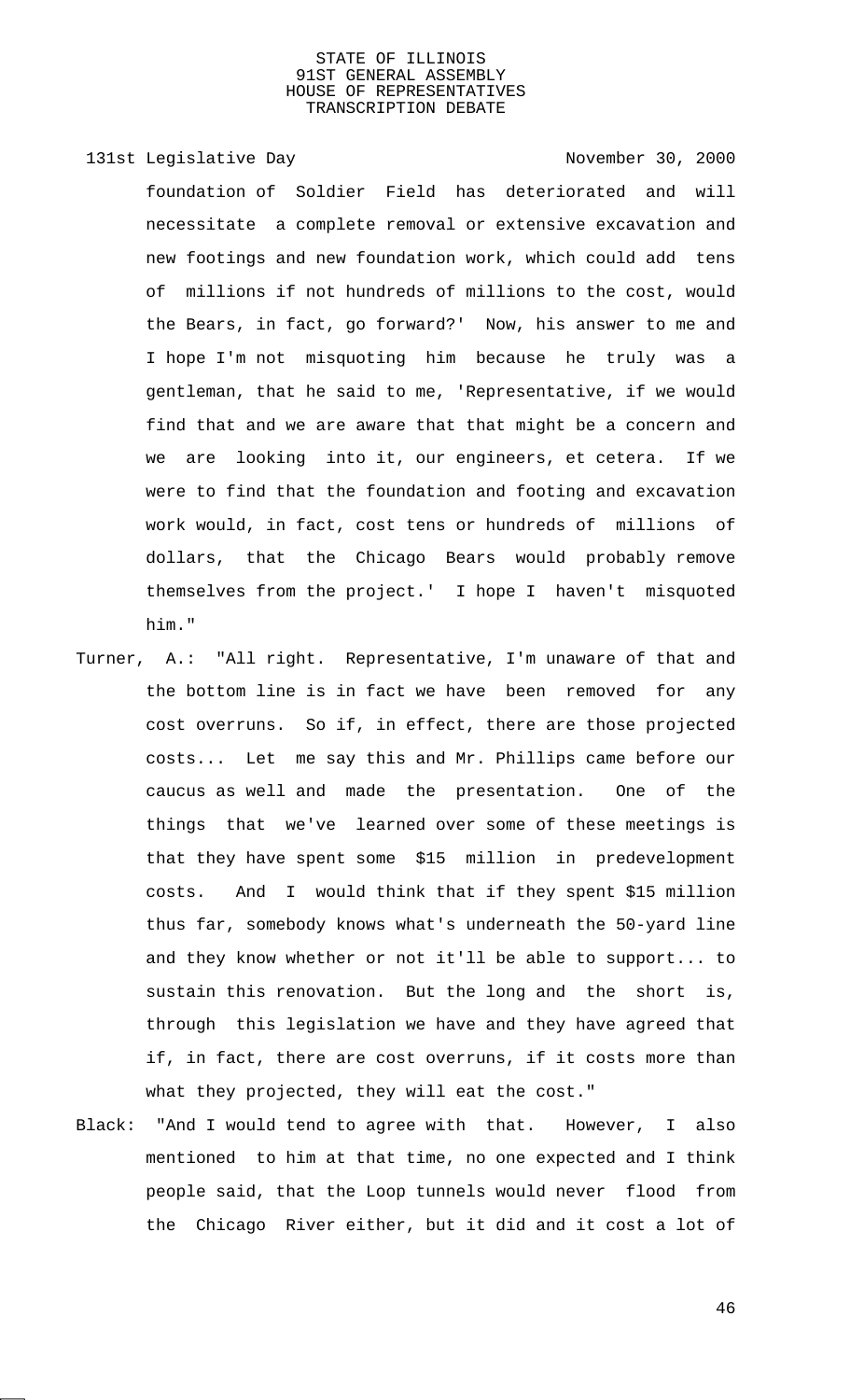- 131st Legislative Day 131st November 30, 2000 money. But hopefully, that won't come to pass. Let me ask you one more question that I'm concerned about and I know you can't give me a definitive answer, but I'm gonna try and put you on the spot anyway. If this project gets underway, not if, I'm a realist I've been here long enough. When this project gets underway, the city finds some unanticipated difficulties with egress, transportation, roads, the moving of water lines, the moving of sewer lines, basic infrastructure. Would it not be a fair assumption for us to think that perhaps IDOT would be asked to use Road Fund money to assist in basic infrastructure of roadways into and out of this new park area?"
- Turner, A.: "Well, as you say, Representative, you do want to put me on the spot and trying to avoid that spot, I'm here to tell you that we have no idea, you know. There's been no request in terms of infrastructure needs from the state. It is our assumption, that those matters have been addressed and that everything they need to go is pretty much set. They're just waiting for the whistle to be blown and the guy to say... the referee to say, 'Let's play ball.'"
- Black: "All right. My legal counsel objected to my question. He said it calls for speculation on the part of the presenter, so I'll withdraw the question."
- Turner, A.: "Thank you, Representative."
- Black: "Mr. Speaker, to the Bill, if I could or to the Amendment. Ladies and Gentlemen of the House, I've been here long enough to know when a railroad train is on the track. I would think by now I would be smart enough to know to get out of the road, but I'm not and I've been run over time and time again. But as I get older it takes longer to heal, I'll tell you that. So this train is on the track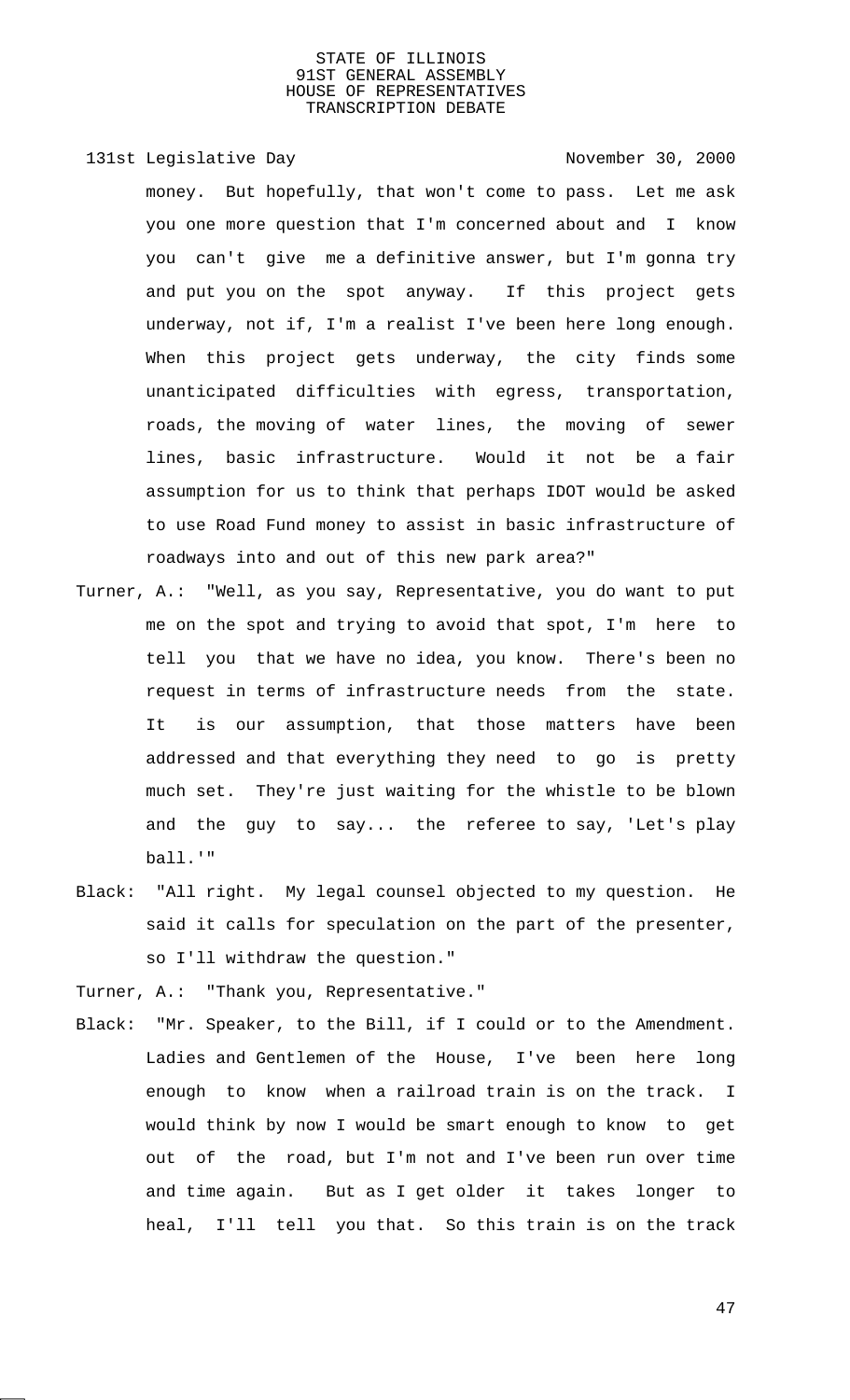# 131st Legislative Day 131st November 30, 2000

and it will pass and it may or may not be a good thing. I'll reserve judgement on that. But what I do rise, I know many of you think I'm just an obstreperous, middle-aged, aging, old man who finds things to raise heck about. But let me tell you and I mean this in all sincerity, I have a deep and abiding passion for the process that we do here and a deep and abiding passion for the people who give me the privilege of coming here and they've given me that privilege eight times in an election. I can't vote for this because I don't like the process. I think it's an abuse of the process. It came out of left field carried by a Hall of Fame, a Hall of Fame bevy of lobbyists and lawyers who told us that the sky is falling, the world would come to an end, civilization would end as we know it, unless we did this deal in the next 72 hours. Don't we ever learn from history here? Don't any of you remember the same story given to us less than two years ago about our wine and liquor distributors? Unless we acted on a Bill, all of the wine and liquor distributors in Illinois would be gobbled up by foreign interests and would disappear and we passed a Bill in the Veto Session, without sufficient public debate and hearing. The Bill was later ruled as in court, in limbo, it's been ruled unconstitutional. We've done this time and time and time again. We rush to judgment. And so the Bears' stadium will pass and the process... you can't ever make me believe nor can the city or the Bears or any of their lobbyists or lawyers. We could have had public hearings in Chicago in December and Springfield in December, a committee meeting in January and you know, if the Bears... the job that they've done and the city have done on this, had we had public meetings, public hearings to let the public know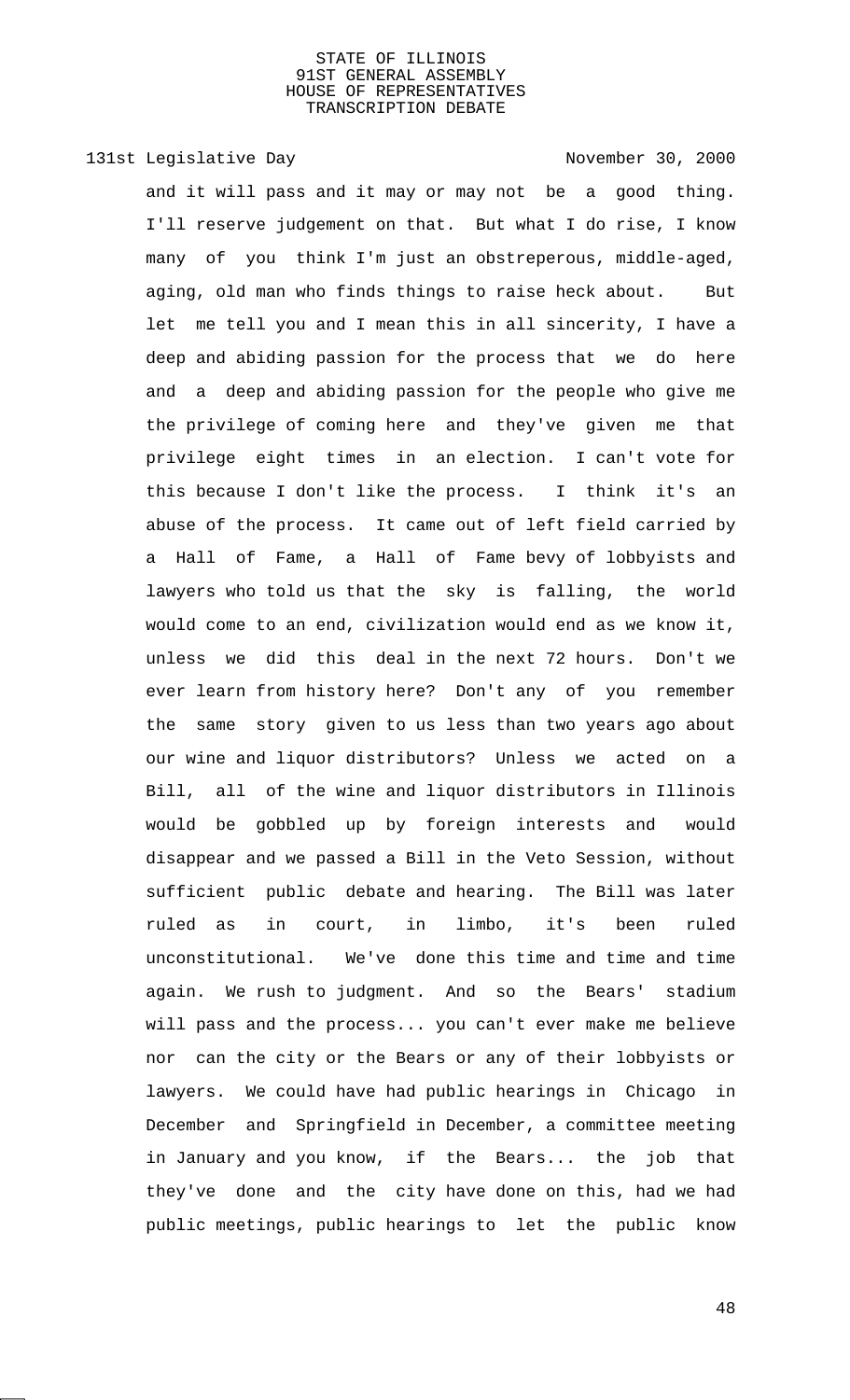# 131st Legislative Day 131st November 30, 2000

what a PSL is, what the parking arrangements are gonna be, everybody could see the pictorial of what it was gonna look like. There are people on the floor that still haven't seen that. I have a hunch that this Bill would have passed anyway, easily, in January and the process would have been... the integrity of the process certainly would have not been as damaged as I feel it has been in yet another last minute attempt... the sky is falling, you must act today and so we will do that, but look at the litter we leave behind when we leave today. All kinds of unmet human service needs, all kinds of issues, some of which I've sponsored, some of which have been sponsored by you, that will not see the light of day, will not get to debate, will not get to vote, but this takes precedent and literally has violated the integrity of the process and we continually do this and we never seem to learn from past mistakes. It appears to me that this is an outstanding package and could very well have stood on its own feet in public meetings and committee, open discussion and open debate and I think would have passed both Houses. But no, once again, we can't do that. Rush, rush, rush. Vote now. Good heavens, the Bears may leave... the state... Soldier Field may crumble, civilization as we know it may not... may cease to exist, we can't attract free agents, we may never get back to a Super Bowl. Oh, woe is me. So be it. So be it. We have established our priorities for this Veto Session. We are capable of better things, Ladies and Gentlemen. This will pass and the new Soldier Field, I daresay, will come to fruition. It remains to be seen whether I'll have to eat my hat on the 50-yard line or not. We're capable of doing things better in a more organized fashion and in a more reasoned fashion with free and open debate than what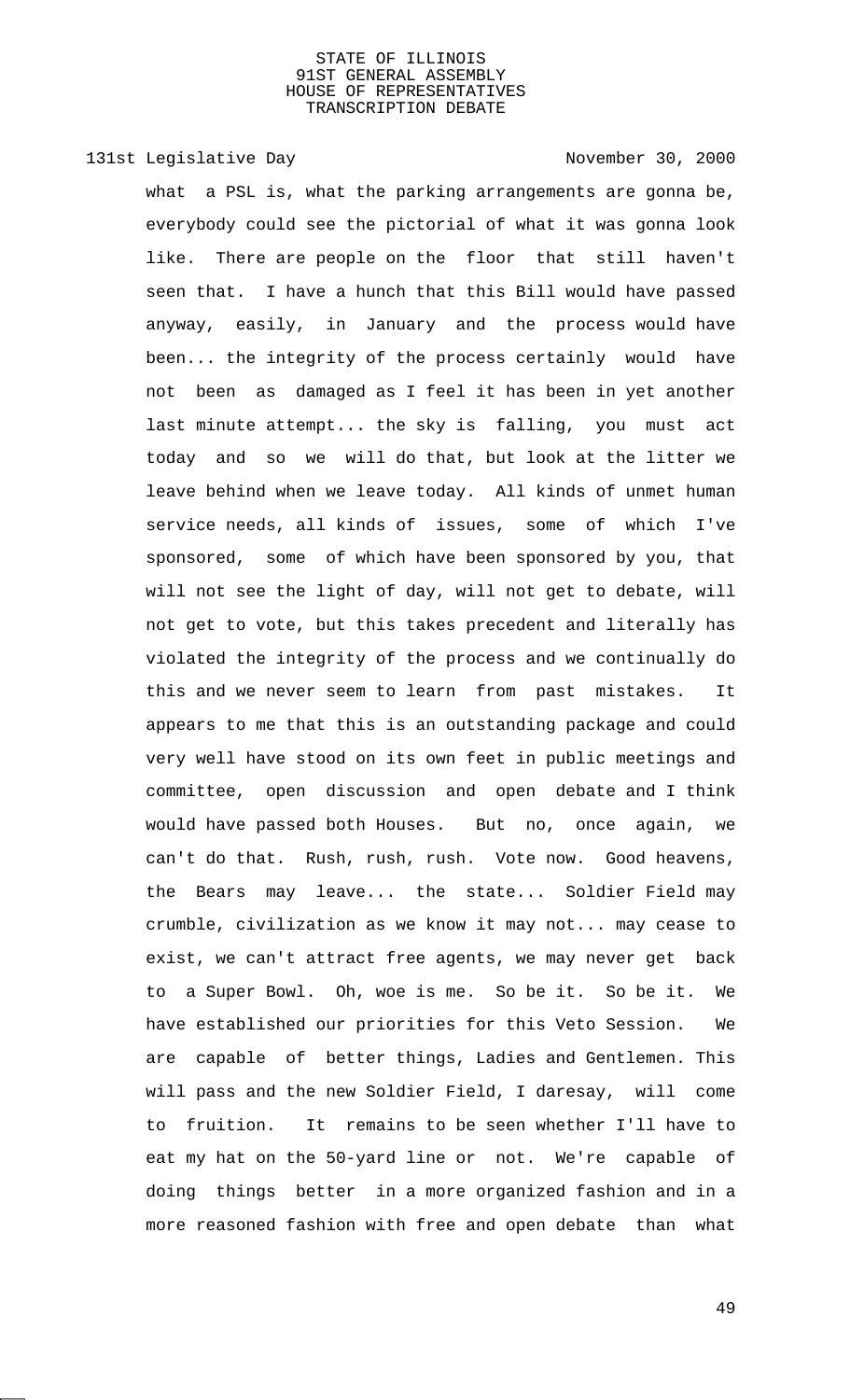131st Legislative Day 131st November 30, 2000 this process has been subjected to. We are capable of doing better and I've been here long enough to know. I'll sit down and get run over, once again, by the train. Fine, that's okay. Thank you very much."

Speaker Madigan: "Mr. Skinner."

Skinner: "Mr. Speaker, first I'd like to address the press. There is an expert in this subject matter living in the Chicago area, his name is Robert Baade, B-a-a-d-e. He is a professor at Lake Forest College. His phone number's 847-735-5136. I would like to ask the Sponsor a couple of questions."

Speaker Madigan: "Sponsor yields."

- Skinner: "In the... in FY2000, the State of Illinois lost \$1.7 million on the White Sox. That is, the state subsidy of \$5 million was \$1.7 million short of the \$3.3 million that was repaid. In the first year, under your Bill, how much will the State of Illinois lose?"
- Turner, A.: "Representative, I'm a little confused because according to the projections on this Bill and dealing with this particular project, the state will not lose any money and that the money will be returned as a result of the receipts from the hotel/motel tax."
- Skinner: "Well, we are paying every year. We are appropriating \$5 million to the Illinois Sports Authority. And under the deal that was passed back when I wasn't in the General Assembly, we are supposed to get half of the state repayment. The state repayment, this past year, was \$6.6 million, which meant the state got \$3.3 million for a shortage of \$1.7 million. Are you telling me that the state is gonna be repaid \$5 million, so that the \$5 million will match the \$5 million appropriation each year after this law takes effect?"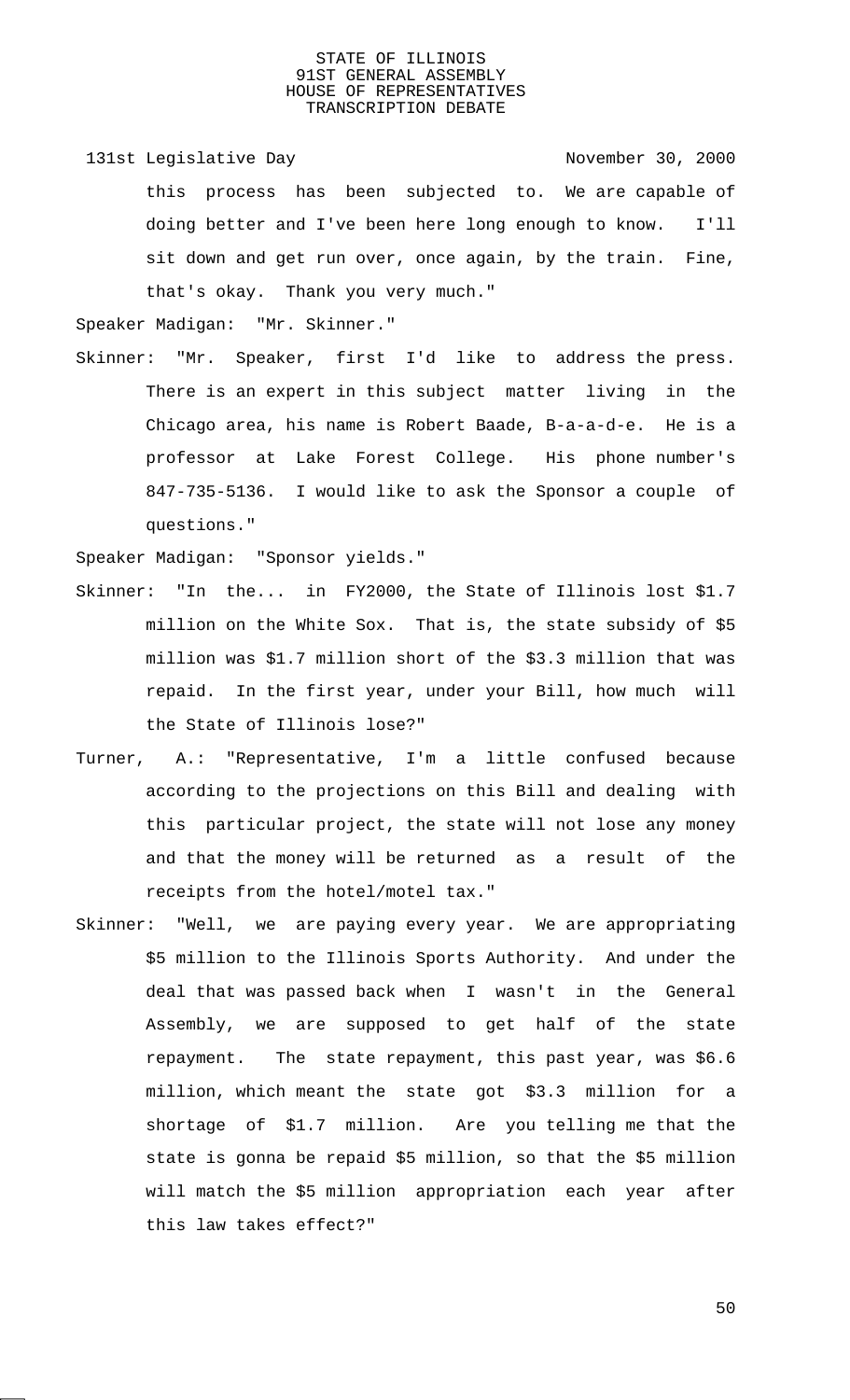131st Legislative Day 131st Company 131st Legislative Day

Turner, A.: "That is the projection. And actually, the state is in a better position on this Bill because we have reprioritized the order in terms of repayment. So the state will get theirs first, versus the city."

Skinner: "Well, that may be your intent. Is it in the law?" Turner, A.: "Say it again?"

- Skinner: "Can you guarantee that this will be a wash? That we'll be better off from a state financial point of view in just looking at the \$5 million state subsidy out, are we gonna get a least \$5 million back?"
- Turner, A.: "Representative, we're only operating on the projections and now, who are those people that make those projections? I can't give you their names or phone numbers as you have earlier. But let me say this, that, you know, we're operating on that faith, and as I said, based upon the numbers that we have seen, the state is actually in a better position with the Bill today than the Bill we had yesterday. Now, you know, there are no guarantees in life. I can't, you know, speak for that and you..."
- Skinner: "Well, there are certainly could be a guarantee if you wanted there to be a guarantee. I mean, we're short \$1.5... \$1.7 million this year and all I'm asking is... I mean, I'm asking you to give a peg for people to hang their hat on, on a vote on here. If we're gonna be gettin' back more money under this deal than we're gettin' under the White Sox deal, you ought to say so. You oughta be able to guarantee that."
- Turner, A.: "Well, that potential is there. I mean, I can't give any guarantees. But as it's written, we're better off on this deal than we were on the White Sox deal, because as I say, in terms of the excess when we go to distribute it the state is in a better position now than they were with the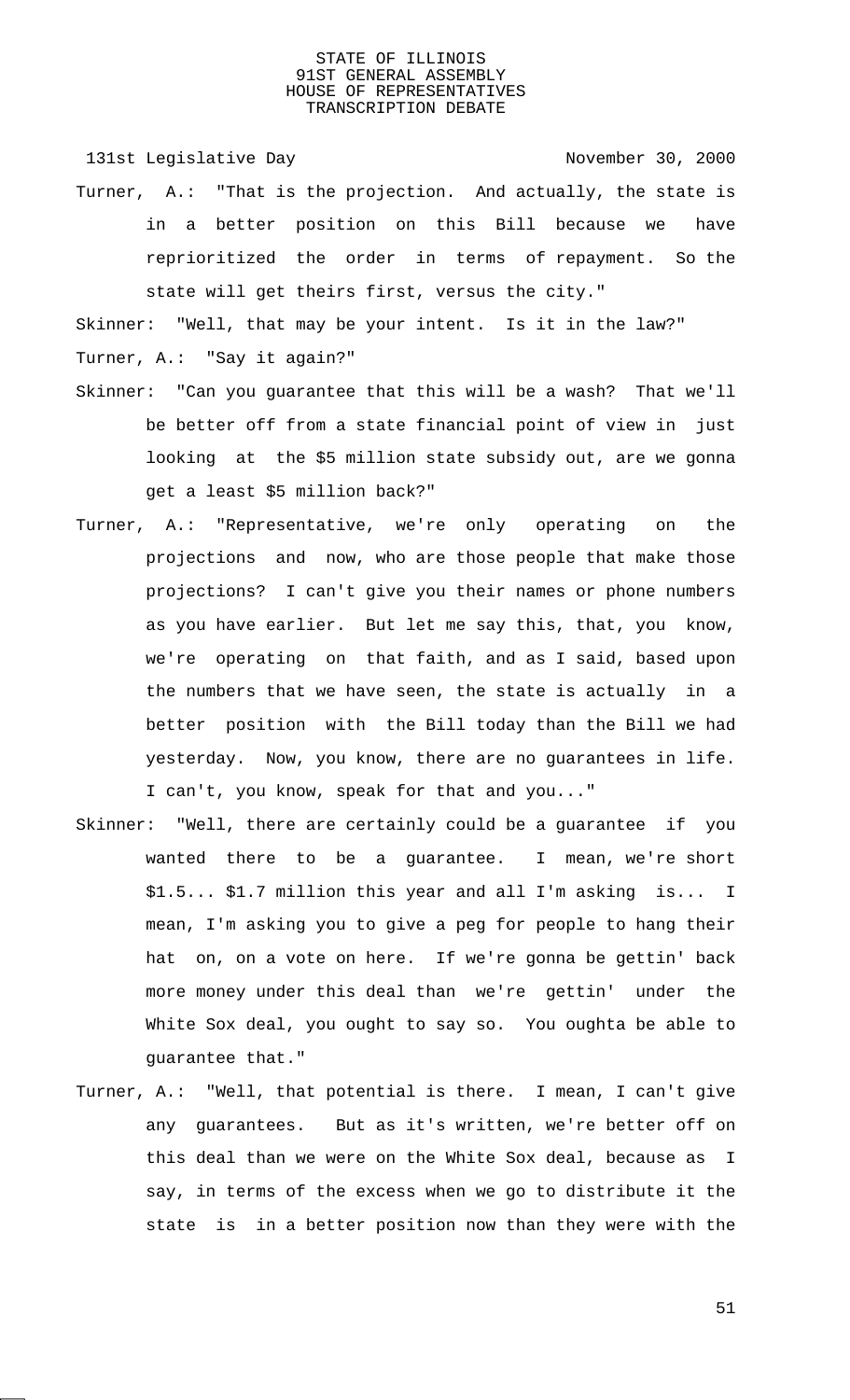131st Legislative Day 131st Company 131st Legislative Day

White Sox deal."

- Skinner: "Well, I'm not sure you're catchin' my question. I do know that the White... the projection under the Bill that exists now, the law that exists now, is that the 6 million was gonna get to 10 million real quick and that we'd be getting the \$5 million back, so it would be a wash. Let me ask another question. What is the state sales tax that the City of Chicago currently received used for? How does the City of Chicago use that money?"
- Turner, A.: "I don't know, Representative, that... you know, I'd have to ask a city representative how they utilize those dollars. It's all I can do to keep up with the state money. I have no idea how they're utilizing it at this point. I can't... honestly, I can't answer that question."

Skinner: "Health and welfare of its citizens?"

Turner, A.: "Pardon?"

- Skinner: "For the health and welfare of its citizens? For iron fences?"
- Turner, A.: "Well, let me say this. You know, again, I can't speak for the city. So I don't know... I mean, I assume that it's spent... if it's spent for the city and as a resident of the city and as you, a potential visitor for the city, we all benefit. But to say, 'Well, it all went for iron fences or it went for health care clinics.' I can't answer that question, but I assume, when it's all said and done, the residents of the City of Chicago do benefit."
- Skinner: "It took me five years to get an Illinois flag flying in Comisky Park."

Turner, A.: "It took you five years to what?"

Skinner: "To get an Illinois flag flying next to the Chicago flag in the park... that the White Sox play in. This..."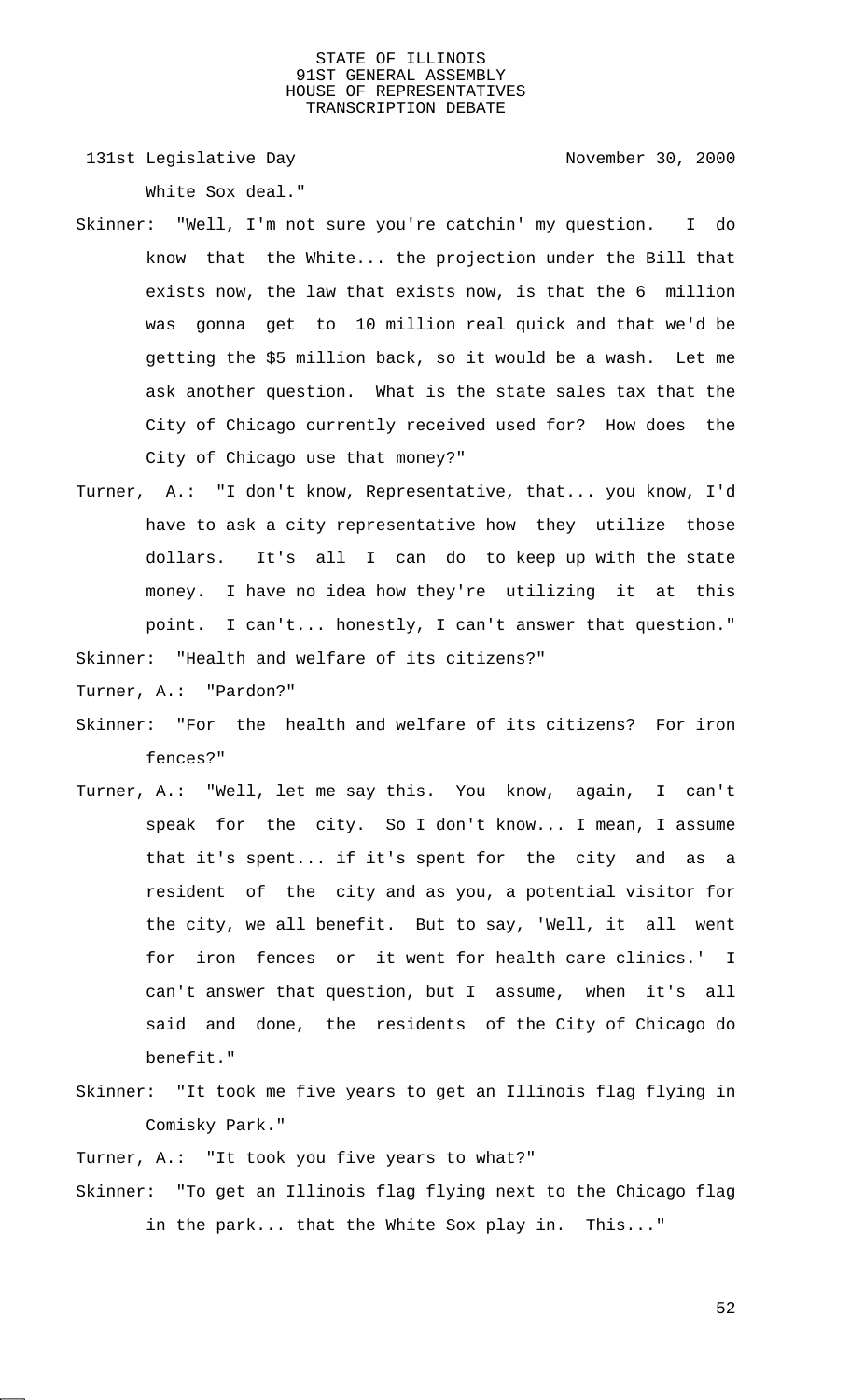131st Legislative Day 131st Company 131st Legislative Day

Turner, A.: "Oh, Illinois flag, right."

- Skinner: "Is there gonna be an Illinois flag flying, at least as high as the Chicago flag, in the Bears' stadium?"
- Turner, A.: "You're saying, will there be a Illinois flag flying as high?"
- Skinner: "Yes, I mean, it seems relevant to me that the Bears' stadium would not exist without the State of Illinois. At least you ought to be willing to make the commitment that the State of Illinois flag will fly at the same height as the Chicago flag."
- Turner, A.: "I will pass that on, Representative. I think that the Illinois flag oughta be there. In fact, there's a few other flags that probably should be up there, maybe the Super Bowl flag. There's a couple others that I can think of, but yeah, I mean, I concur. But I have no idea, you know and if that's something that you want, there's an advisory committee that's going to be created and I will make that recommendation to the members on the advisory committee that the State of Illinois flag is one of the flags that is flown in the stadium."
- Skinner: "All right. Mr. Speaker, if I may speak to the Bill. I would like to share the analysis of Dr. Baade. He analyzes stadium deals all over the country. He says this deal is in the mid-range. It's not the worst that he's ever seen; it certainly isn't the best he's ever seen. None of them are good deals. There are three parts to a contract. There's the net rent; we know what that's gonna be, it's \$5.7 million. You have the responsibility for operations and maintenance; the Bears pay zero dollars for that. And you have the responsibility for capital improvements; the Bears pay zero dollars for that. This is offset by income possibilities for the Bears: sky boxes, licensing of seats,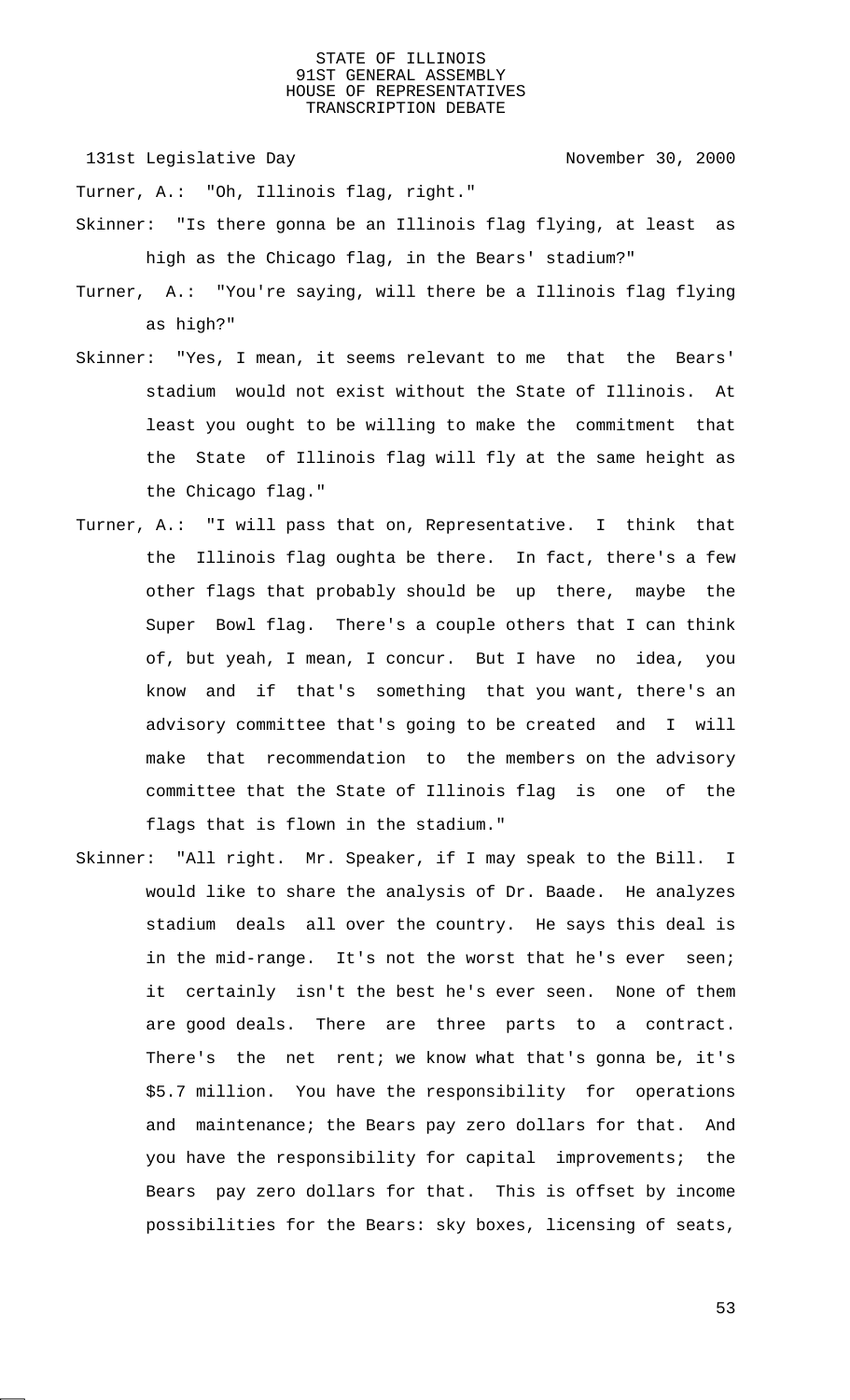# 131st Legislative Day 131st November 30, 2000

sports paraphernalia and such. Dr. Baade, if I'm relaying his analysis correctly, believes that the Bears are going to make more in income than the \$5.7 million. It would seem to me if we were really interested in juicing up the economy of the State of Illinois, in this Bill would be a requirement that the Bears play all of their games that are not in Soldier Field in the State of Illinois. Similarly, instead of going to Wisconsin for their practice fields... their practice days, perhaps they could go to DeKalb. That should be in this Bill, it is not. But let me return to the priority question. This is a Veto Session. I mean, some of us here can go back far enough to remember when we use to call it the Veto Override Session. We have decided to define this Veto Session as the Big Deal Bears' Stadium Bill. There's gonna be no real estate tax relief for the senior citizens, the one-quarter of the senior citizens that didn't get it under what was widely advertised, by virtually every Legislature (sic-Legislator) in this General Assembly, as real estate tax relief, falsely, that was false advertising of course, it was really income tax relief. There's gonna be no gas tax relief, after January 1st and there's gonna be no health insurance availability for those who can't get health insurance elsewhere in the private market. If that's what you want your record to be, leaving this General Assembly, you definitely want to vote 'yes' today, because that's what your record will be."

Speaker Madigan: "Representative Currie."

Currie: "Thank you, Speaker. Will the Sponsor yield? I have a question really to establish legislative intent."

Speaker Madigan: "Sponsor yields."

Currie: "There's been a lot of talk about minor league baseball teams and other facilities here, there, and everywhere and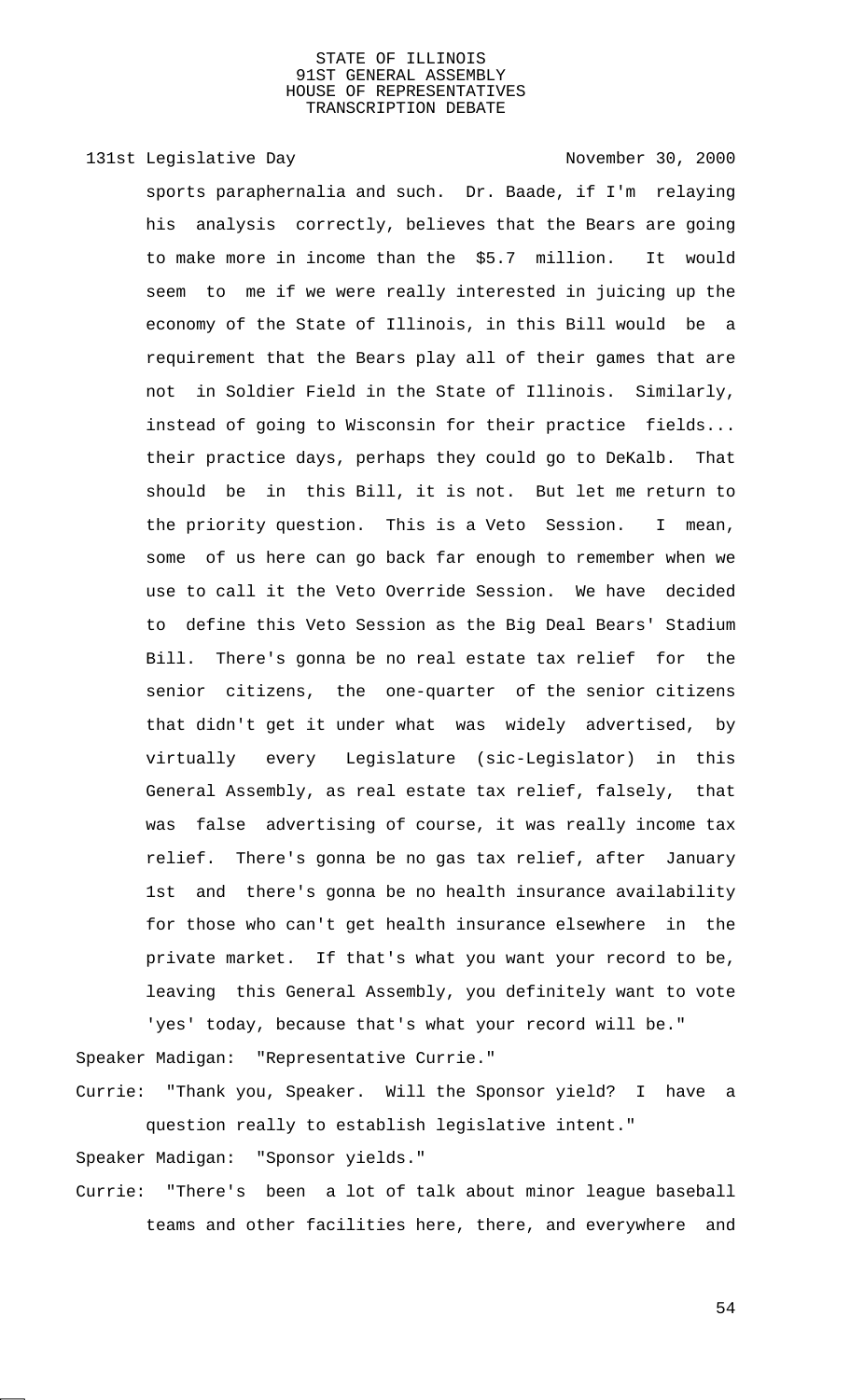131st Legislative Day 131st November 30, 2000

I just want to clarify the language and the intent of the Legislature (sic-legislation). It's my understanding that what we want to do with this measure is to say that the Sports Facility Authority may now enter into this relationship with Soldier Field and of course, the existing structure Comisky Park. Is there any guarantee that there will not be other facilities or other assistance or other embellishments that the authority might decide to enter into with other facilities in other locations?"

- Turner, A.: "Representative, it's my understanding that this legislation is limited to only those two facilities and those two facilities only."
- Currie: "So you believe that the language is clearly and carefully drawn so that only two facilities, Soldier Field on the one hand, Comisky Park on the other, are at stake?"

Turner, A.: "That's correct, Representative."

Currie: "Thank you."

Speaker Madigan: "Mr. Mautino."

Mautino: "Thank you, Mr. Speaker. Will the Sponsor yield?" Speaker Madigan: "Sponsor yields."

Mautino: "Representative, in looking at the language, the two Bills between yesterday and today, if you go to page 29, starting on line 16, that's new language which did not occur in the other Bill. Starts with, 'thereafter, at the beginning of each fiscal year the State Treasurer shall certify to the State Comptroller for all prior fiscal years the cumulative amount of any deficiencies.' Is that the structure in which the funding will be taken from the Chicago local distributive fund and guaranteed?"

Turner, A.: "That is the language, Representative, that now puts the state in a better position than it was yesterday." Mautino: "Okay. Now, in looking through this, the Comptroller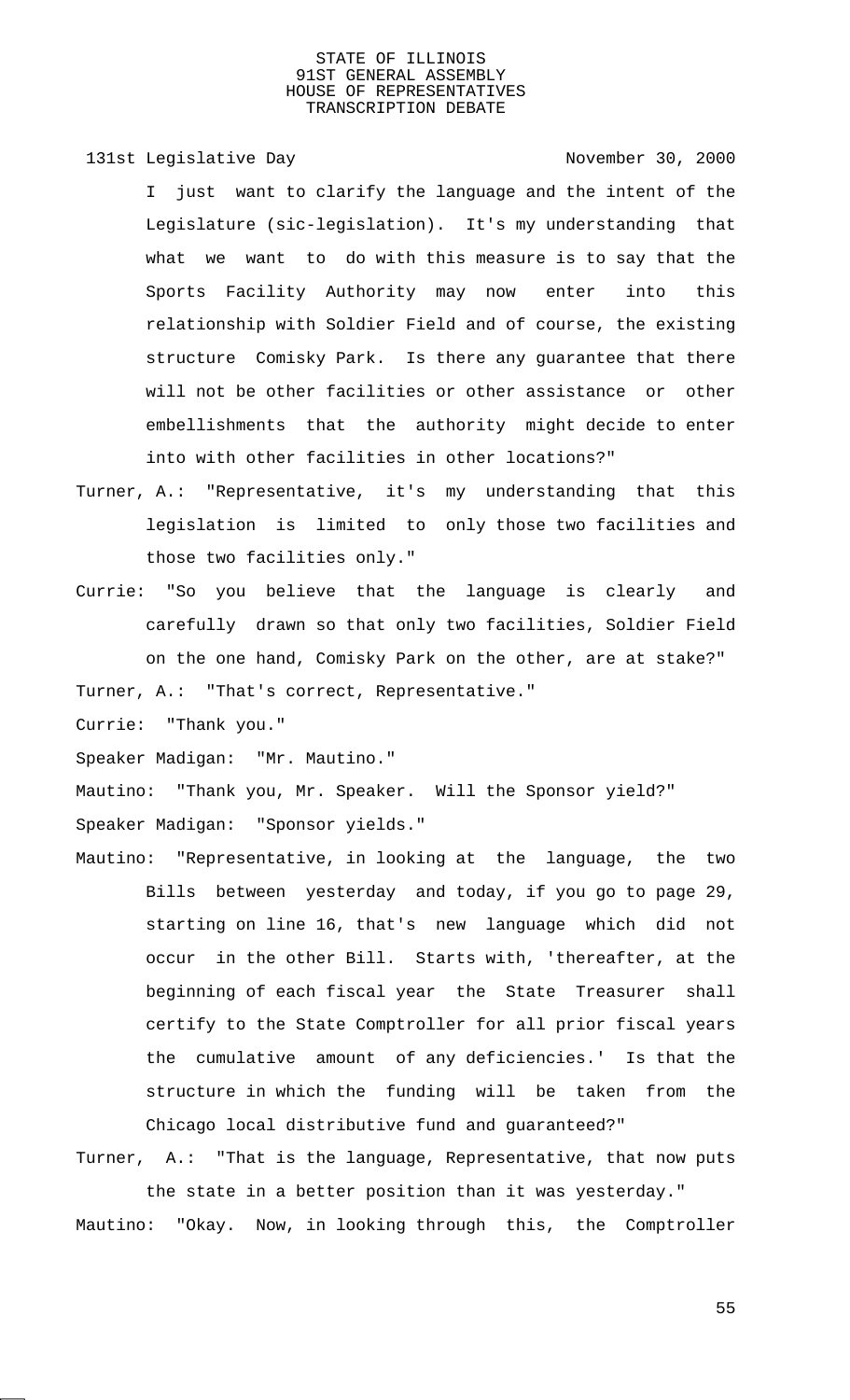- 131st Legislative Day 131st November 30, 2000 would then have the ability to draw warrants upon the City of Chicago's local distributive fund to pay back any deficiencies?"
- Turner, A.: "That's correct."
- Mautino: "Okay. And the balance of that would then go to the fund which is established for the Metropolitan Pier Exposition Authority?"
- Turner, A.: "That's correct."
- Mautino: "Okay. I know that a lot of the other Representatives had asked for questions, I wanted to make sure that was the language which basically takes the liability from the State of Illinois and places it with the City of Chicago."
- Turner, A.: "That's correct."
- Mautino: "Thank you."

Speaker Madigan: "Mr. Turner to close."

Turner, A.: "Thank you, Mr. Speaker and Ladies and Gentlemen. Ten seconds left, we're on the ten-yard line and this is the last play. I know that there's been a lot of discussion about this issue and I can concur with Representative Black who's a great friend of mine in terms of talking about the process and yet over a 20-year period here, I realize that there are things that work and there are things that you have to help work. I think that this issue is one that in terms of its merits and what it brings to the City of Chicago and ultimately, to the State of Illinois through the revenues that will be collected, through tourism dollars, far outweigh any deficiencies that we have heard discussed over the last couple days. From a stand... from... As a minority Representative, one of the things that I'm concerned with certainly is employment opportunities and trying to advance the abilities for more people to be involved in the workforce field, in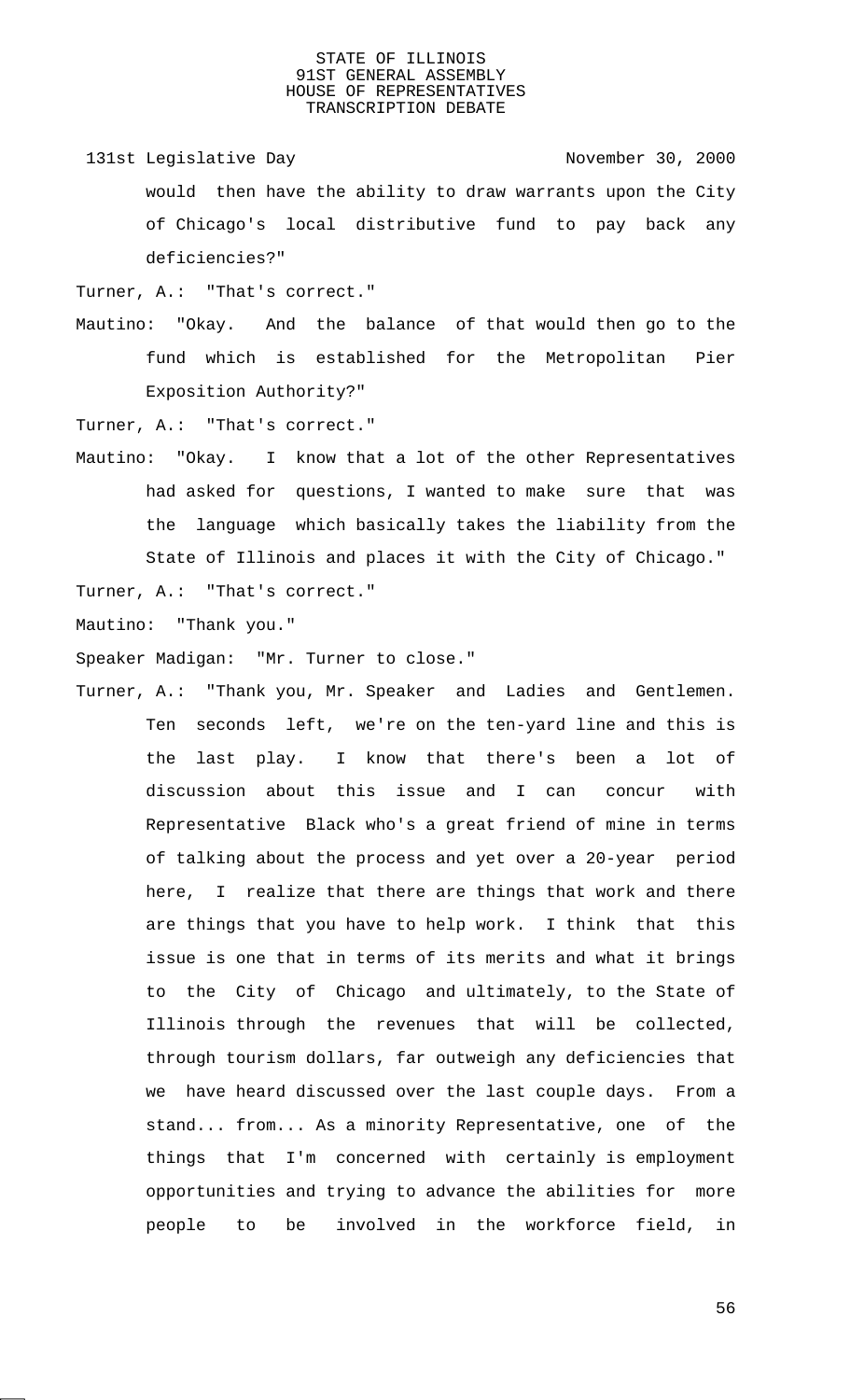131st Legislative Day 131st November 30, 2000

particular, in the construction field. And I think that this Bill and at this time, provides that opportunity for more jobs. There's been a commitment from the authority and from the park district to try to bring in more people, create more opportunities for more businesses and I believe in the long run that we will all benefit from it. In addition, from the park's standpoint, I think that the 19 acres of additional park space that will be brought to flurition (sic-fruition) in this area is going to be an added bonus for us in the City of Chicago. The friends of the park and all the museums have signed off on this and they see this as being a very useful tool in helping them bring more visitors to the museums and to the park and it's for that reason that we rise in support of this legislation. As I mentioned earlier, the version today versus yesterday actually makes... puts the state in a better position. The question of whether Illinois taxpayers or Chicago taxpayers ultimately pay for the financing is a question that reminds me of whether a glass is half full or half empty. There's certainly some truth we will all pay, but I think benefits to the State of Illinois and the benefits to the residents of the City of Chicago far out exceed the liability or the concern that there may not be enough money to make this happen. I believe in the projections and all of the experts and the gurus that have looked at this feel that this is only going to be a bonus for us. And I just ask today that the Members here, in their infinite wisdom, will also see the light and also vote 'yes' for this Bill. And I move for the adoption of House Bill 1284... I move to concur with Senate Amendments 1... Senate Amendment 2 to House Bill 1284."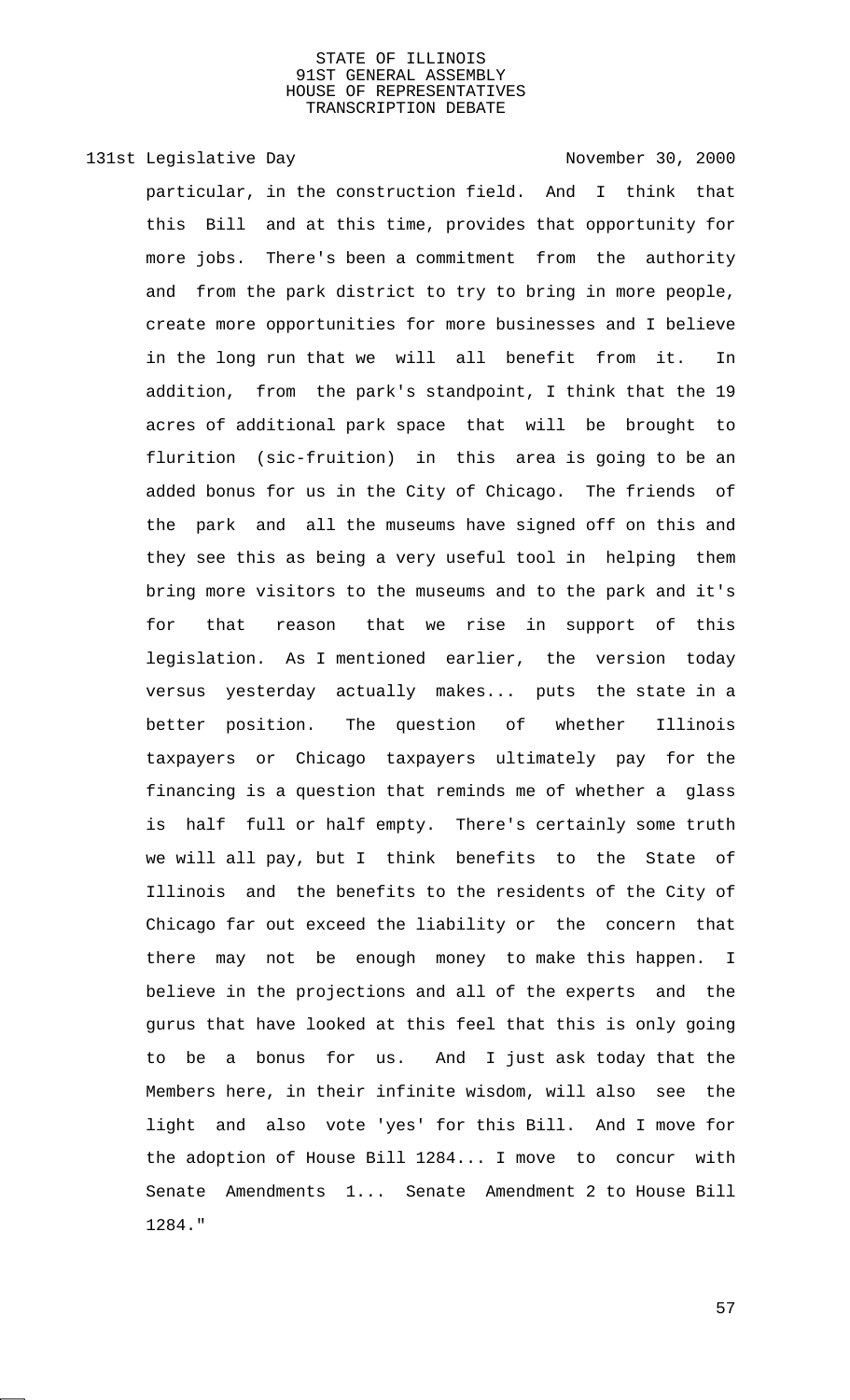131st Legislative Day 131st November 30, 2000

- Speaker Madigan: "The Gentleman has moved for the adoption of Senate Amendment #2 to House Bill 1284. Those in favor signify by voting 'yes'; those opposed by voting 'no'. Have all voted who wish? Have all voted who wish? Have all voted who wish? The Clerk shall take the record. On this question, there are 64 'ayes', 51 'noes'. The House does concur in Senate Amendment #2 to House Bill 1284. And this Bill is hereby declared passed. Mr. Clerk."
- Clerk Rossi: "Agreed Resolutions. House Resolution 945, offered by Representative Wojcik; House Resolution 946, offered by Representative Morrow; House Resolution 947, offered by Representative Morrow; House Resolution 948, offered by Representative Morrow; House Resolution 949, offered by Representative Morrow; House Resolution 950, offered by Representative Morrow; House Resolution 951, offered by Representative Saviano; House Resolution 952, offered by Representative Scully; House Resolution 953, offered by Representative McGuire; House Resolution 954, offered by Representative Schoenberg; House Resolution 955, offered by Representative Schoenberg; House Resolution 956, offered by Representative Schoenberg; House Resolution 957, offered by Representative Schoenberg; House Resolution 958, offered by Representative Schoenberg; House Resolution 959, offered by Representative Schoenberg; House Joint Resolution 79 offered by Representative Andrea Moore; and House Resolution 970, offered by Representative Rutherford."
- Speaker Madigan: "You've all heard the Agreed Resolutions. Representative Currie moves for the adoption of the Agreed Resolutions. Those in favor say 'aye'; those opposed say 'no'. The 'ayes' have it. The Agreed Resolutions are adopted. The Chair recognizes Mr. Daniels. Mr. Daniels." Daniels: "Yes, Mr. Speaker, Ladies and Gentlemen of the House.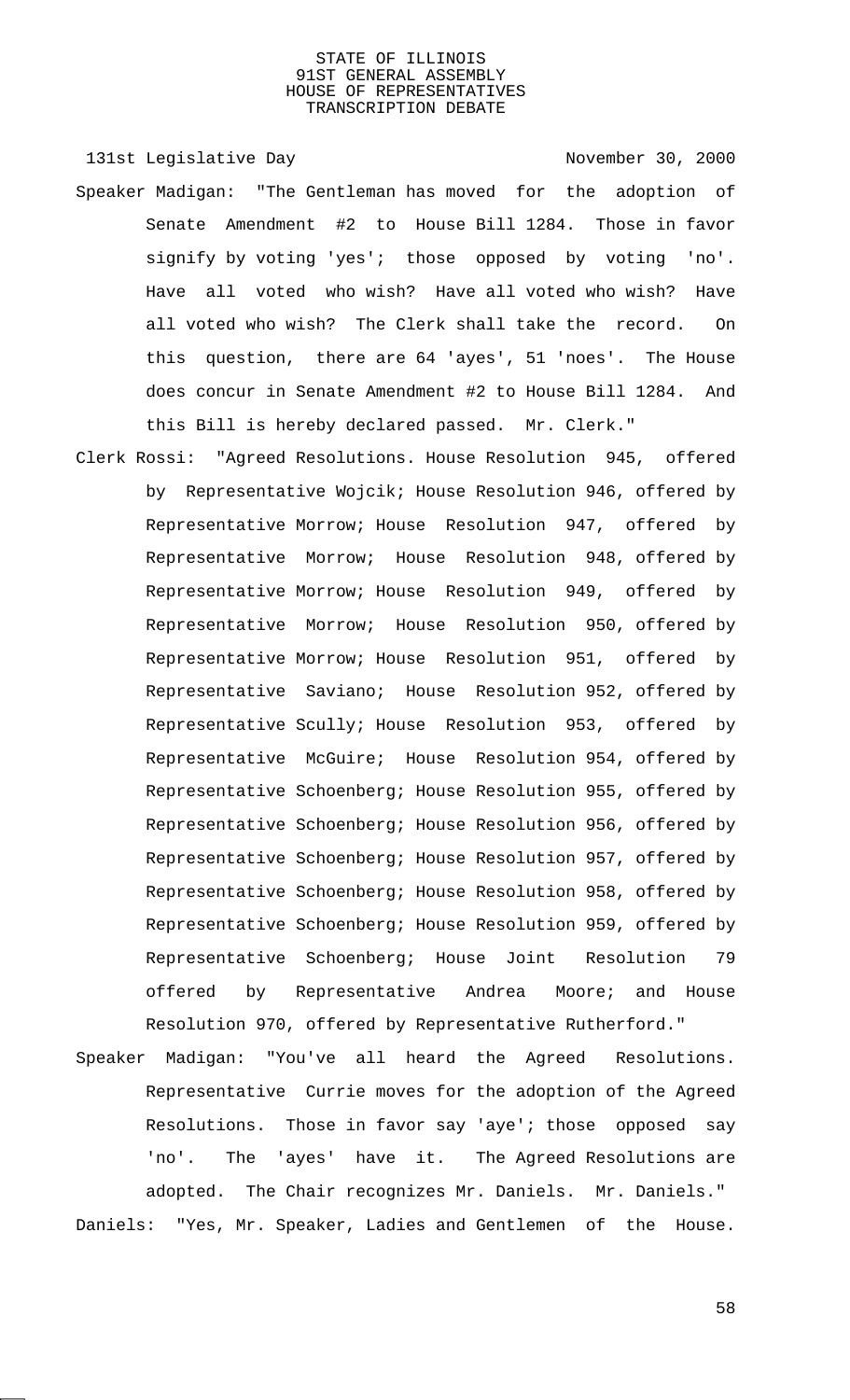131st Legislative Day 131st Company 131st Legislative Day We have an extremely valued employee has worked for us for 12 years in the Illinois House. He is retiring from the Illinois House to become Representative Tim Johnson or soon to be Congressman Tim Johnson's, Chief of Staff. Would you please offer your congratulations to Jerry Clark, wish him well and give him a great Illinois General Assembly sendoff."

Speaker Madigan: "Mr. Clerk, the Adjournment Resolution."

Clerk Rossi: "Senate Joint Resolution #78, offered by Representative Currie.

# SENATE JOINT RESOLUTION 78

RESOLVED, BY THE SENATE OF THE NINETY-FIRST GENERAL ASSEMBLY OF THE STATE OF ILLINOIS, THE HOUSE OF REPRESENTATIVES CONCURRING HEREIN, that when the two Houses adjourn on Thursday, November 30, 2000, the Senate stands adjourned until Monday, January 8, 2001, at 2:00 o'clock p.m.; and the House of Representatives stands adjourned until Monday, January 8, 2001, at 2:00 o'clock p.m. Adopted by the Senate November 30, 2000."

Speaker Madigan: "You've all heard the Adjournment Resolution. Representative Currie moves for the adoption of the Adjournment Resolution. Those in favor say 'aye'; those opposed say 'no'. The 'ayes' have it. Representative Currie moves that the House does stand adjourned until Monday, January 8, 2001 at 2:00 p.m. in the afternoon, providing perfunctory time for the Clerk. Those in favor say 'aye'; those opposed say 'no'. The 'ayes' have it. The House does stand adjourned until Monday, January 8, 2001 at 2:00 p.m., providing perfunctory time for the Clerk and for Mr. Ryder."

Clerk Rossi: "House Perfunctory Session will come to order. House Bill 4767, offered by Representative Brosnahan, a